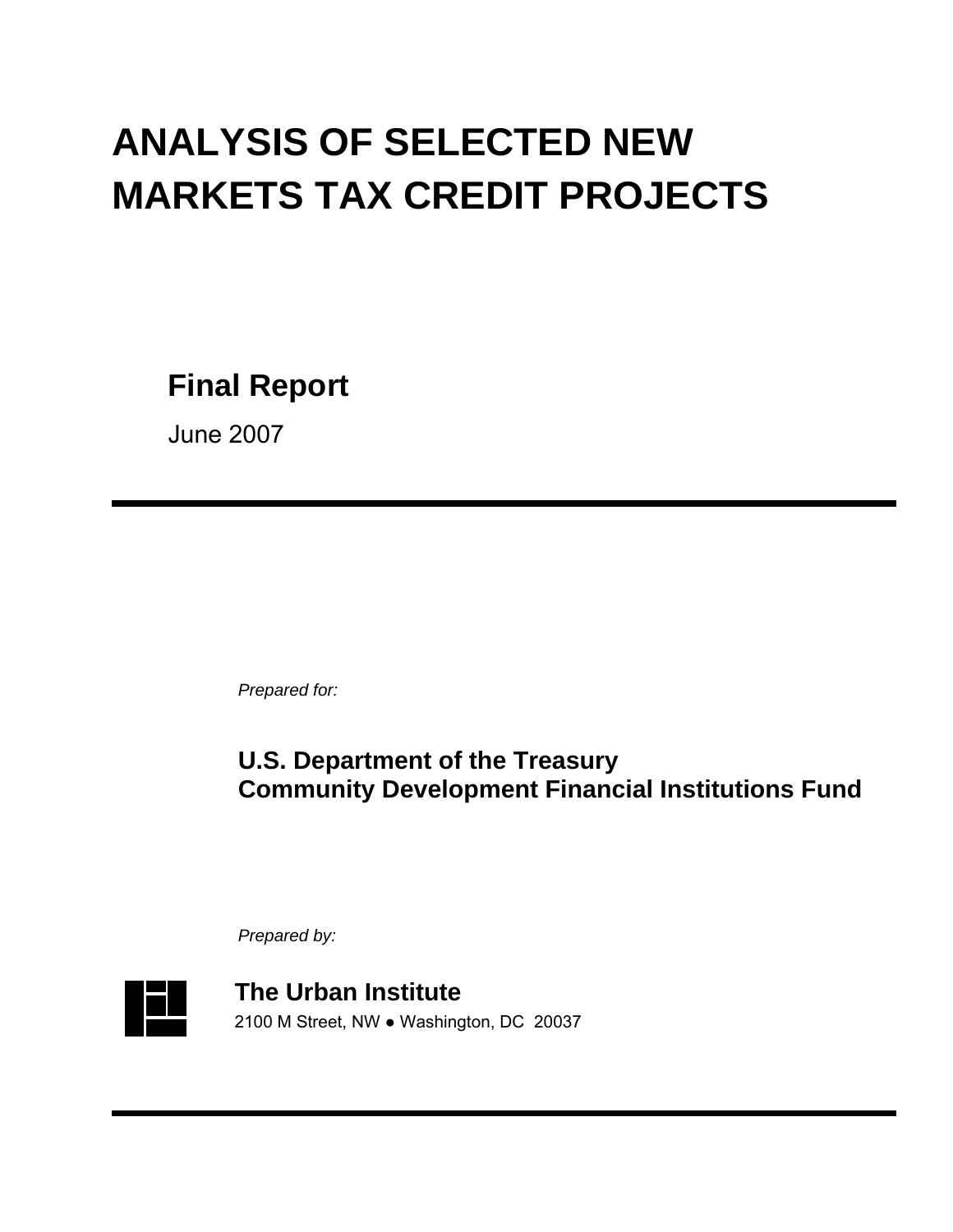# **Analysis of Selected New Markets Tax Credit Projects**

# **Final Report**

# **June 2007**

Prepared By:

Martin Abravanel Nancy Pindus Brett Theodos

The Urban Institute Metropolitan Housing and Communities Policy Center 2100 M Street, NW Washington, DC 20037

Submitted To:

U.S. Department of the Treasury Community Development Financial Institutions Fund 601 Thirteenth Street, NW Washington, DC 20005

Contract No. GS-23F-8198H, Task Order TPD-CDF-06-K-00011 UI Project No. 08003-000-00

The nonpartisan Urban Institute publishes studies, reports, and books on timely topics worthy of public consideration. The views expressed are those of the authors and should not be attributed to the Urban Institute, its trustees, or its funders.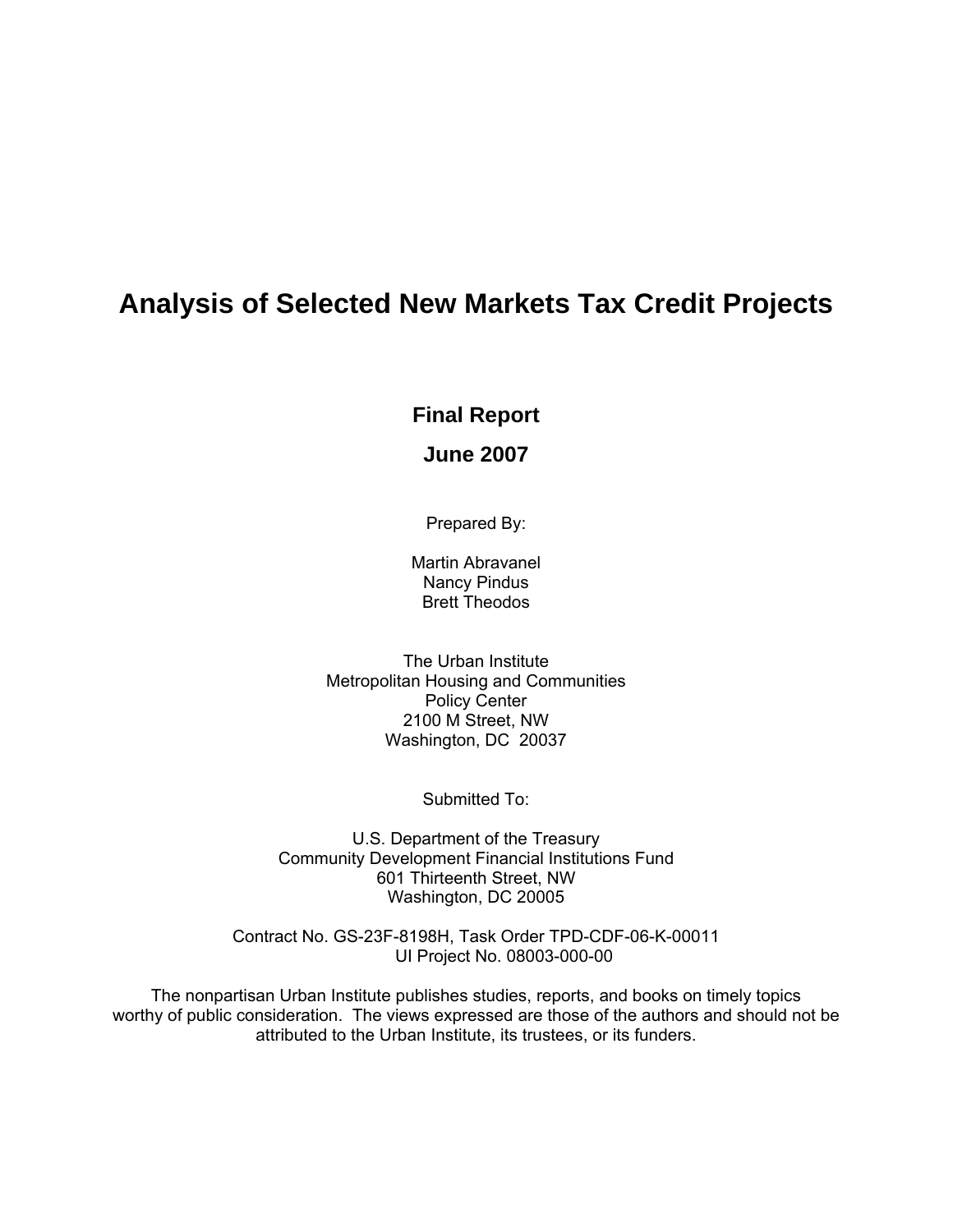# **TABLE OF CONTENTS**

| VII. STAKEHOLDER PERSPECTIVES ON THE NMTC PROGRAM  24 |  |
|-------------------------------------------------------|--|
| APPENDIX: PROJECT PROFILES                            |  |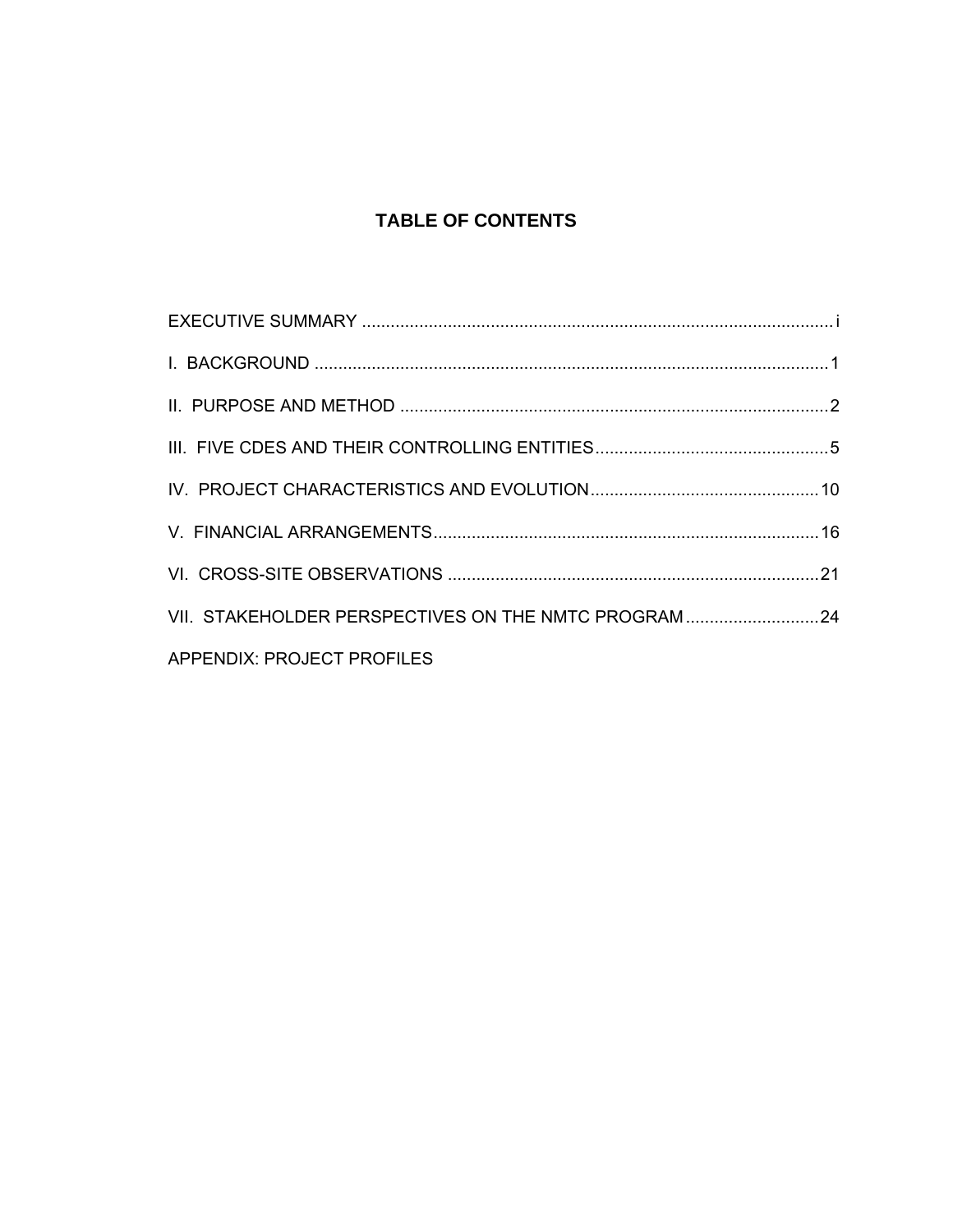# **ACKNOWLEDGEMENTS**

This report would not have been possible without the voluntary cooperation and forthright comments of the Community Development Entities (CDEs), investors, borrowers, and other key participants who were interviewed as part of the study. We also thank the following staff of the CDFI Fund for their guidance and thoughtful input throughout the project: Jim Greer, Linda Davenport, Matt Josephs, Chris Stever and Trefor Henry; as well as Donna Fabiani, formerly of the CDFI Fund. Consultants John Caskey, Julia Sass Rubin, and Sean Zielenbach provided valuable and insightful advice at many points during the study, and Margery Turner of the Urban Institute offered important comments on an initial draft of the report.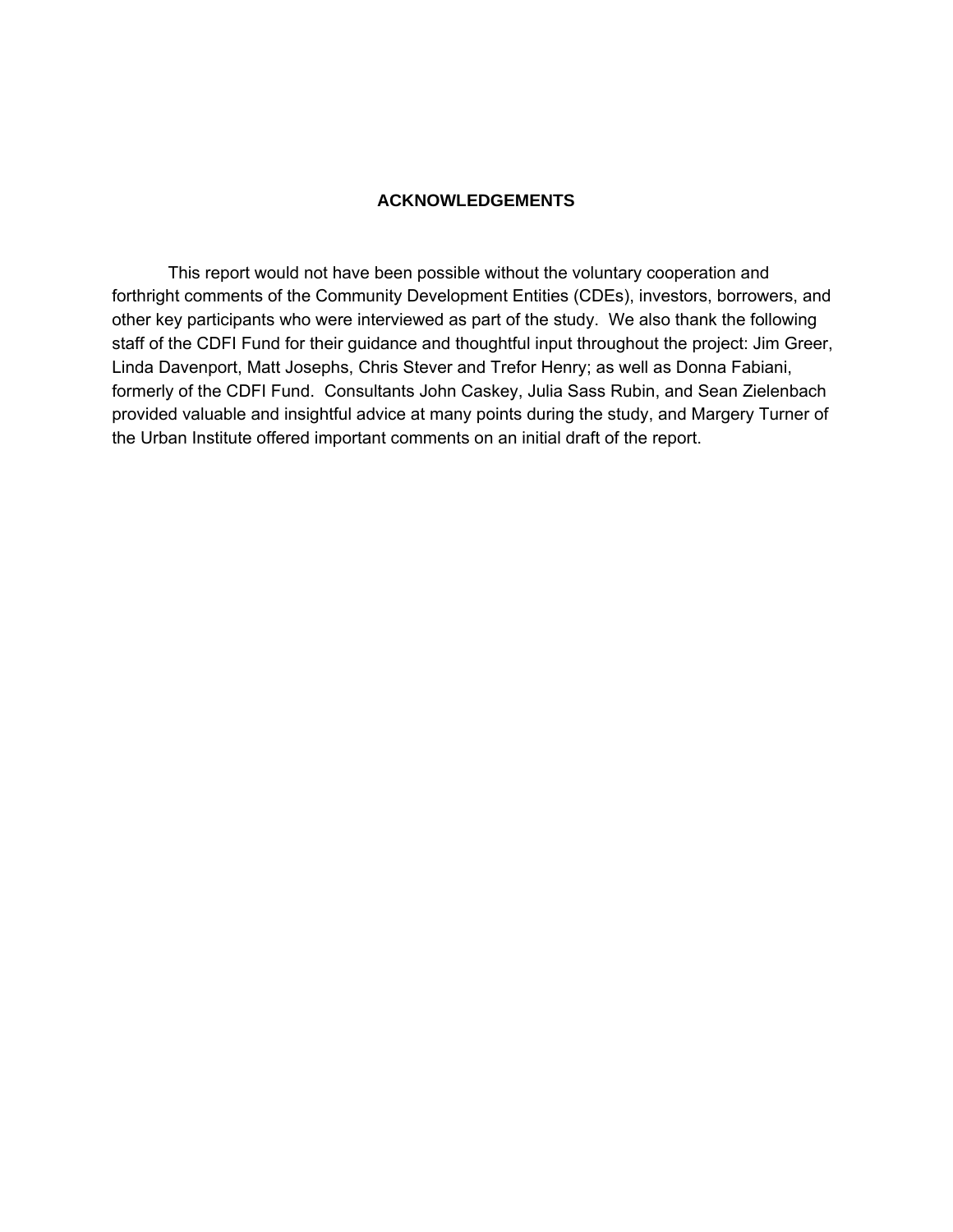<span id="page-4-0"></span>EL

#### **EXECUTIVE SUMMARY**

In the early 2000s the U.S. Department of the Treasury's Community Development Financial Institutions (CDFI) Fund began to administer the New Markets Tax Credit (NMTC) program, which targets debt and equity capital to businesses or organizations situated in lowincome, economically distressed communities. It works through specialized Community Development Entities (CDEs) that offer federal tax credits in exchange for investments in projects ranging from commercial, industrial, retail, manufacturing, or mixed-use ventures to community facilities. This is a report on a diverse sample of five such projects utilizing tax credits allocated in 2002 and 2003—early in the program's history. Its substantive purpose is to describe the characteristics, evolution, financial arrangements, and anticipated community impacts of the projects, while its methodological purpose is to explore the strengths and limitations of using in-depth, semi-structured telephone interviews with key project actors and stakeholders as a basis for generating data for a future program evaluation. The information in this report was provided voluntarily by CDEs, with the expectation that the report would be available to the public.

**Project evolution.** All of the CDEs or their parent organizations had some type of previous experience in aspects of community development prior to their use of NMTCs. Although the evolution of the relationships that brought together the particular CDEs, investors and recipients of the investments (as well as their legal/accounting support teams) varied by project, preexisting relationship networks played some role in each instance. Where CDE officials believed a proposed project met the locational criteria of the NMTC program, they generally proposed its use to a prospective investment recipient as a possible part of the project's financing. Most such businesses or organizations had either not heard of the NMTC program or knew little about it when the investments were initially considered—given that the program was relatively new at the time. All projects were completed on schedule, although there were overruns in one of them due to unanticipated increases in the cost of construction materials. Two of them faced some early challenges in making loan repayments but these have subsequently been overcome. No delinquencies or other financial problems have arisen in any of the projects.

**Financial arrangements.** One CDE invested in each of the five projects. Two of them were subsidiaries of national non-profit organizations, two were subsidiaries of regional banks, and one was a certified Community Development Financial Institution (CDFI). While the regional banks were also the investors in their projects, either a national or local bank not affiliated with the CDEs was the investor in the remaining three. One project also included an individual investor. Besides NMTC-stimulated investments, four of the projects attracted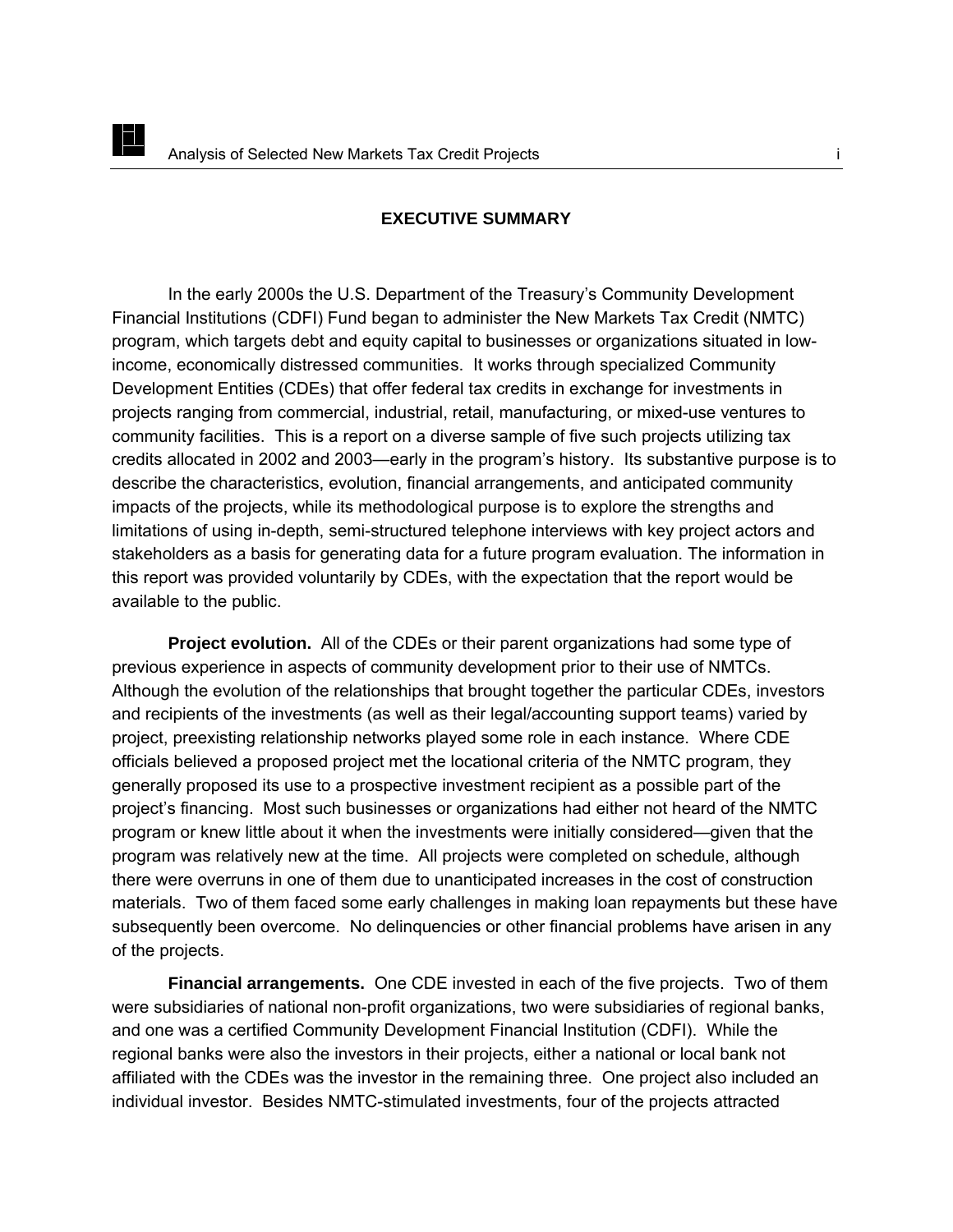# E Analysis of Selected New Markets Tax Credit Projects ii

conventional investments either from the CDE or an outside bank, one received private donations, and two received additional support from public sources—in the form of Community Development Block Grants, state energy conservation grants, or Rehabilitation Tax Credits. Projects varied from small, straightforward investments to large, complicated arrangements. The smallest, in terms of total project costs, was \$819,000, and the largest was \$36,295,000. NMTC funding as a share of total project financing varied considerably, from 5.5 percent to 83.7 percent.

**Role of NMTCs.** As is often the case in real estate or business transactions, time was of the essence for one reason or another in all of the projects; absent the use of NMTCs, therefore, financing was considered insufficient or only available on less favorable terms. All of the CDE investments offered at least one type of better-than-standard rates and terms, and one offered as many as ten different types of better rates and terms. After the fact, however, the case for NMTCs being essential to projects was not entirely evident in all instances, with indications that some of them might have come to fruition without the credits.

**Anticipated community benefits.** Conditions immediately surrounding the various project sites ranged from quite deteriorated to moderately blighted to not especially blighted but also not improving. The poverty proportions of the census tracts in which projects were located ranged from 17 percent to 30 percent for individuals—although two of the sites were in core downtown areas with limited residential composition. Although some CDEs have paid particular attention to project benefits and to documenting such outcomes, the benefits to communities and low-income persons deriving from the investments were not well articulated in every project, nor did community benefits always appear to be a primary concern. The investments of these and of the other CDEs also indicate a wide range of outcome possibilities—including leveraging or stimulating other investment, creating or retaining jobs, adding to local tax bases, stemming blight, reinvigorating neighborhoods, or expanding services—and, therefore, a need for multiple measures in order to capture them.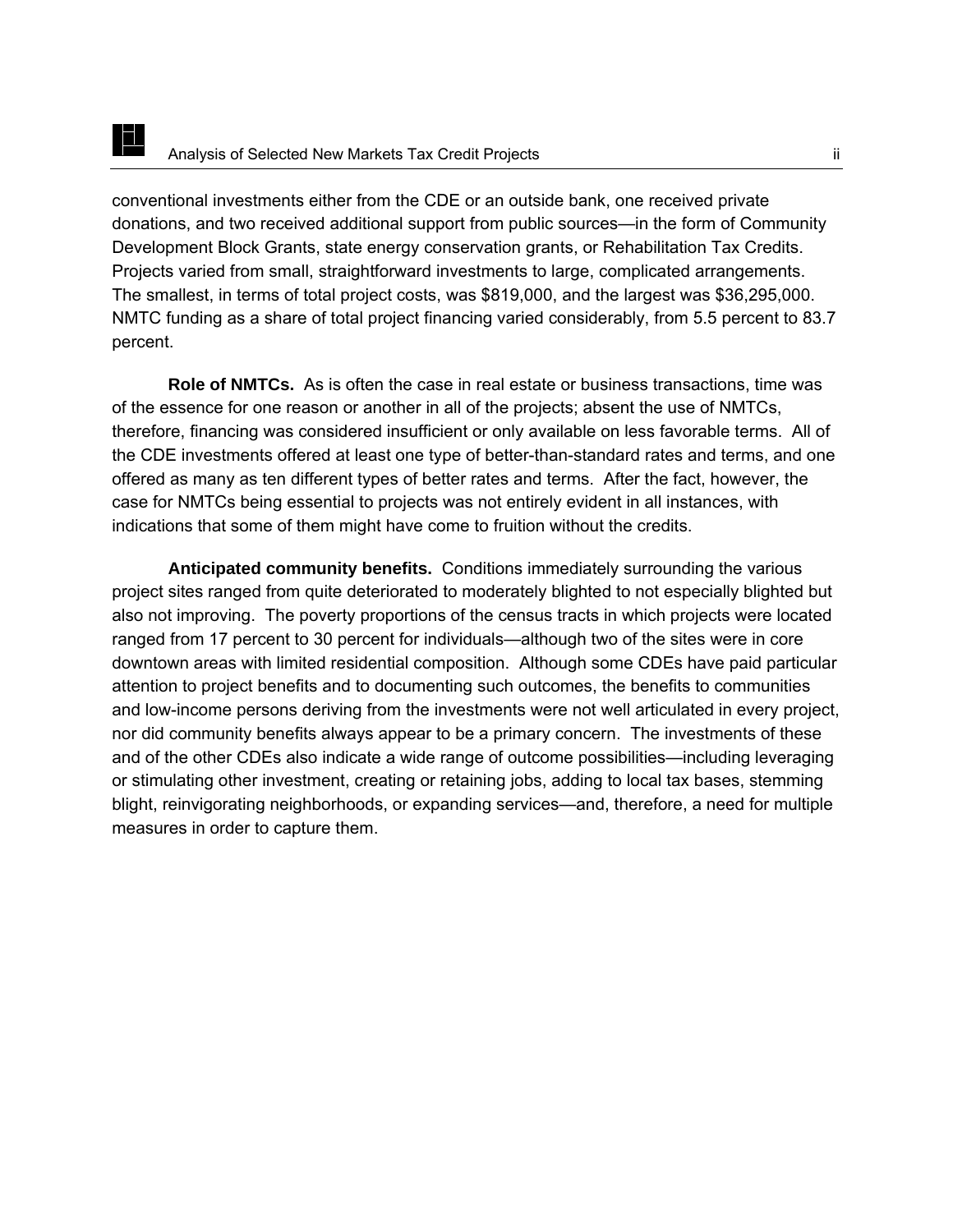#### **I. BACKGROUND**

<span id="page-6-0"></span>IX

-

The U.S. Department of the Treasury's Community Development Financial Institutions (CDFI) Fund administers the New Markets Tax Credit (NMTC) program, which targets debt and equity capital to businesses or organizations situated in low-income, economically distressed communities.<sup>[1](#page-6-1)</sup> Intended to address the lack of available capital for business and economic development ventures in such places, the program provides federal tax credits to those who would invest in Community Development Entities (CDEs)<sup>[2](#page-6-2)</sup> that, in turn, invest in qualified businesses. Each business or economic development initiative supported by the NMTC program, termed a project, $3$  involves at least three key parties:

- **A CDE** that has been competitively awarded an allocation of tax credits by the CDFI Fund and, then, sells them to investors;
- **Individuals or corporate investor entities** (that may or may not be affiliated with a CDE) that use the tax credits in return for making an equity investment in a CDE,<sup>[4](#page-6-4)</sup> which the CDE subsequently uses for making loans or equity investments in projects;<sup>[5](#page-6-5)</sup> and
- **The recipient of the investment**, termed a Qualified Active Low Income Business (QALICB). $^6$  $^6$

<span id="page-6-1"></span> $1$  The program was enacted as P.L. 106-554, Community Renewal Tax Relief Act of 2000, and signed into law on December 21, 2000. The legislation defines low-income communities as consisting of census tracts with a poverty rate of at least 20 percent, a median family income of less than 80 percent of the metropolitan areas or statewide median (whichever is greater) or, for non-metropolitan census tracts, a median family income of less than 80 percent of the statewide median. Census tracts typically contain between 1,500 and 8,000 people, with an average size of about 4,000 people.

<span id="page-6-2"></span> $2^{2}$  CDEs are domestic corporations or partnerships whose primary mission is to serve or provide investment capital for low-income communities or low-income persons. Certified by the Treasury Department, they are required to maintain accountability to residents of low-income communities through representation on their governing or advisory boards.

<span id="page-6-3"></span> $3$  Projects may consist of one or more transactions (investments or loans); of 234 projects initiated under the program as of 2004, 201 consisted of one transaction, 21 consisted of two transactions, and 12 consisted of three or more transactions.

 $4$  A CDE may also use NMTCs to purchase a qualifying loan from another CDE.

<span id="page-6-5"></span><span id="page-6-4"></span> $5$  A qualified equity investment consists of stock or a similar equity interest acquired directly from a CDE for cash. Substantially all of the cash received by CDEs in exchange for tax credits must be used: to make loans or investments to businesses located in low-income census tracts; for development of commercial, industrial and retail real estate projects (including community facilities) in low-income census tracts; development of for-sale housing in low-income census tracts; to invest in or loan to other CDEs; to purchase qualified loans from other CDEs; or to provide certain financial services to business and residents in low-income communities.

<span id="page-6-6"></span> $^6$  QALICBs may be pre-existing or newly established businesses or organizations in which (a) at least 50 percent of the total gross income is from the active conduct of a qualified business in low-income communities, (b) at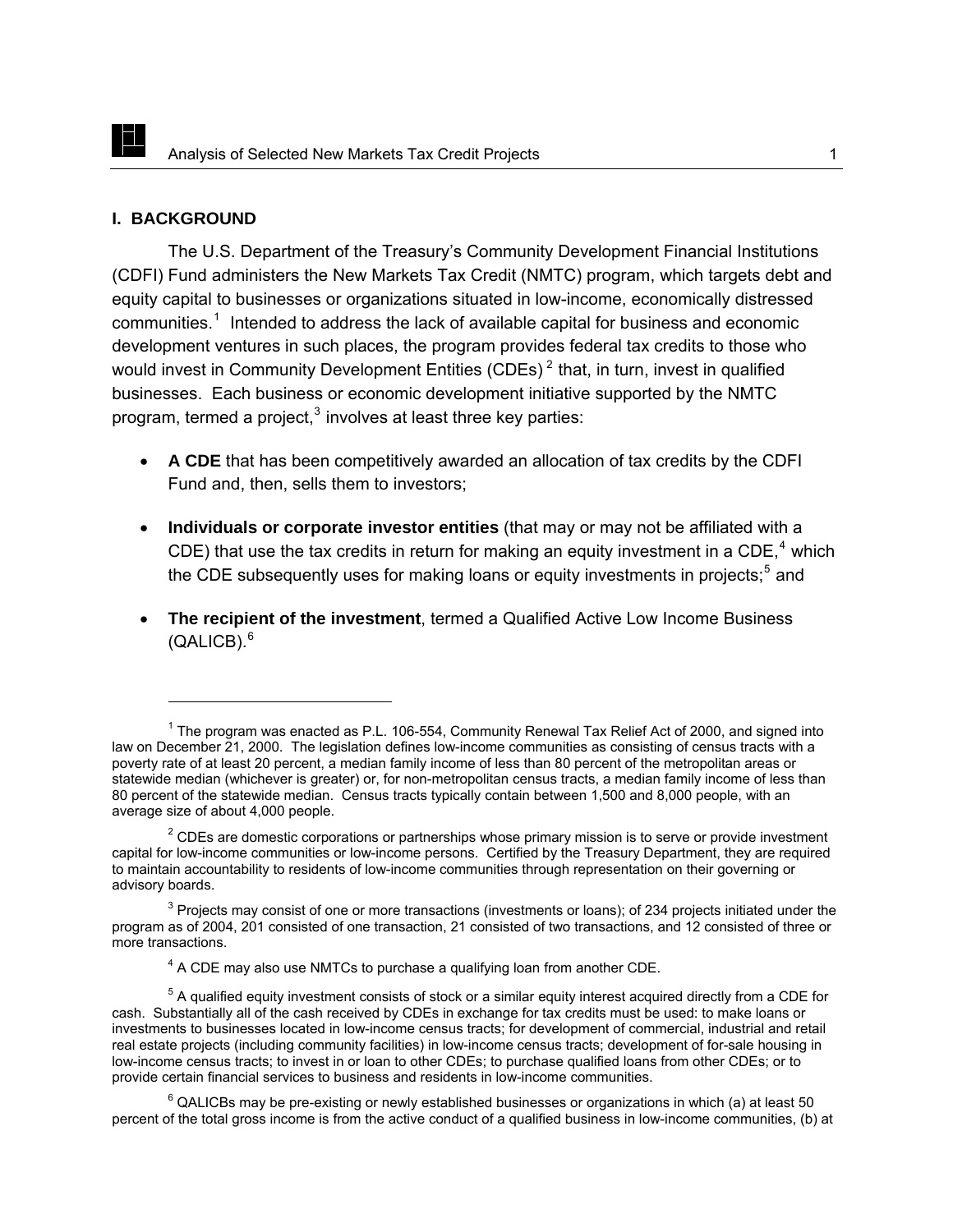There is considerable flexibility with respect to the types of projects that can be supported by NMTC-stimulated investments. They can include for-profit and non-profit businesses for commercial, industrial, retail, manufacturing, and mixed-use projects, for example, as well as community facilities such as childcare or health facilities or charter schools.<sup>[7](#page-7-1)</sup>

## **II. PURPOSE AND METHOD**

<span id="page-7-0"></span>EL.

-

This is a report on a small but diverse sample of projects in which CDEs, using a portion of their Round 1 (2002) or Round 2 (2003) NMTC allocations, have invested.<sup>[8](#page-7-2)</sup> It has two purposes—one primarily substantive and the other primarily methodological.

The substantive purpose is to provide a more complete picture of the characteristics, evolution and financial arrangements of selected projects than is available in either the CDEs' applications for NMTC allocations, the allocation agreements they have with the CDFI Fund, or the CDFI Fund's data tracking systems. Although applicants for NMTCs are required to describe their plans for using the credits (including the geographic areas and communities to be served, the types of projects to be undertaken, and the kinds of financial products to be provided), they cannot initiate specific projects until they have received an allocation. Once CDEs have an allocation and begin projects, the reports they submit to the CDFI Fund provide detailed data on the financial aspects of each transaction but limited descriptive information about the projects themselves. This report, therefore, describes specific NMTC projects and reports on how they came about, the roles played by CDEs and investors, why NMTCs were used, and what community impacts were intended.

The methodological purpose is to explore the strengths and limitations of using a particular approach to assessing the NMTC program—as preparation for designing a subsequent, more comprehensive evaluation plan. $9$  The approach involves:

<span id="page-7-3"></span>least 40 percent of the use of tangible property of the business is within low-income communities, (c) at least 40 percent of the services performed by the businesses' employees are performed in low income communities, (d) less than 5 percent of the average of the aggregate unadjusted bases of the property is attributable to collectibles (e.g., art and antiques) other than those held for sale in the ordinary course of business (e.g., inventory), and (e) less than 5 percent of the average of the aggregate unadjusted bases of the property is attributable to nonqualified financial property (e.g., debt instruments with a term in excess of 18 months).

<span id="page-7-1"></span> $^7$  New Markets Tax Credit Fact Sheet, prepared for the New Markets Tax Credit Coalition by Rapoza Associates, www.newmarketstaxcreditcoalition.org/reportsETC/newfiles/fact&figure.pdf.

<span id="page-7-2"></span> $8$  To date there have been five rounds of NMTC allocation competitions, the last of which is currently in process; awards are expected to be made in fall 2007. For this study projects were limited to allocation Rounds 1 and 2 given the probability that these were more likely to have been completed than those from later rounds. As of FY 2004, there had been a total of 292 transactions, 42 of which were in Round 2 and the remainder in Round 1.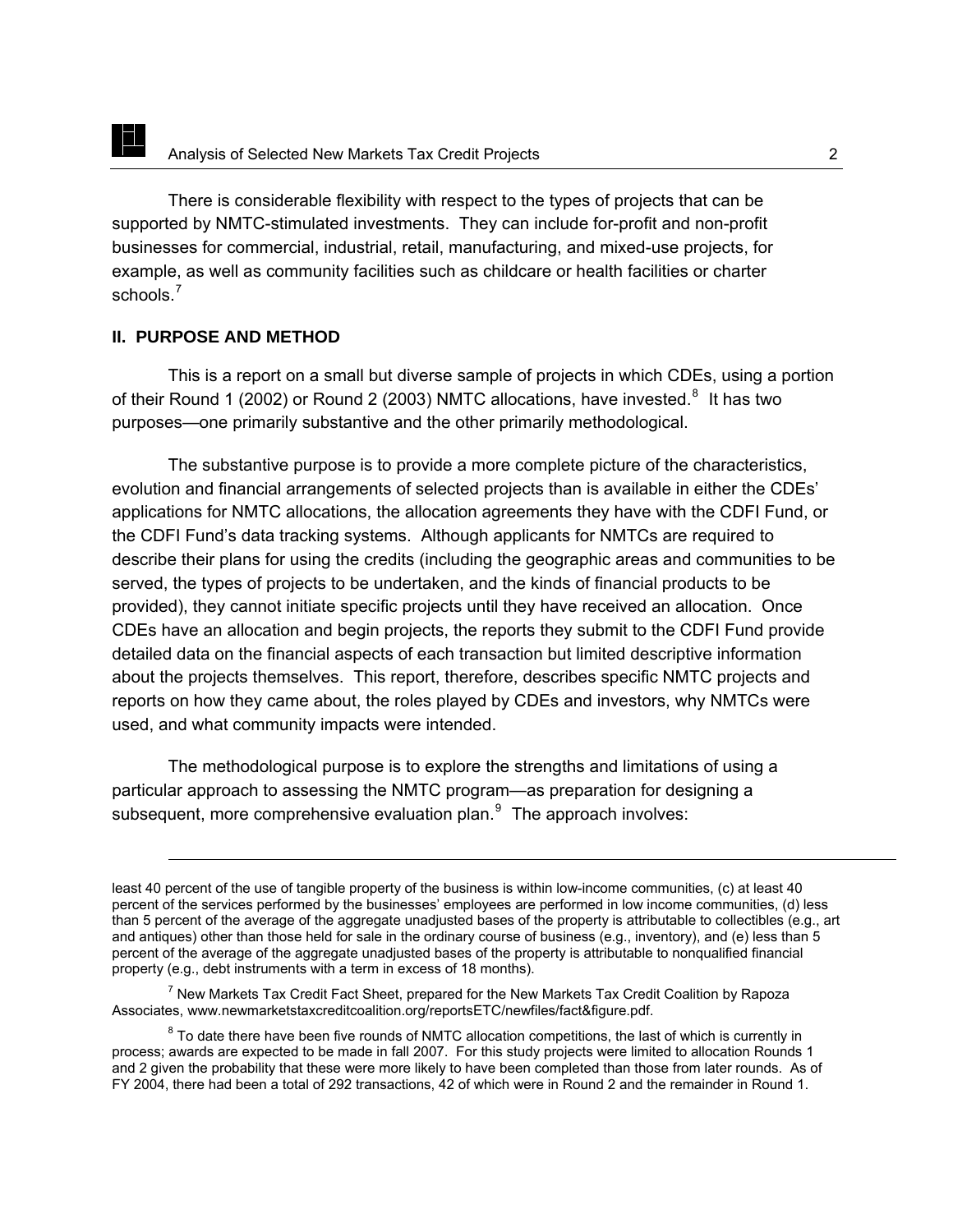- Focusing on individual projects as the units of analysis;
- Gathering qualitative information about them through in-depth, semi-structured telephone interviews with key actors and stakeholders (CDE officials, investors, investment recipients, attorneys, accountants or others):<sup>[10](#page-8-0)</sup> and
- Assembling other information contained in CDE applications to the CDFI Fund, allocation agreements, documents provided by project stakeholders, and financial transaction data reported in the CIIIS and ATS.<sup>[11](#page-8-1)</sup>

Although akin to classic case study methodology, the intent is not to provide detailed, standalone descriptions or reports on each project but, instead, to assemble a body of information that can be categorized across projects (or project types) and analyzed using standard descriptive or inferential statistics. The approach allows for gathering a rich and textured body of information at the project level, viewing each from diverse perspectives, triangulation of information and, then, aggregate-level analyses.

Based on a review of CIIS and ATS data and discussions with CDFI Fund staff, five projects were selected for preliminary study. Five was considered a small enough number to facilitate testing the telephone interview approach but large enough to be able to include diverse types. While every possible project type could not be represented among the five, they were selected to reflect a range of characteristics with respect to:

- **Participants**—whether for-profit or not-for-profit organizational structure, investor type, and QALICB type (real estate or not real estate);
- **Projects**—number of transactions per project, project purpose (such as business, commercial, real estate, etc.), business description, transaction type, investment amount, type of QEI Investor (self-funded or not), whether there was a single or were

EL

 $9$  It was done as one component of a preliminary assessment of the program by the Urban Institute. The other components consisted of compilations of (a) data culled from CDE applications for tax credit allocations and (b) administrative information on NMTC transactions routinely collected through the Community Investment Impact System (CIIS) and Allocation Tracking System (ATS) of the CDFI Fund. See Rosso *et al*., *Analysis of the New Markets Tax Credit Program Applicant Pool* (February 2007, the Urban Institute) and Theodos *et a/., New Markets Tax Credit Program Initial Data Assessment (*December 2006, The Urban Institute).

 $10$  Across the five projects, 13 interview sessions were held with a total of 27 persons.

<span id="page-8-1"></span><span id="page-8-0"></span><sup>&</sup>lt;sup>11</sup> This included: market studies; business plans; sources and uses of funds documents; *proforma* income statements; descriptive information (e.g., project profiles, newspaper articles, and organizational information available on the Websites of the CDEs, their controlling entities, banks, and other project stakeholders); data on all outstanding loans, investments and advance commitment loan purchases for NMTC allocations (as of fiscal year 2004) by allocation round; information on investors and the structure of their investments in CDEs; census tract data summaries for each project location; and other material, including the *Annual Progress Reports* of the New Markets Tax Credit Coalition.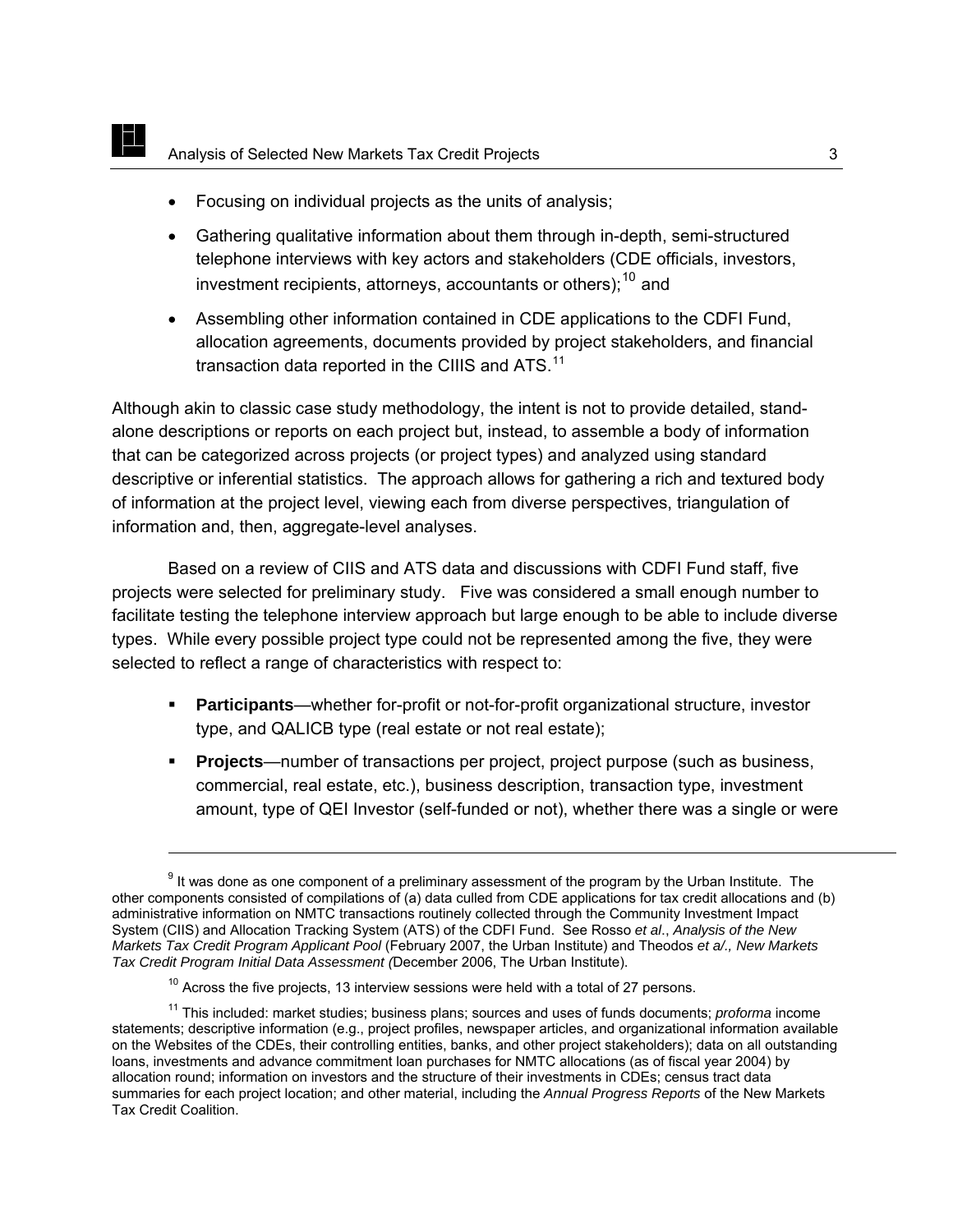EL

multiple investors, whether the financing involved a leverage model or not, and use of historic tax credits or not; and

**Locations**—region of the country, urban or rural, and community distress indices.

The specific CDEs and projects that were selected are discussed later in this report. The information was provided voluntarily by CDEs, with the expectation that the report would be available to the public. Note that while the CDEs are identified by name, establishing relationships or assessing program outcomes does not require knowing the identities of individual projects. Hence, to both respect the privacy of investors and QALICBs and encourage their voluntary participation in the study, projects are described in general terms but not otherwise named.

In addition to the fact that five projects is a relatively small number given the size and diversity of the NMTC portfolio, there are additional limitations to the method described above. These are not critical with respect to what has been learned from the information that was gathered, but are worthy of note nonetheless.

- The projects were initiated early in the development of the NMTC program and, as such, may not represent adequately the kinds of investments and projects that have emerged as the program has evolved since then.
- The preliminary effort did not allow for particularly detailed reviews of some of the documents (such as business plans and *proformas*) and did not permit identification of, or interviews with, persons other than the primary stakeholders.
- To the extent the interview method relies on respondent recall, the accuracy of the information provided about how these projects were initiated and evolved could have been compromised by time or hindsight.
- There is some disadvantage in not having visited a project or met in person with stakeholders, which would have allowed for direct observation of the physical site and facilitated identification of a network of other interested or affected parties. This limitation does not apply to understanding the financial details of the projects, however, since these are reasonably well communicated via other means.
- In view of the above, there was limited opportunity to evaluate, empirically and independently, either the projects' impacts on low-income persons, neighborhoods, or communities or the extent to which NMTCs contributed to such impacts. These issues are considered later in the report, but surely require more rigorous and extensive study in the future.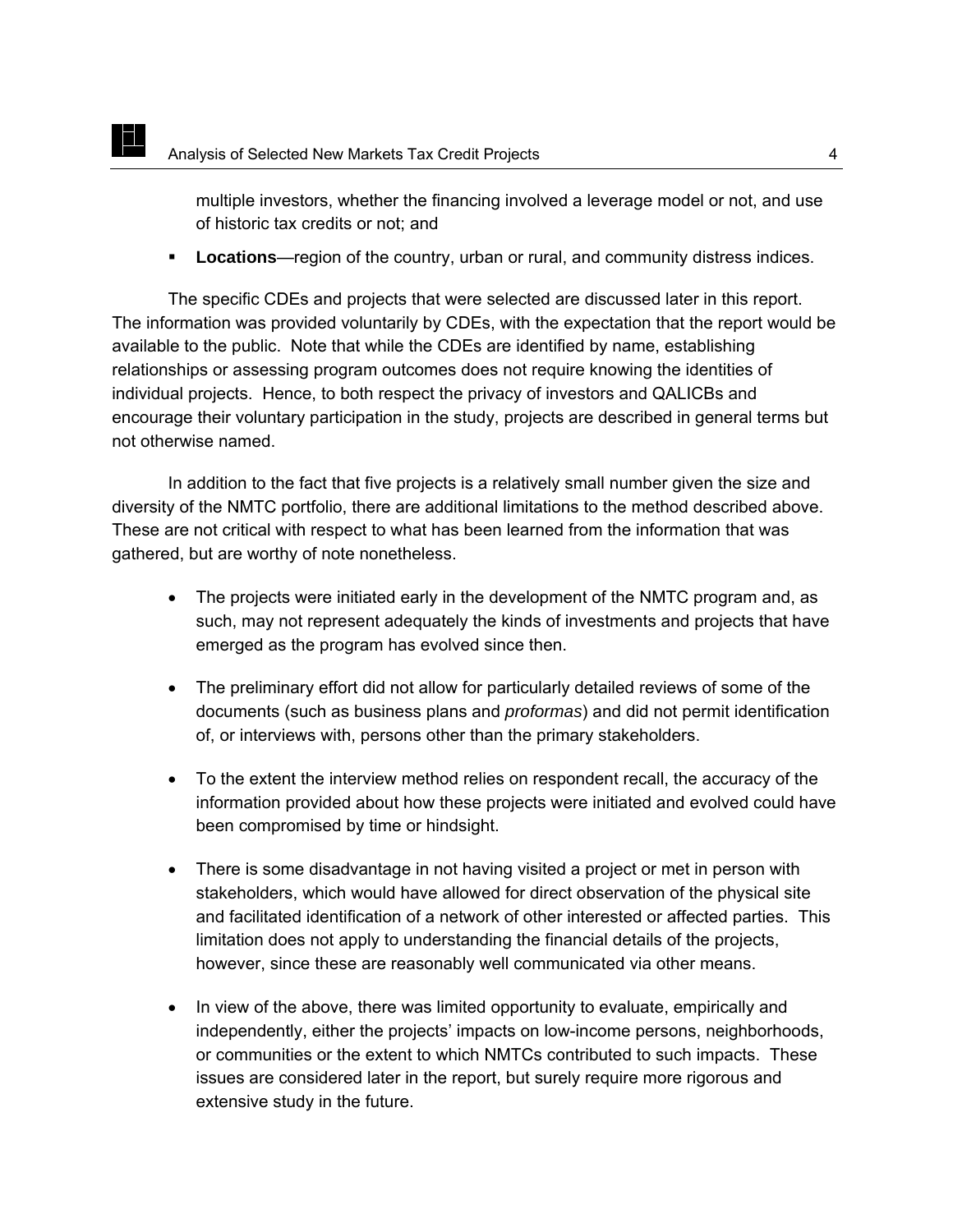<span id="page-10-0"></span>The following sections: provide a picture of the CDEs (and their parent organizations) that invested in the selected projects; portray the projects in terms of their characteristics and evolution; consider the projects' financial arrangements; offer some general, cross-site observations regarding what was learned about the need for tax credits in different projects and their intended impacts; and present some stakeholder perspectives on the NMTC program. Brief profiles of the five projects are provided in the Appendix.

# **III. FIVE CDES AND THEIR CONTROLLING ENTITIES**<sup>[12](#page-10-1)</sup>

The selected projects used NMTC allocations from five of the 50 CDEs (39 in Round 1 and 13 in Round 2) that had reported Round 1 or Round 2 transactions as of the end of fiscal year 2004. The five CDEs are as follows:

- The Oak Hill Banks Community Development Corporation
- Rural Enterprises of Oklahoma (REI) New Markets Investment, LLC
- The National Development Council (NDC), HEDC New Markets, Inc.
- The National Trust for Historic Preservation, National Trust Community Investment Corporation (NTCIC)
- Zions Community Investment Corporation (ZCIC)

Table 1, which summarizes some of their key characteristics, shows that the selected CDEs included those with a primarily local perspective as well as those with a statewide, regional or national scope, and those whose controlling entities include banks, a certified CDFI, $^{13}$  $^{13}$  $^{13}$  and national non-profit organizations.<sup>[14](#page-10-3)</sup>

All of the controlling entities had experience in aspects of community development prior to their use of NMTCs. The two banks, for example, had been involved with both the Community Reinvestment Act (CRA) and small business lending, with one of them serving primarily rural, low-income communities. The two non-profit organizations—the National Trust for Historic Preservation and the National Development Council—were established in 1949 and

<span id="page-10-1"></span> $12$  These are entities that control a CDE, with control defined as: ownership, control, or the power to vote more than 50 percent of the outstanding shares of any class of voting securities of any entity, directly or indirectly or acting through one or more other persons; control in any manner over the election of a majority of the directors, trustees, or general partners (or individuals exercising similar functions) of any other entity; or the power to exercise, directly or indirectly, a controlling influence over the management policies or investment decisions of another entity, as determined by the CDFI Fund.

<span id="page-10-3"></span><span id="page-10-2"></span><sup>&</sup>lt;sup>13</sup> Community Development Financial Institutions are private sector financial intermediaries whose primary mission is community development. Nationwide, there are over 700 such institutions certified by the CDFI Fund.

<sup>14</sup> See Thoedos et al., *New Markets Tax Credit Program Initial Data Assessment*.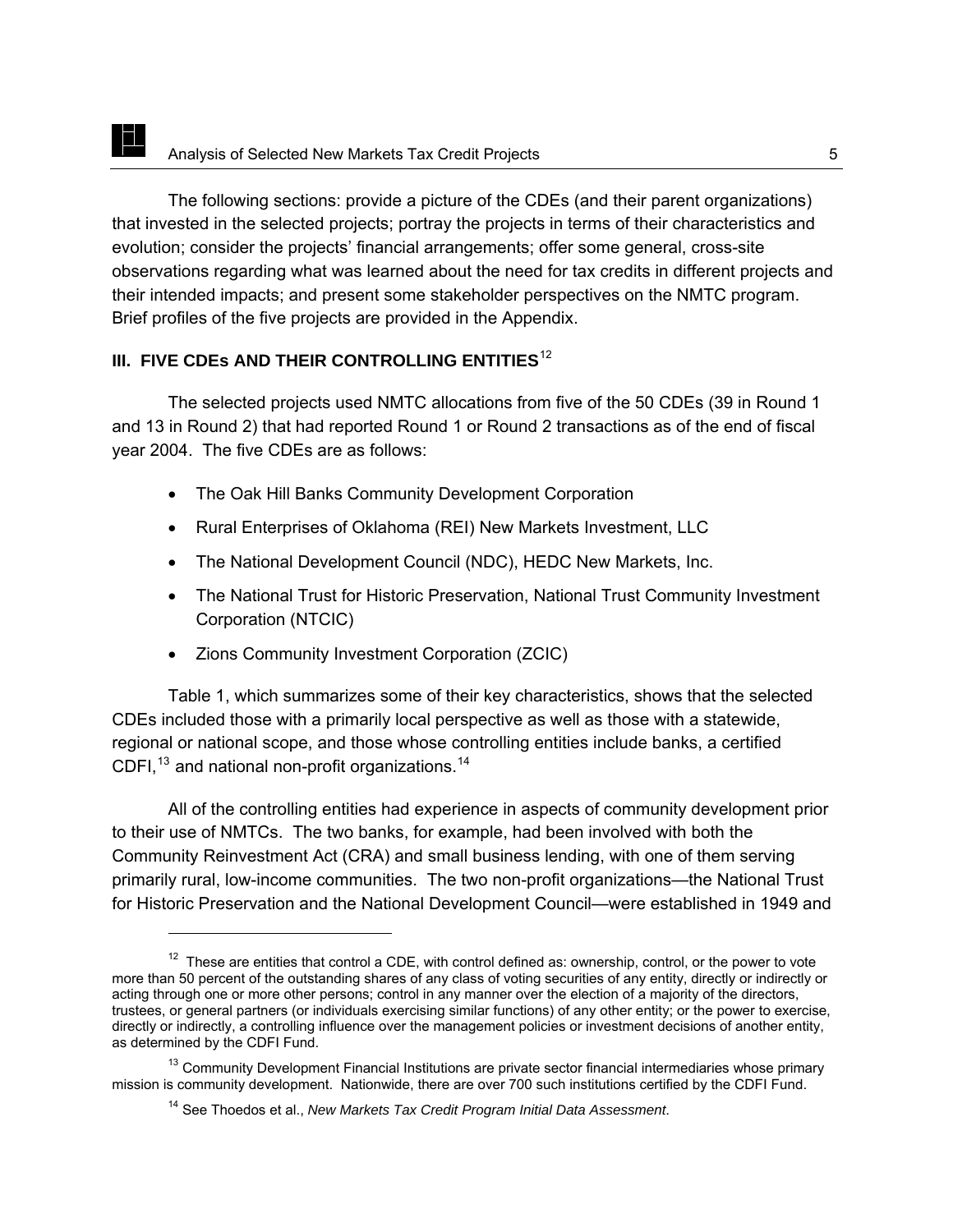1968, respectively, with missions that included community revitalization and economic investment in low-income areas. Rural Enterprises of Oklahoma was established as a CDFI in 1982 to provide economic development services. Four of the five CDEs were established by their controlling entities specifically to permit them to carry out their business objectives or missions using the NMTC program, and one was established shortly before the NMTC program.

In their applications for NMTC allocations, four of the five CDEs planned to use the investment capital they would obtain by selling NMTCs for both business and real estate financing, although one of them had planned to support primarily businesses. The fifth CDE planned to limit its investments to real estate. Two of the CDEs intended to use NMTCs only for making loans, while the others planned to make both debt and equity investments.

Each of the controlling entities and their CDEs is described briefly in Table 1 and below.

| CDE<br>Characteristics                 | Oak Hill Banks Community<br>Development Corporation                 | <b>REI New Markets</b><br>Investment, LLC                                                   | <b>HEDC New</b><br>Markets, Inc.                                                              | National Trust Community<br><b>Investment Corporation</b><br>(NTCIC)                                                                                                                         | Zions Community<br><b>Investment Corporation</b><br>(ZCIC)          |
|----------------------------------------|---------------------------------------------------------------------|---------------------------------------------------------------------------------------------|-----------------------------------------------------------------------------------------------|----------------------------------------------------------------------------------------------------------------------------------------------------------------------------------------------|---------------------------------------------------------------------|
| Location                               | Jackson, OH                                                         | Durant, OK                                                                                  | New York, NY                                                                                  | Washington, DC                                                                                                                                                                               | Salt Lake City, UT                                                  |
| Allocation years and<br>amounts        | 2003: \$20M                                                         | 2002: \$56M<br>2005: \$80M                                                                  | 2002: \$30M<br>2003: \$135M<br>2006: \$121M                                                   | 2002: \$127M<br>2006: \$53M                                                                                                                                                                  | 2003: \$100M                                                        |
| Geographic scope                       | Local                                                               | State-wide (2002);<br>Multi-state (2005)                                                    | National                                                                                      | National                                                                                                                                                                                     | Regional                                                            |
| Organization<br>structure              | For profit                                                          | For profit                                                                                  | Non-profit; for-<br>profit sub sidiaries<br>established for<br>individual projects For profit |                                                                                                                                                                                              | For profit                                                          |
| Structure of<br>controlling entity     | Thrift bank or bank holding<br>company                              | Certified CDFI                                                                              | National non-<br>profit                                                                       | National non-profit                                                                                                                                                                          | Thrift bank or bank<br>holding company                              |
| <b>CDE</b> uses of NMTC                | Loans for business and real<br>estate; financial counseling         | Loans & equity to<br>businesses.<br>especially in rural<br>communities in<br>Oklahoma.      | Loans & equity in<br>real estate and<br>non real estate,<br>limited<br>partnerships           | Equity & loans for historic<br>rehabilitation, including for<br>pre-development or<br>construction; often<br>combined with federal &<br>state historic tax credits                           | Loans for business and<br>real estate                               |
| Relation ship to<br>controlling entity | Subsidiary formed by<br>controlling entity specifically<br>for NMTC | Subsidiary formed by by controlling<br>controlling entity<br>specifically for NMTC for NMTC | entity specifically                                                                           | Subsidiary formed by<br>controlling entity (in 2000)<br>to advance its historic-<br>Subsidiary formed preservation based<br>economic development<br>initiatives in low-income<br>communities | Subsidiary formed by<br>controlling entity<br>specifically for NMTC |

## **Table 1: Key Characteristics of Selected CDEs**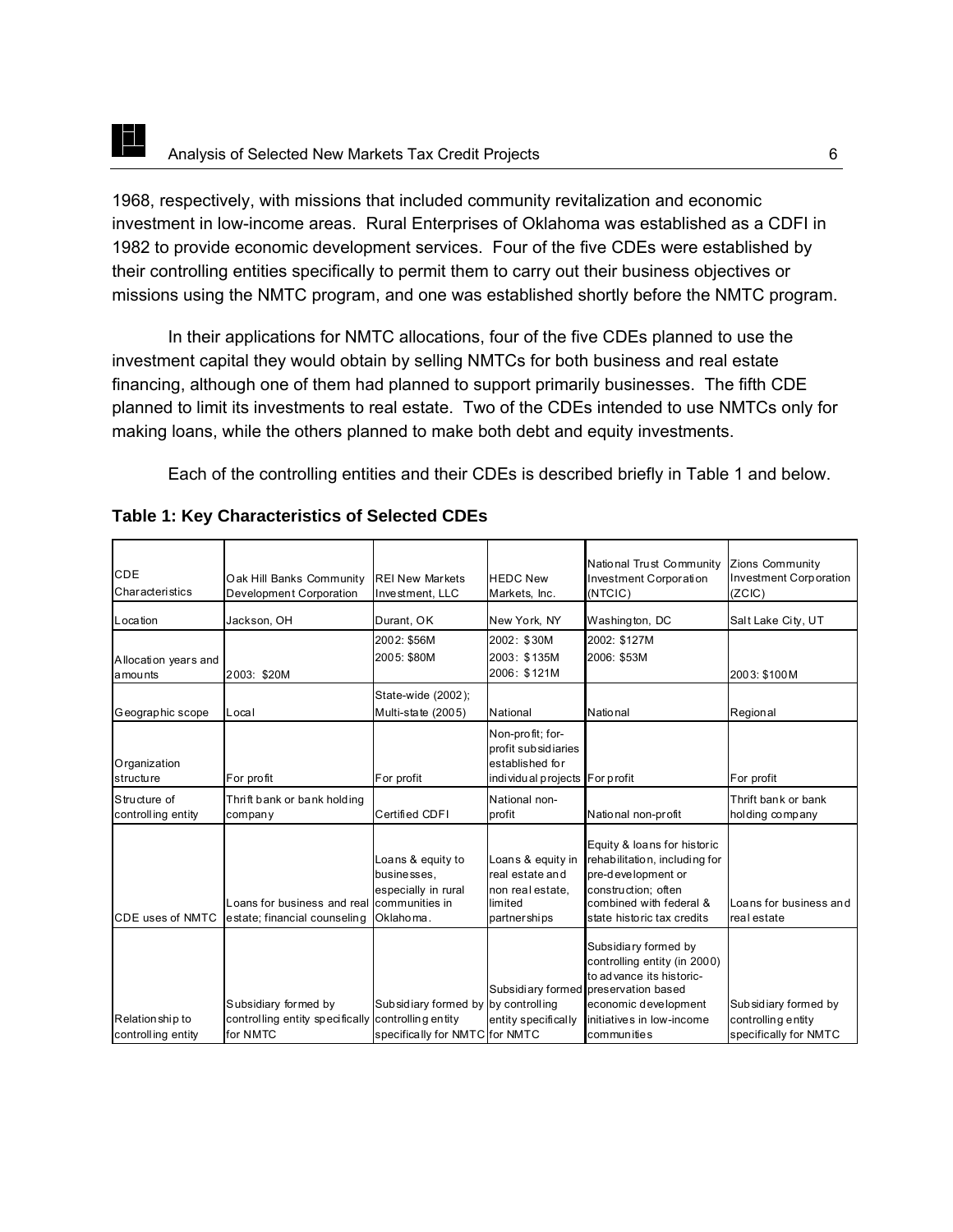**Oak Hill Banks,** a community bank serving rural southern Ohio, is over 100 years old, and has \$1.3 billion in assets. A full-service banking institution, it provides investment funding to business and also offers a variety of lending products to residents within its service area including residential loans and home equity lines of credit. Over the period 1998-2002, almost 60 percent of Oak Hill Banks' real estate and non-real estate business loans were to businesses in disadvantaged communities.

Oak Hill Banks CDC, a CDE in which Oak Hill Bank is the sole investor, was formed specifically for the NMTC program. It has one Advisory Board member from each of the 12 counties it serves. Because of its location in a low-income area, it has experience in other community development financing and federal business/community investment/support programs beyond NMTCs, including equity investments in CDFIs, Small Business Administration (SBA) 7(a) and 504 guaranteed loans, and State of Ohio small business deposits, agriculture, and economic development funds. In Round 2 of the NMTC allocations, the CDE requested an allocation of \$50 million and was awarded \$20 million, which it used to finance projects and, later, re-invest the interest and payments that were received. Loans ranged from about \$140,000 to just over \$4 million. Although the CDE had five years in which to invest its NMTCs, it did so within two years—a reflection of demand within its area. In addition to loans to businesses, the funding stream was used to provide financial counseling and for contracting out the provision of formal business workshops on QuickBooks, Financial Management, Marketing and Communications, and Business Technology (e.g., various Microsoft tools).

**Rural Enterprises of Oklahoma, Inc. (REI)** is a certified CDFI that provides economic development services within the State of Oklahoma. A large packager of SBA (504, 7(a), MicroLoan programs) and Rural Development (USDA), it also: receives funds from the Oklahoma Department of Commerce (used to match federal grants and contracts for economic development) and the Oklahoma Department of Agriculture (used to match federal rural development funding); hosts an extension engineer to work with fledgling manufacturers; and is a rural housing financer. REI is one of the largest rural development entities in the country having been awarded funds of \$11.5-12 million and maintained a \$50 million portfolio of rural development projects—and is committed to making 60 percent of its investments in rural areas. It does not offer any conventional financing and does not compete with the lending institutions (banks) with which it works, instead, concentrating much of its outreach on working with banks that historically have been partners for SBA and other programs.

REI New Markets Investment, LLC, a CDE, is a wholly owned subsidiary of Rural Enterprises of Oklahoma, Inc., formed specifically for the NMTC program. The NMTC program is the first tax credit program with which it has worked. All of its previous experience with public programs involved debt financing. Since it was formed, the CDE has also begun working with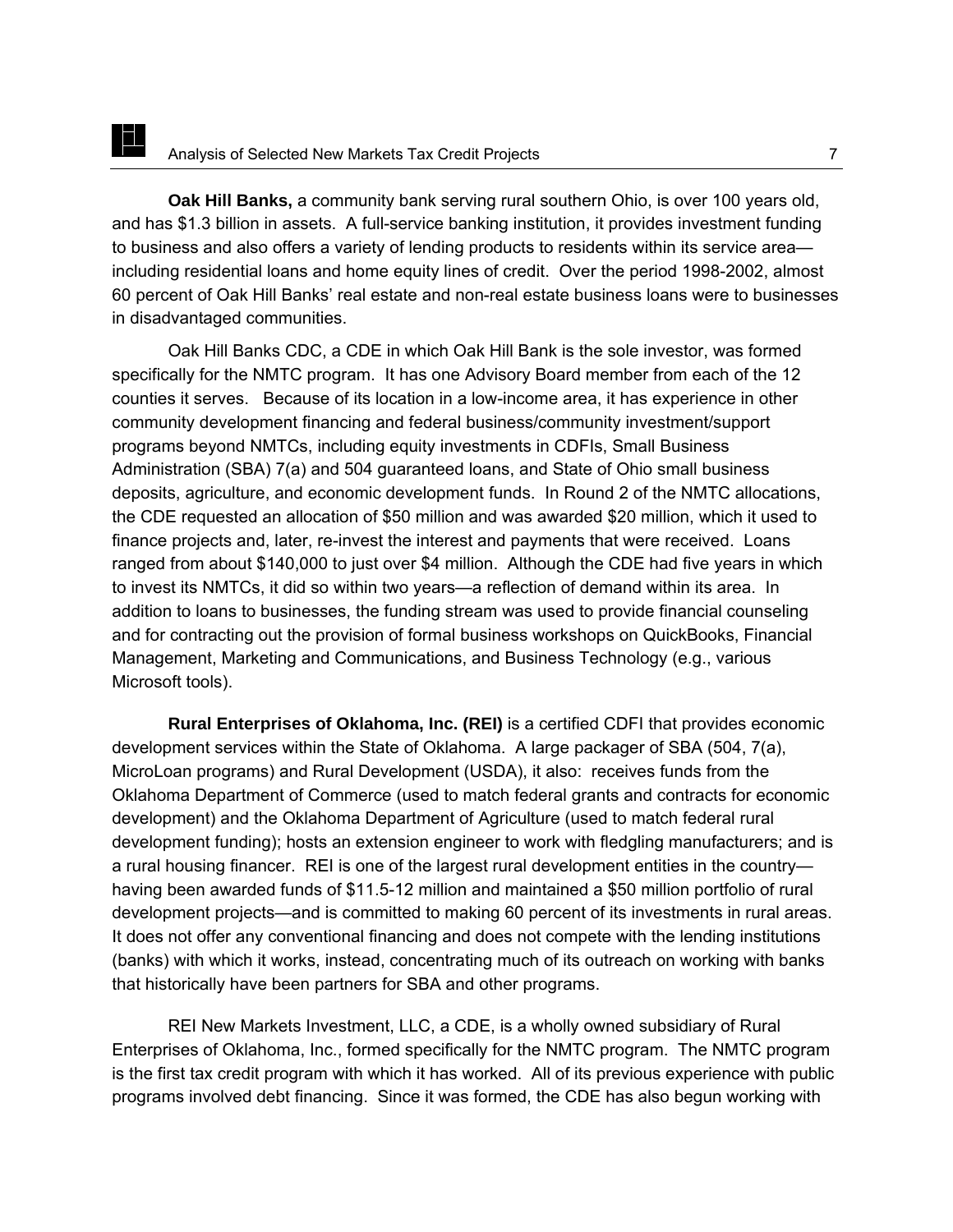state tax credits. It uses NMTCs to support businesses, especially in rural communities, by providing loans and equity. As of March 2007, the CDE had \$694,000 of NMTCs that had not yet been committed from its Round 1 allocation. It also received a Round 3 allocation (2005) and is presently funding projects out of that round.

**The National Development Council (NDC**) is a nationwide non-profit organization dedicated to economic development finance and housing. Begun in 1968, NDC's initial mission was to be a catalyst to stimulate investment in communities of color. Today it attempts to stimulate investment in low-income areas, create jobs for the unemployed, and provide quality affordable housing for low-income families. NDC has 55 employees in 26 offices across the country, and a network of partners, social service providers, housing providers, and units of state and local governments with which it works. It has client relationships in 38 states, and provides technical assistance and training to 100-150 clients at any point in time. It provides: technical assistance to communities to develop and finance economic development and affordable housing projects; professional development in economic development and affordable housing for practitioners; and direct small business lending in low-income communities. NDC has used most economic development tools—including Low Income Housing Tax Credits (LIHTCs), Rehabilitation Tax Credits (RTCs) for historic properties, U.S. Department of Housing and Urban Development (HUD) Section 108 loans, SBA guaranteed financing, tax exempt debt, and HUD's Urban Development Action Grants (UDAGs) in the past.

HEDC New Markets, Inc., a CDE, is a new non-profit entity created by NDC specifically to implement a NMTC program in the communities in which NDC works. Although the CDE operates on a nationwide basis, in its initial application for a NMTC allocation it anticipated focusing most of its activities in the states of California, Maryland, New York, Washington, Illinois, Indiana, and Pennsylvania. It applied for a NTMC allocation in three of four rounds and was awarded an allocation each time. The CDE has closed \$62M of its Round 4 allocation and committed the balance, and has subsequently applied for a Round 5 allocation. HEDC makes loans and investments in business and real estate projects.

**The National Trust for Historic Preservation** was founded in 1949 as a private, nonprofit membership organization dedicated to saving historic places and revitalizing America's communities. For the past 25 years, the Trust has implemented a revitalization strategy in older Main Streets and residential neighborhoods, focusing on building preservation and on cultivating locally owned businesses. The Trust operates three community revitalization programs: the National Main Street Center that provides training and technical assistance in small business development; Community Partners, which offers a range of low-interest loans and consulting to preservation projects; and Preservation Development Initiatives that conducts comprehensive assessments of communities' historic resources and helps them maximize their economic potential.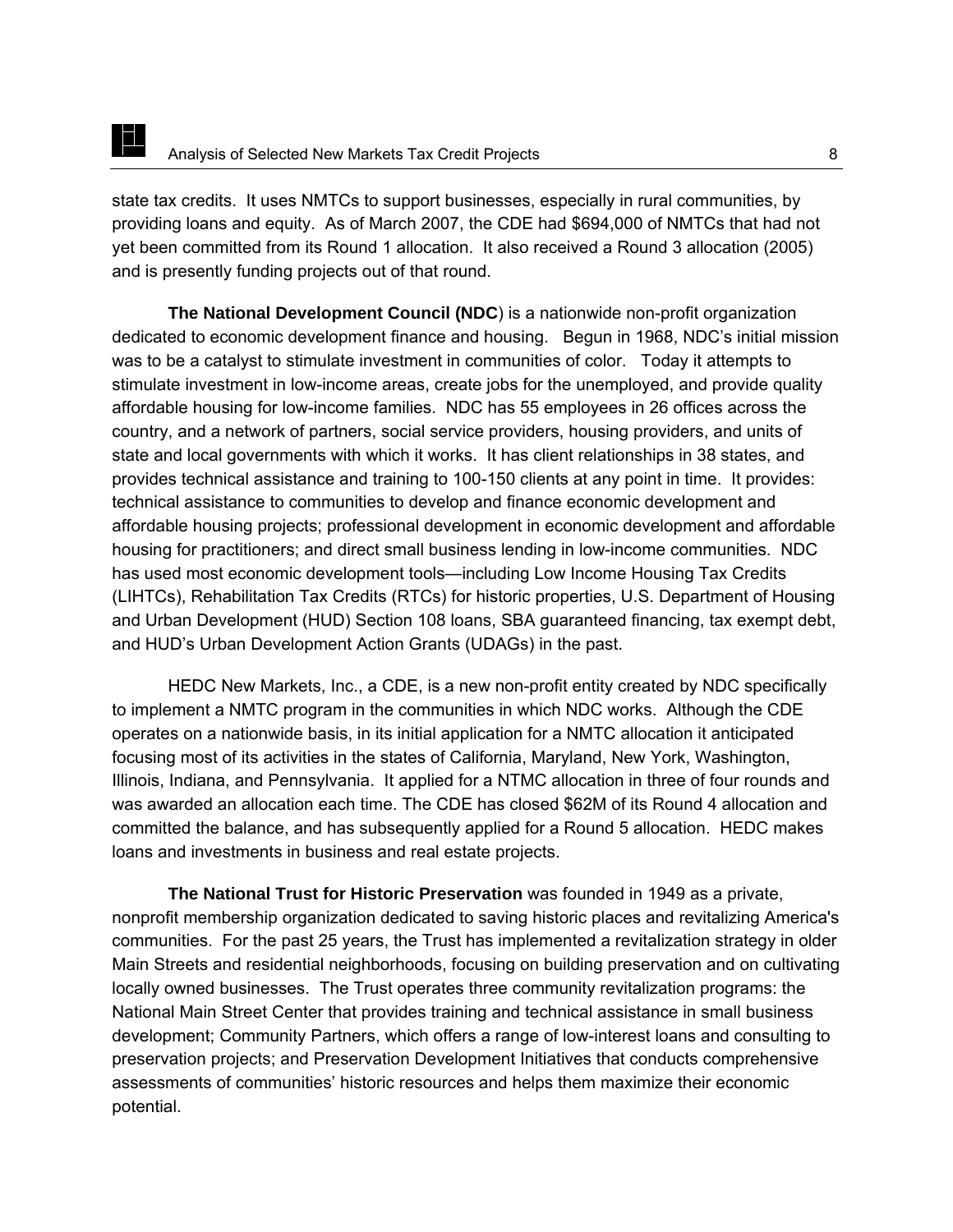The National Trust Community Investment Corporation (NTCIC), a CDE, was established in 2000 to advance the Trust's historic preservation-based economic development initiatives in low-income communities, focusing on each community's distinctive character. NTCIC has a nationwide service area, but has focused most of its activities in the states of North Carolina, New York, Texas, California, Michigan, Oregon, and Maryland. NTCIC initially proposed a NMTC strategy that consisted of five different products involving loans and equity for historic rehabilitation projects—including short-term, small real estate predevelopment construction and bridge loans, and combining NMTC with federal and state historic tax credits for eligible projects. Its more recent applications for allocations of NMTCs, however, have focused on providing equity and equity-like loans for rehabilitating strategic vacant properties for reuse as office, retail, mixed-use or community and cultural facilities in conjunction with federal Rehabilitation Tax Credits (RTCs).

**Zions Bancorporation (ZBC)** dates to 1873 when Zion's Savings Bank and Trust Company was incorporated in the Utah Territory under the direction of Brigham Young, becoming Utah's first chartered savings bank and trust company. In 1957 it merged with two other banks to form Zions First National Bank. In 1987, the name of the investment company changed to Zions Bancorporation. It now includes affiliate banks in ten states—Arizona, California, Colorado, Idaho, Nevada, New Mexico, Oregon, Texas, Utah and Washington, which operate under their own names. In addition to a wide range of traditional banking services, Zions offers an array of investment, mortgage and insurance services, and has a network of loan origination offices for small businesses nationwide. The company also provides electronic banking services, including electronic municipal bond trading, and is the only primary government securities dealer headquartered west of the Mississippi River. ZBC places a premium on: having strong local bankers in the communities it serves; being involved in those communities; and having personal relationships with its customers. In addition, it specializes in government-backed lending to small and emerging businesses, is a large SBA lender, and serves low- and moderate-income and underserved communities to meet Community Reinvestment Act (CRA) requirements (including loans in "Hot Zone" census tracts).

Zions Community Investment Corporation (ZCIC), a CDE, is a for-profit subsidiary of ZBC. ZBC provides the sole source of funding for ZCIC. Affiliate banks send potential projects to ZCIC, which consist primarily of loans ranging in size from under \$500,000 to \$25 million. The CDE's Round 2 application for an NMTC allocation indicated plans to focus on smaller businesses because the procedures for drafting loan documents and other procedures are already set up so that the bank can afford to do smaller loans.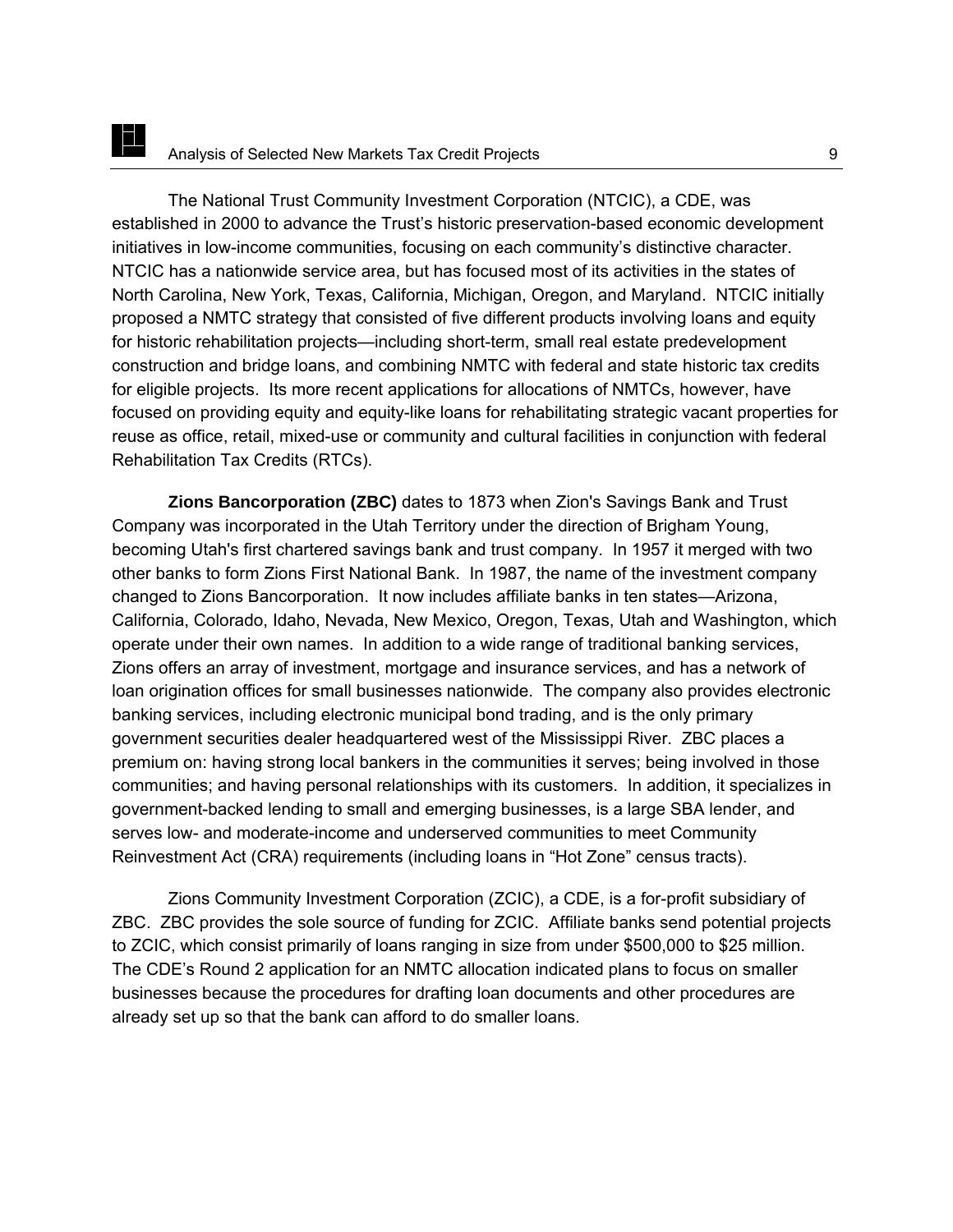# <span id="page-15-0"></span>**IV. PROJECT CHARACTERISTICS AND EVOLUTION**

 This section describes five projects in which the above CDEs have invested. Two of them involve use of NMTCs from the Round 1 allocation and three involve use of credits from the Round 2 allocation. One of the five was initiated in 2004 and completed in 2005, while the remaining four were initiated in 2004 and completed in either 2005 or 2006. In each instance, these were either the first or among the first projects in which the respective CDEs used a portion of their NMTC allocations.

**Project characteristics**. While it is possible for multiple CDEs to invest in the same project, in the vast majority of instances only one CDE has been involved in each project, and that is the case for all of the projects described in this report. In two of them the CDEs are subsidiaries of regional banks, which also are the investors and, in the remaining three, either a national or local bank not affiliated with the CDE is the investor. One of the projects also involved an individual investor. In none of the cases did the QALICBs receive formal financial counseling from the CDEs, although one of them received guidance with respect to locating accountants and attorneys to help structure their financial package. The five projects are as follows:

- **The Oak Hill Bank Community Development Corporation**, as CDE and sole investor, provided debt financing to a start-up small business located in a rural area in the Midwest. The business supplies parts to construction contractors. Its loan was for the purposes of purchasing and rehabilitating a vacant commercial property that is used as a warehouse and for distribution purposes.
- **REI New Markets Investment**, as CDE, sold tax credits to an investor bank and an individual investor and, in turn, provided debt financing to expand a business located in a medium sized city in the South. The business, which supplies a service for the health and hospitalities industries, needed a loan for the purpose of building a new facility and purchasing highly specialized equipment.
- **HEDC New Markets, Inc.**, as CDE, sold tax credits to an investor bank and, in turn, provided debt financing to a private development company for construction of an office, hotel, and retail complex in a medium-sized city in the Northeast. The major employer in the city, located away from the downtown area, is a large university. The university initiated the project so that it could rent office space for some of its staff as a way to support downtown revitalization.
- **The National Trust Community Investment Corporation (NTCIC),** as a CDE, sold tax credits to an investor bank and, in turn, made an equity contribution to a partnership established with the parent organization of a nonprofit network headquartered in a large community in the South. The nonprofit organization, which offers specialized services to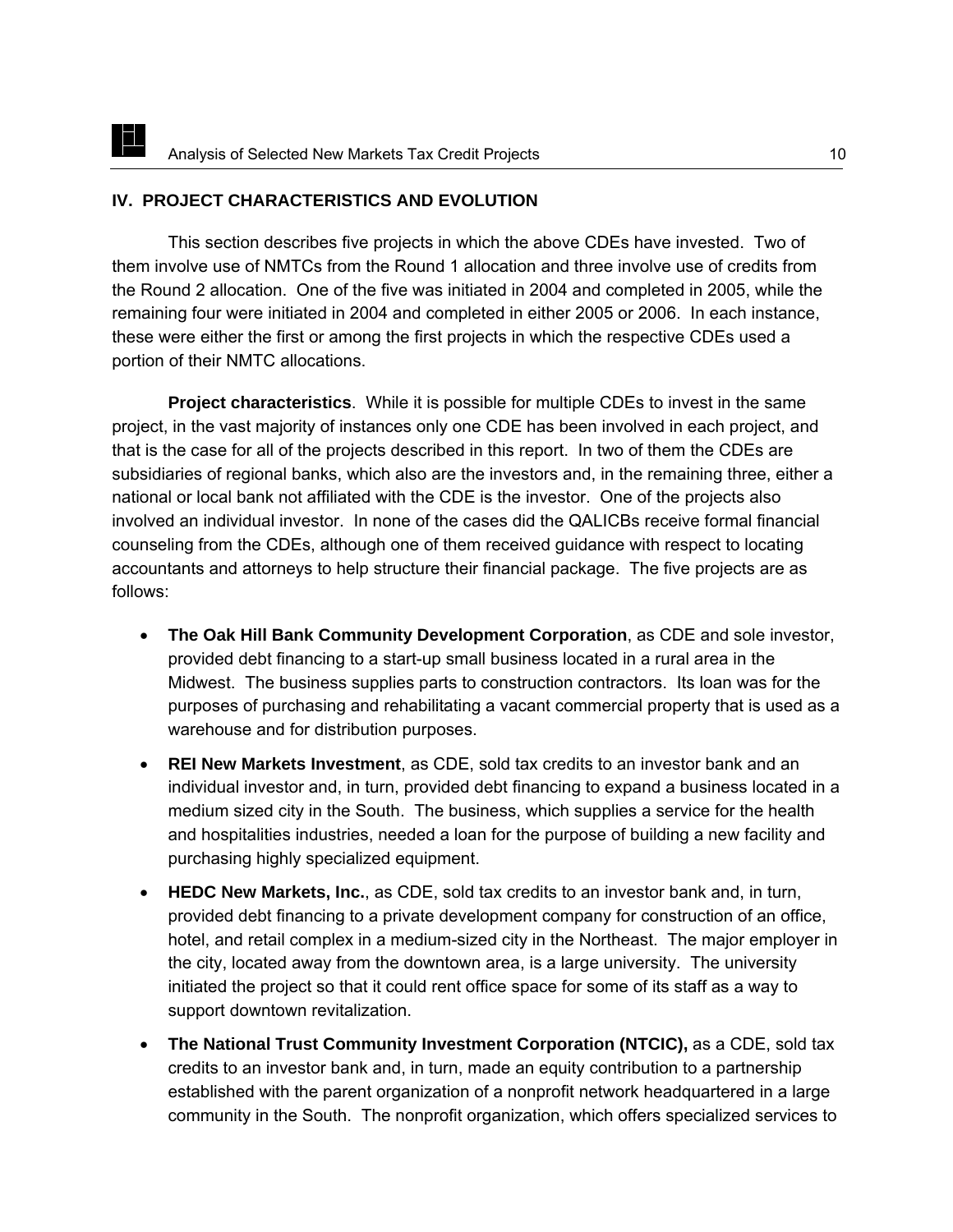predominantly low-income minority clients, had obtained a vacant, boarded-up, historic property for use as its headquarters. The equity investment contributed to the extensive rehabilitation that was required.

• **Zions Community Investment Corporation (ZCIC),** as CDE and sole investor, provided debt financing to an existing large private medical practice for the construction of a new office facility that provides outpatient services in a medium-size city in the West.

Key characteristics of the projects are summarized in Table 2.

|                                                              | CDE (Allocatee)                                                                |                                                                                                      |                                                                                      |                                                                                                               |                                                                  |
|--------------------------------------------------------------|--------------------------------------------------------------------------------|------------------------------------------------------------------------------------------------------|--------------------------------------------------------------------------------------|---------------------------------------------------------------------------------------------------------------|------------------------------------------------------------------|
| Project Characteristics                                      | Oak Hill Banks<br>Community<br>Development<br>Corporation                      | Rural Enterprises of<br>Oklahoma, Inc. (REI)<br><b>New Markets</b><br>Investment. LLC                | National<br><b>Development</b><br>Council (NDC),<br><b>HEDC New</b><br>Markets, Inc. | National Trust for<br>Historic Preservation.<br>National Trust<br>Community Investment<br>Corporation (NTCIC) | <b>Zions Community</b><br>Investment<br>Corporation (ZCIC)       |
| Timing                                                       |                                                                                |                                                                                                      |                                                                                      |                                                                                                               |                                                                  |
| Allocation round                                             | $\overline{2}$                                                                 | 1                                                                                                    | $\overline{2}$                                                                       |                                                                                                               | $\overline{2}$                                                   |
| Year initiated                                               | 2004                                                                           | 2003                                                                                                 | 2001                                                                                 | 2004                                                                                                          | 2004                                                             |
| Year completed                                               | 2005                                                                           | 2004                                                                                                 | 2005                                                                                 | 2005                                                                                                          | 2006                                                             |
| <b>QALICB or QALICB Parent Descriptors</b>                   |                                                                                |                                                                                                      |                                                                                      |                                                                                                               |                                                                  |
| Scale/size (based on payroll,<br>employees, etc.)            | Very small                                                                     | Small                                                                                                | Medium                                                                               | Medium                                                                                                        | Medium/large                                                     |
| For- or non-profit                                           | For profit                                                                     | For profit                                                                                           | For profit                                                                           | Non profit                                                                                                    | For profit                                                       |
| Minority, low-income, or women<br>owned/managed              | None                                                                           | None                                                                                                 | None                                                                                 | Minority managed                                                                                              | None                                                             |
| Location                                                     |                                                                                |                                                                                                      |                                                                                      |                                                                                                               |                                                                  |
| Region                                                       | <b>Midwest</b>                                                                 | South                                                                                                | Northeast                                                                            | South                                                                                                         | W est                                                            |
| Metropolitan or non<br>metropolitan                          | Non-metropolitan                                                               | Metropolitan                                                                                         | Metropolitan                                                                         | Metropolitan                                                                                                  | Metropolitan                                                     |
| Community size                                               | Small                                                                          | Medium                                                                                               | Medium                                                                               | Large                                                                                                         | Medium                                                           |
| Downtown " site                                              | <b>No</b>                                                                      | No, residential/industrial<br>area                                                                   | Yes                                                                                  | Yes                                                                                                           | <b>No</b>                                                        |
| Project Descriptors                                          |                                                                                |                                                                                                      |                                                                                      |                                                                                                               |                                                                  |
| Business, commercial real<br>estate, residential real estate | Commercial real<br>estate-rehabilitation                                       | Commercial real<br>estate-new construction estate-new<br>& equipment purchase                        | Commercial real<br>construction                                                      | Commercial real<br>estate-rehabilitation                                                                      | Commercial real<br>estate-new<br>construction                    |
| New or existing entity                                       | <b>New</b>                                                                     | Existing                                                                                             | <b>Existing</b>                                                                      | Existing                                                                                                      | Existing                                                         |
| Percent poverty of census tract                              | 16.60%                                                                         | 19.60%                                                                                               | 30.10%                                                                               | 43.80%                                                                                                        | 20.50%                                                           |
| Percent of Median Family<br>Income <sup>15</sup>             | 61.70%                                                                         | 58.50%                                                                                               | 74.80%                                                                               | 73.50%                                                                                                        | 64.40%                                                           |
| Nature of project                                            | Establish wholesale<br>parts distributorship<br>for the construction<br>trades | Expand business serving<br>health & hospitality<br>industries, established<br>as a separate business | Develop office,<br>hotel & retail<br>complex                                         | Rehabilitate<br>headquarters building<br>for a social services<br>provider                                    | Develop/expand<br>private-practice<br>medical offices<br>complex |

#### **Table 2: Project Characteristics**

EL

<span id="page-16-0"></span><sup>&</sup>lt;sup>15</sup> These data are drawn from the CDFI Fund Information and Mapping System (CIMS). The NMTC median family income is defined as the *greater* of the statewide median family income or the metropolitan median family income.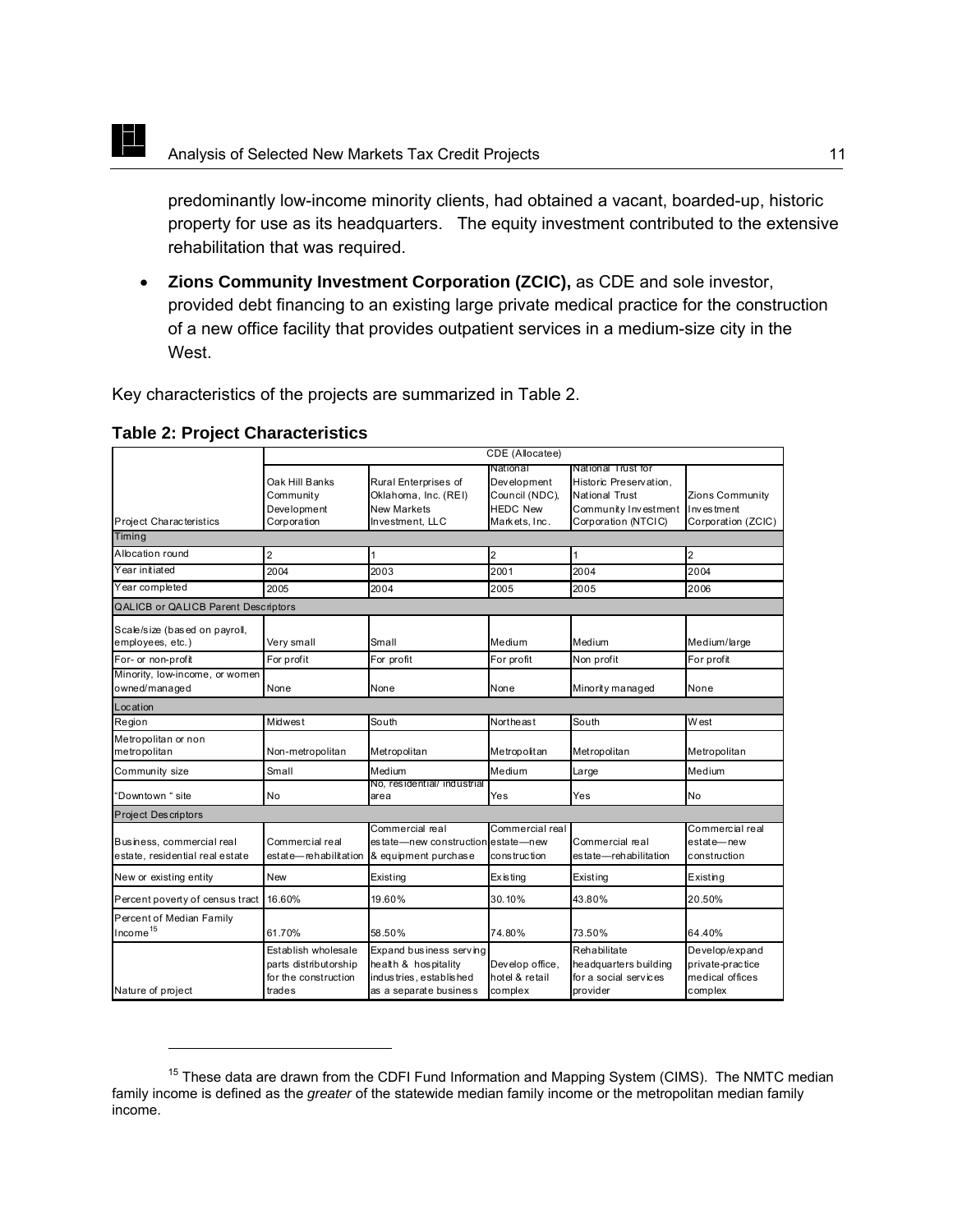**Project evolution.** Although the evolution of the relationships that brought together the particular CDEs, investors and QALICBs (as well as their legal/accounting support teams) varied by project, preexisting relationship networks played some role in each instance. In three cases, for example, the QALICBs—either the existing businesses or some of their principals had previous customer relationships with either the CDEs and/or the investors that became involved in the projects. In one of the remaining projects, pre-existing relationships also existed that brought together the sponsor, the QALICB, the investor, and the legal support team—even though the investor, QALICB and CDE had not previously done business with one another. And, in the fifth case, the CDE was referred to the QALICB by another CDE based on the latter's knowledge of the particulars of the proposed project. The former CDE had an existing arrangement with a major national bank that, then, became the investor.

NMTCs were presented to QALICBs as one possible means for obtaining debt or equity financing by the CDEs or investors to whom they had come for assistance. In some cases, the QALICBs had not previously been involved with a public program that encouraged economic development but, in others, there was familiarity with, and previous use of, other such programs—such as Small Business Administration (SBA) loans, Community Development Block Grants (CDBGs), or state economic development programs. Most, however, either had not heard of the NMTC program or knew little about it given that the program was relatively new at the time. Where CDEs, therefore, believed a proposed project met the locational criteria of the NMTC program, they generally proposed its use to the QALICBs as a possible part of the project financing. The financing circumstances were different from project to project.

- **The Oak Hill Banks CDC project** involved several partners looking for financing to start a new business that required a warehouse and distribution building. The partners looked at a handful of properties before settling on one they considered being best suited for their needs. Since it was expected to take some time to establish and grow the new business, the partners sought the most favorable loan terms possible so as to cushion any potential early start-up challenges. The building was located in a qualified low-income census tract in a relatively depressed area and, therefore, was eligible for NMTC investment.
- **The REI New Markets Investment project** involved several partners seeking to expand their business, which required the kind of specialized equipment that, if the business failed, would have poor resale value. Having been turned down for conventional financing multiple times for this reason, the partners sought a loan from a bank with which they had a previous relationship, which also was a Small Business Investing Company (SBIC). The bank, which had informal links to a CDE, recommended that the partners consider use of NMTCs, and the CDE provided the partners with a list of census tracts that qualified under the program. The partners went from tract to tract to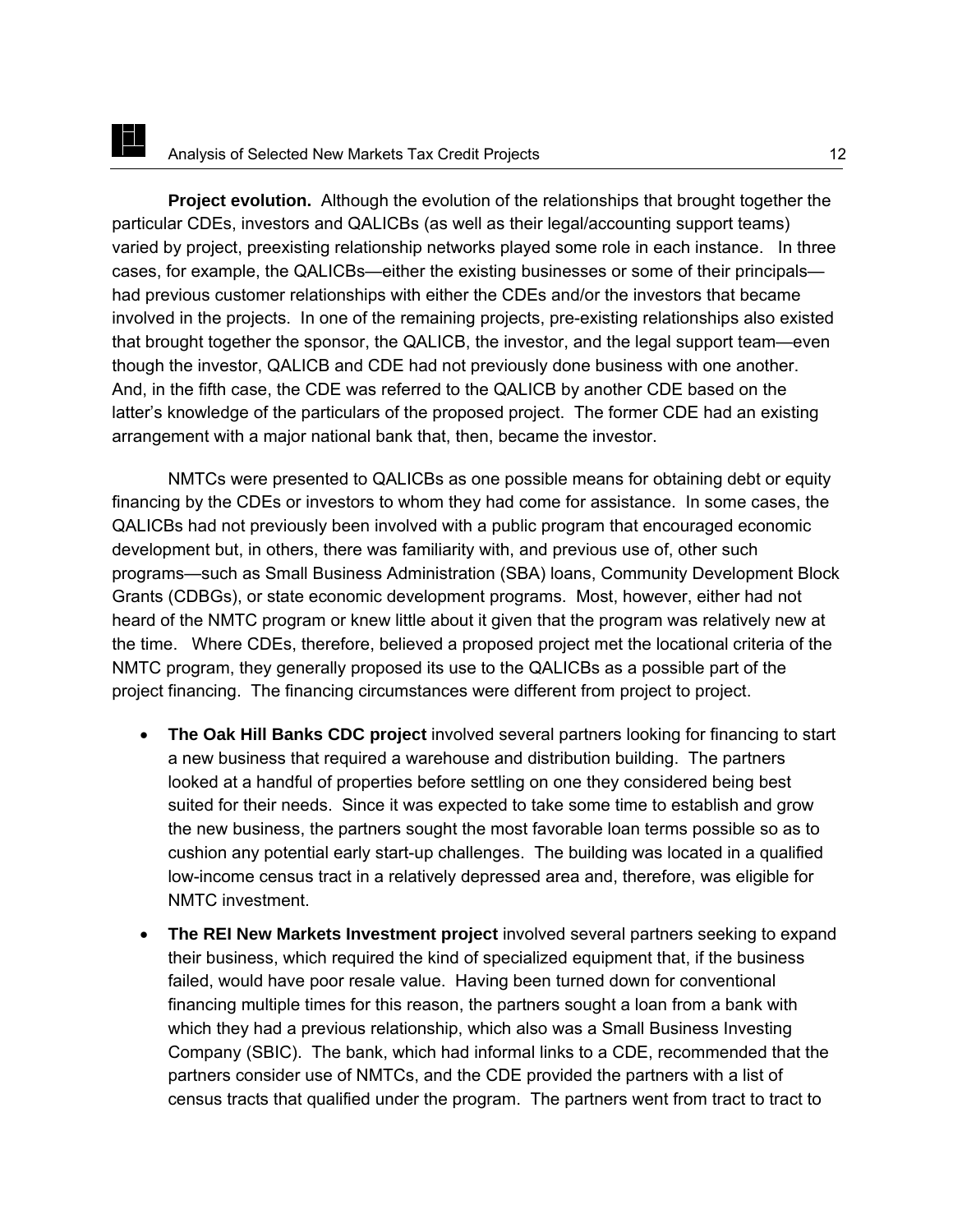E

search for land on which to construct a new facility and, when they found an appropriate site, took advantage of the NMTC program.

- **The NDC HEDC project** involved a major university that was looking to sponsor development of off-campus office space, some of which it intended to rent, as a means of supporting the downtown area of its community. The university's partner in this endeavor (a large regional real estate, development and management company ultimately the QALICB) conceived of the project as involving construction of Class A office space, an upscale, mid-priced hotel and retail space. The lease it obtained for the land on which the complex was to be built contained preconditions requiring project completion by a certain date. Given the time constraints imposed on the development, the developer bought the land, commissioned an architectural design, and began to move forward on construction in anticipation that a state economic development grant would be forthcoming. When the grant did not materialize and cost overruns began to mount as a result of unanticipated increases in materials costs, the developer sought help from a CDE to fill the financing gap that existed between projected completion costs and the conventional financing it had obtained. NMTCs were proposed to fill the gap inasmuch as the project's downtown location was in a qualified census tract.
- **The NTCIC project** involved a nonprofit organization looking to obtain funding beyond the CDBG funds and private donations it had received to completely rehabilitate a building it had acquired for use as its headquarters. Recognizing the historic character of the building, NTCIC worked with the organization to syndicate and obtain federal Rehabilitation Tax Credits (RTCs). To fill the remaining financing gap between anticipated rehabilitation costs and funds already obtained, the CDE proposed use of NMTCs, in conjunction with RTCs, because the building was located in a qualified census tract.
- **The ZCIC project** involved a partnership consisting of a large number of physicians who owned a medical office facility. The practice was growing in size and the partners were engaged in a multi-phase expansion of the facility. Looking for the best financing possible, the partnership approached two banks. ZCIC, which was a CDE allocatee, was able to offer the partnership better terms and rates with use of NMTCs than the competing bank because of the facility's location in a qualified census tract.

As is often the case in real estate or business transactions, time was of the essence for one reason or another in all of these projects. And, in all cases, available financing was either not sufficient or was available on less favorable terms than could be offered in conjunction with NMTCs. In one case, development was already underway and costs were accumulating and, in others, land, a building, or other funding was available in the short term that might no longer be available if a complete financial package could not be put together in a timely fashion. The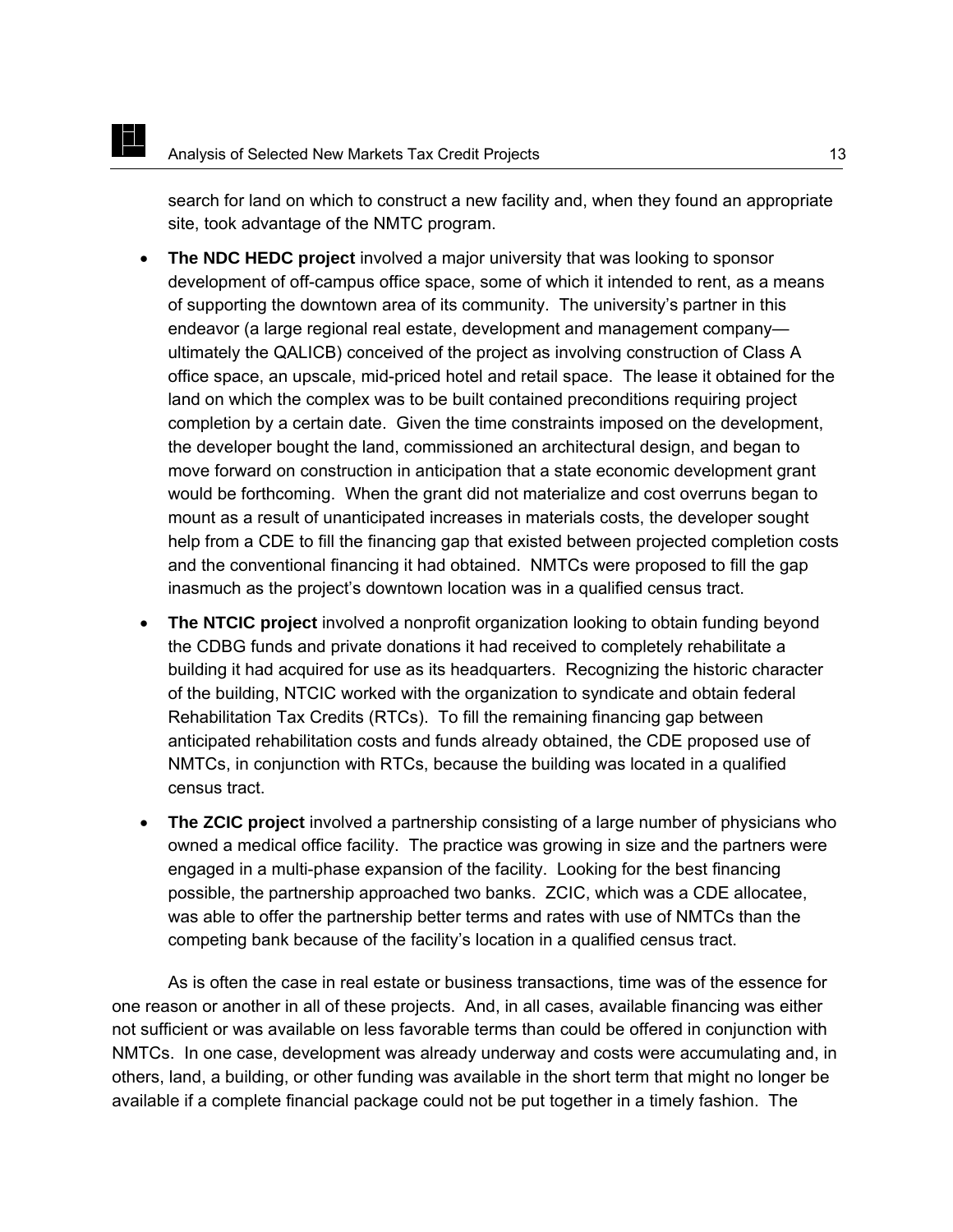CDEs were able to assemble investors and process their investments within the needed time parameters and on terms that made the projects feasible with respect to scale and timing.

The projects ranged considerably as to the extent of their involvement with local government or planning agencies. Although in none of the cases did a government agency or official initiate or spearhead the project, they did play at least some role in three of them. One of the CDEs, for example, met with municipal officials while they were identifying promising project sites; the officials were eager to attract possible new business because of the local tax and utility revenues it would generate. Another was in close contact with city officials to encourage and facilitate development of a municipal parking structure in concert with the project. In that instance, the project was coordinated and consistent with the city's long-term redevelopment plans. In a third instance the QALICB had received city approval for a special construction waiver and had also received CDBG funds for the project, suggesting some degree of coordination with local community development activities. The project also required, and received, certification from the National Park Service. In the remaining two projects, however, there appears to have been no special role played by a government or planning agency.

Conditions immediately surrounding the various project sites ranged from being quite deteriorated to being moderately blighted to being not especially blighted but also not improving. The poverty proportions of the Census tracts ranged from 17 percent to 30 percent, for individuals—although two of the sites were in core downtown areas with limited residential composition.

All projects were completed on schedule, although there were overruns in one of them due to unanticipated increases in the cost of construction materials. Two of the businesses faced some early challenges in making loan repayments but these have subsequently been overcome. No delinquencies or other financial problems have arisen in any of the projects.

Key elements of the histories of the five projects are summarized in Table 3.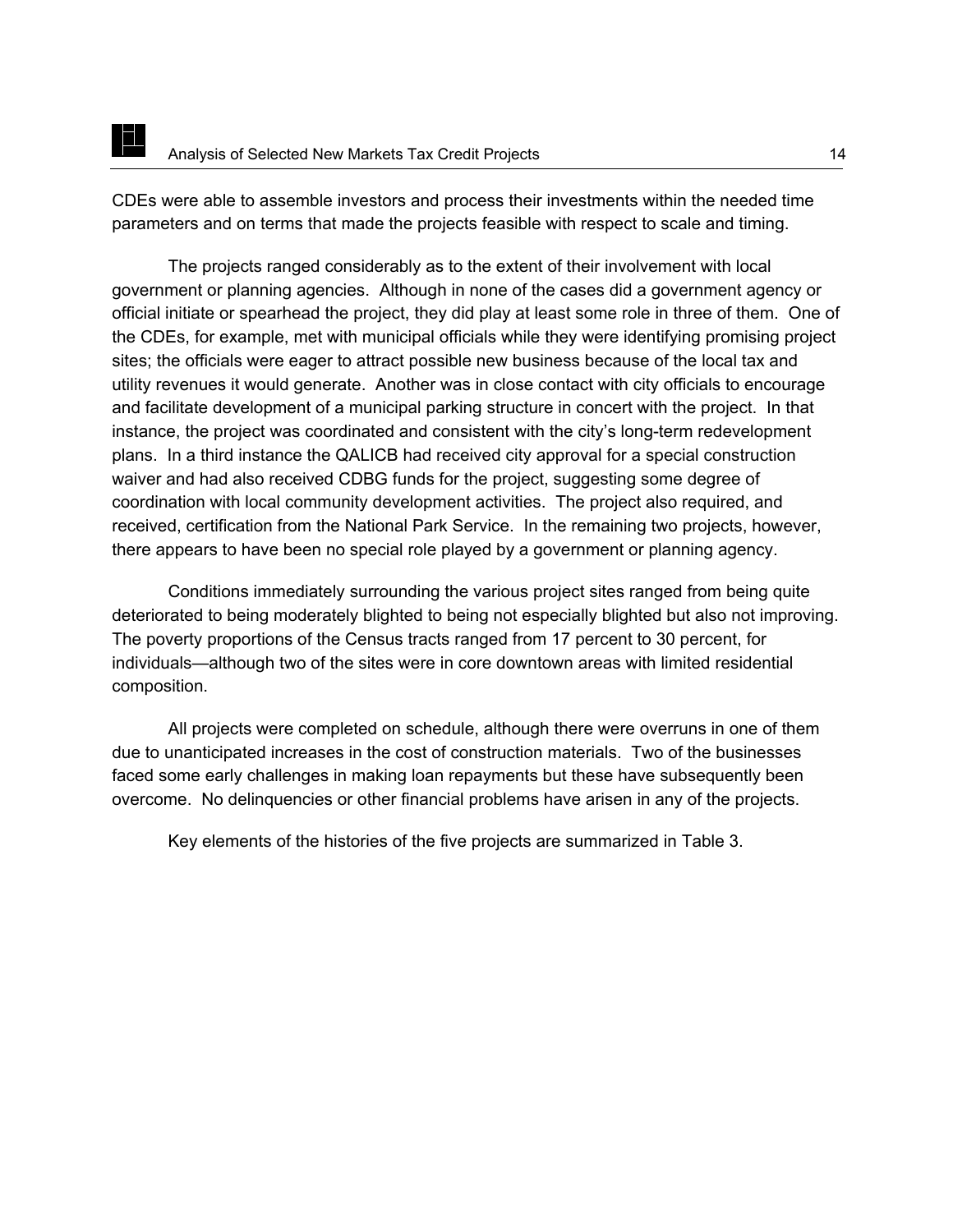

# **Table 3: Project History**

|                                                                                                   | CDE (Allocatee)                                                                                                                                                                      |                                                                                                                                                                                                                                                                                                                                                                                         |                                                                                                                                                                                                                                                                                                           |                                                                                                                                                                                                                                                                                                                                                                    |                                                                                                                                                                                                                   |
|---------------------------------------------------------------------------------------------------|--------------------------------------------------------------------------------------------------------------------------------------------------------------------------------------|-----------------------------------------------------------------------------------------------------------------------------------------------------------------------------------------------------------------------------------------------------------------------------------------------------------------------------------------------------------------------------------------|-----------------------------------------------------------------------------------------------------------------------------------------------------------------------------------------------------------------------------------------------------------------------------------------------------------|--------------------------------------------------------------------------------------------------------------------------------------------------------------------------------------------------------------------------------------------------------------------------------------------------------------------------------------------------------------------|-------------------------------------------------------------------------------------------------------------------------------------------------------------------------------------------------------------------|
|                                                                                                   | Oak Hill Banks<br>Community<br>Development<br>Corporation                                                                                                                            | Rural Enterprises of<br>Oklahoma, Inc.<br>(REI) New Markets<br>Investment, LLC                                                                                                                                                                                                                                                                                                          | The National<br>Development<br>Council (NDC),<br><b>HEDC New</b><br>Markets, Inc.                                                                                                                                                                                                                         | The National<br><b>Trust for Historic</b><br>Preservation.<br><b>National Trust</b><br>Community<br>Investment<br>Corporation<br>(NTCIC)                                                                                                                                                                                                                           | Zions Community<br>Investment<br>Corporation (ZCIC)                                                                                                                                                               |
| History of the Relationship between the QALICB (or its parent), CDE and Investor                  |                                                                                                                                                                                      |                                                                                                                                                                                                                                                                                                                                                                                         |                                                                                                                                                                                                                                                                                                           |                                                                                                                                                                                                                                                                                                                                                                    |                                                                                                                                                                                                                   |
| The CDE is the controlling entity of<br>the investor                                              | Yes                                                                                                                                                                                  | <b>No</b>                                                                                                                                                                                                                                                                                                                                                                               | No                                                                                                                                                                                                                                                                                                        | No                                                                                                                                                                                                                                                                                                                                                                 | Yes                                                                                                                                                                                                               |
| The QALICB (or its parent) had a<br>pre-project relationship with the<br>CDE and/or investor      | Yes                                                                                                                                                                                  | Yes                                                                                                                                                                                                                                                                                                                                                                                     | No                                                                                                                                                                                                                                                                                                        | No                                                                                                                                                                                                                                                                                                                                                                 | Yes                                                                                                                                                                                                               |
| Who sought whom-how did initial<br>contact between the QALICB, CDE<br>and/or investor occur?      | One of the<br>partners in the<br>new venture had a<br>previous<br>relationship with<br>Oak Hills Bank.<br>The venture was<br>looking for<br>financing to<br>establish a<br>business. | Investor is informally looking to develop<br>linked to REI (CDE). office space off-<br>The QALICB came<br>to the investor for<br>financing to expand<br>its business. Having<br>had a previous<br>relationship with the<br>investor, QALICB<br>came to them<br>because they had<br>been turned down<br>for conventional<br>financing and knew<br>the investor made<br>SBIC investments. | A university,<br>campus to support<br>the downtown.<br>selected a<br>development<br>partner (QALICB),<br>which later came to<br>HEDC (CDE) for<br>assistance when<br>the project<br>experienced a<br>funding gap<br>partially associated<br>with failure of a<br>state program to<br>deliver grant funds. | QALICB parent<br>was looking for<br>additional funding QALICB came to<br>to rehabilitate a<br>building it had<br>acquired, for use<br>as its<br>headquarters.<br>NDC referred the<br>QALICB parent to the facility. The<br>NTCIC (CDE)<br>because of the<br>historic character competitor<br>of the building.<br>The CDE<br>collaborated with<br>an investor bank. | the CDE/investor<br>for financing for<br>redevelopment/con<br>struction of its<br>facility as part of a<br>larger expansion of<br>CDE offered better<br>financing than<br>investors, in part<br>because of NMTCs. |
| Who first presented the idea of<br>NMTCs to the QALICB (or its<br>parent)?                        | Bank (CDE)                                                                                                                                                                           | Investor                                                                                                                                                                                                                                                                                                                                                                                | Law firm for<br>QALICB suggested<br>NDC (CDE)                                                                                                                                                                                                                                                             | NDC (CDE)<br>referred the<br>QALICB to<br>NTCIC (CDE)                                                                                                                                                                                                                                                                                                              | <b>CDE</b>                                                                                                                                                                                                        |
| <b>QALICB</b> received financial<br>counseling                                                    | <b>No</b>                                                                                                                                                                            | <b>No</b>                                                                                                                                                                                                                                                                                                                                                                               | No                                                                                                                                                                                                                                                                                                        | Not formal, but<br>selection of<br>lawyers/accounta<br>nts from CDE list                                                                                                                                                                                                                                                                                           | No                                                                                                                                                                                                                |
| QALICB had previous experience<br>with public economic development No<br>programs-including NMTCs |                                                                                                                                                                                      | No                                                                                                                                                                                                                                                                                                                                                                                      | Yes, including state<br>economic<br>development<br>program, SBA,<br>CDBG, Energy<br>Conservation<br>grants                                                                                                                                                                                                | Yes, with CDBG<br>and RTC (historic No<br>tax credits)                                                                                                                                                                                                                                                                                                             |                                                                                                                                                                                                                   |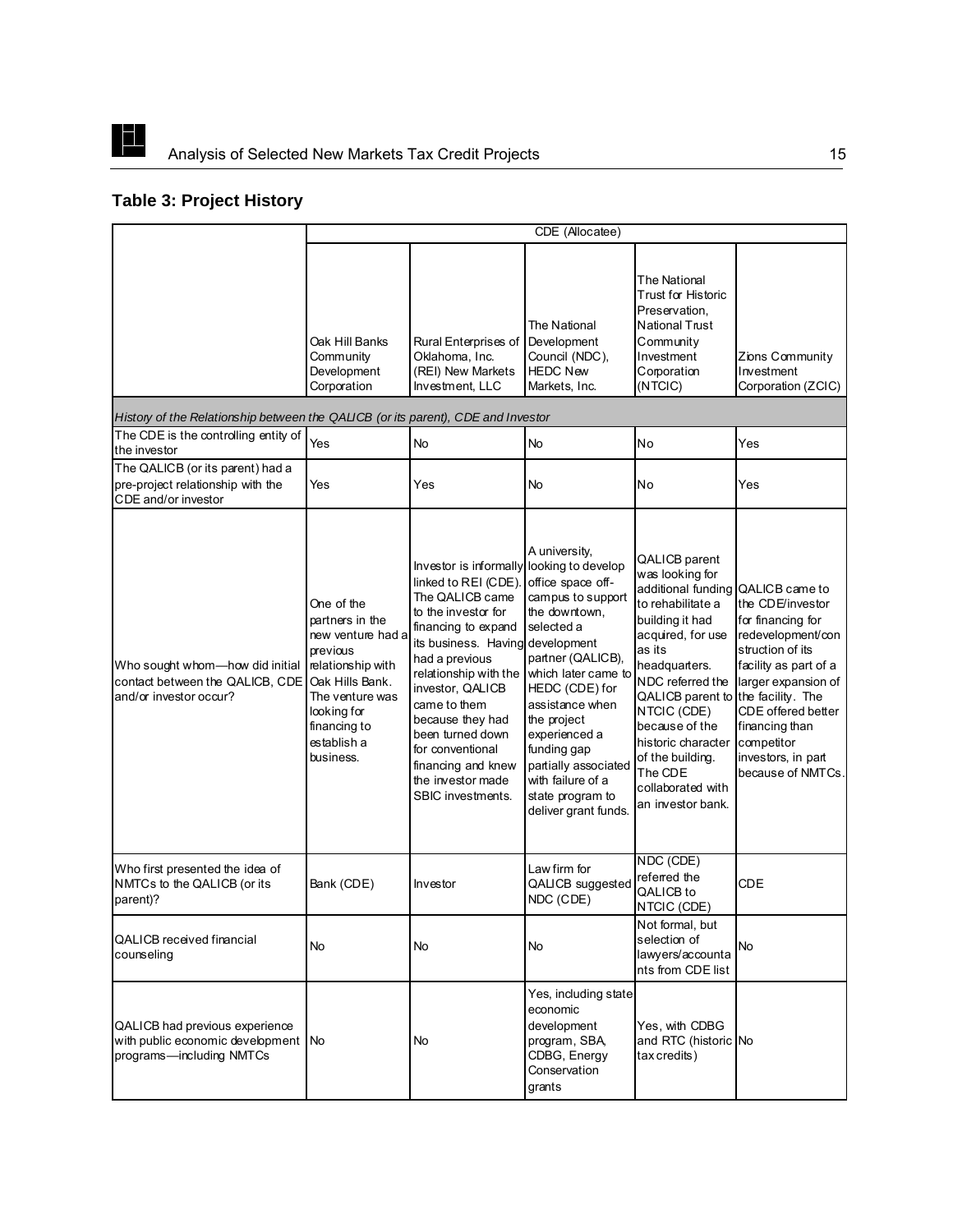<span id="page-21-0"></span>

|                                                                                                         | CDE (Allocatee)                                                                |                                                                                                     |                                                                                                     |                                                                                                                                |                                                        |
|---------------------------------------------------------------------------------------------------------|--------------------------------------------------------------------------------|-----------------------------------------------------------------------------------------------------|-----------------------------------------------------------------------------------------------------|--------------------------------------------------------------------------------------------------------------------------------|--------------------------------------------------------|
|                                                                                                         | Oak Hill Banks<br>Community<br>Development<br>Corporation                      | Rural Enterprises of<br><b>New Markets</b><br>Investment, LLC                                       | The National<br>Oklahoma, Inc. (REI) Development Council<br>(NDC), HEDC New<br>Markets, Inc.        | The National Trust<br>for Historic<br>Preservation.<br><b>National Trust</b><br>Community<br>Investment<br>Corporation (NTCIC) | Zions Community<br>Investment<br>Corporation<br>(ZCIC) |
| <b>Site History</b>                                                                                     |                                                                                |                                                                                                     |                                                                                                     |                                                                                                                                |                                                        |
| Pre-project investment and<br>economic development<br>conditions in the target<br>neighborhood/property | Deteriorated,<br>limited<br>development<br>potential                           | Not blighted, but no<br>new investments                                                             | Some previous<br>redevelopment had<br>taken place.                                                  | Deteriorated, limited<br>development<br>potential                                                                              | Somewhat<br>blighted                                   |
| <b>Investor's Relationship to NMTCs and Site</b>                                                        |                                                                                |                                                                                                     |                                                                                                     |                                                                                                                                |                                                        |
| Investor had used other<br>economic development<br>programs prior to the project                        | Yes                                                                            | Yes                                                                                                 | Yes                                                                                                 | Yes                                                                                                                            | Yes                                                    |
| Project the investor's first use<br>of NMTCs                                                            | Yes                                                                            | Yes                                                                                                 | Yes                                                                                                 | No                                                                                                                             | Yes                                                    |
| Investor subsequently used<br><b>NMTCs</b>                                                              | Yes                                                                            | Yes                                                                                                 | No                                                                                                  | Yes                                                                                                                            | Yes                                                    |
| Investor previously made<br>investments in the target or<br>similar areas                               | Yes                                                                            | Yes                                                                                                 | Yes                                                                                                 | No                                                                                                                             | Yes                                                    |
| Investor made subsequent<br>investments in the target area                                              | 12 subsequent<br>investments in<br>Jackson County,<br>OН                       | Uncertain                                                                                           | Uncertain                                                                                           | Uncertain                                                                                                                      | Uncertain                                              |
| Project Follow-on                                                                                       |                                                                                |                                                                                                     |                                                                                                     |                                                                                                                                |                                                        |
| Project completed on<br>schedule/budget                                                                 | Yes                                                                            | Yes                                                                                                 | Some initial budget<br>and schedule<br>overruns, cushioned<br>by NMTCs                              | Yes                                                                                                                            | Yes, ahead of<br>schedule and<br>under budget          |
| Any delinguencies or other<br>problems; how is QALICB<br>doing?                                         | No. Some early<br>challenges<br>making<br>payments; doing<br>better since then | No. Some early<br>challenges making<br>payments, cushioned<br>by NMTCs; doing<br>better since then. | No. Hotel doing better<br>than expected, office<br>space doing<br>somewhat less than<br>anticipated | No                                                                                                                             | No. The practice<br>has grown.                         |

# **V. FINANCIAL ARRANGEMENTS**

The underwriting process, financing, rates and terms, and investor configurations for the five projects are discussed below.

**Underwriting.** Underwriting consists of the process investors use to evaluate loan and investment applications. How the process works with respect to NMTC projects varied across organizations, with some patterns emerging.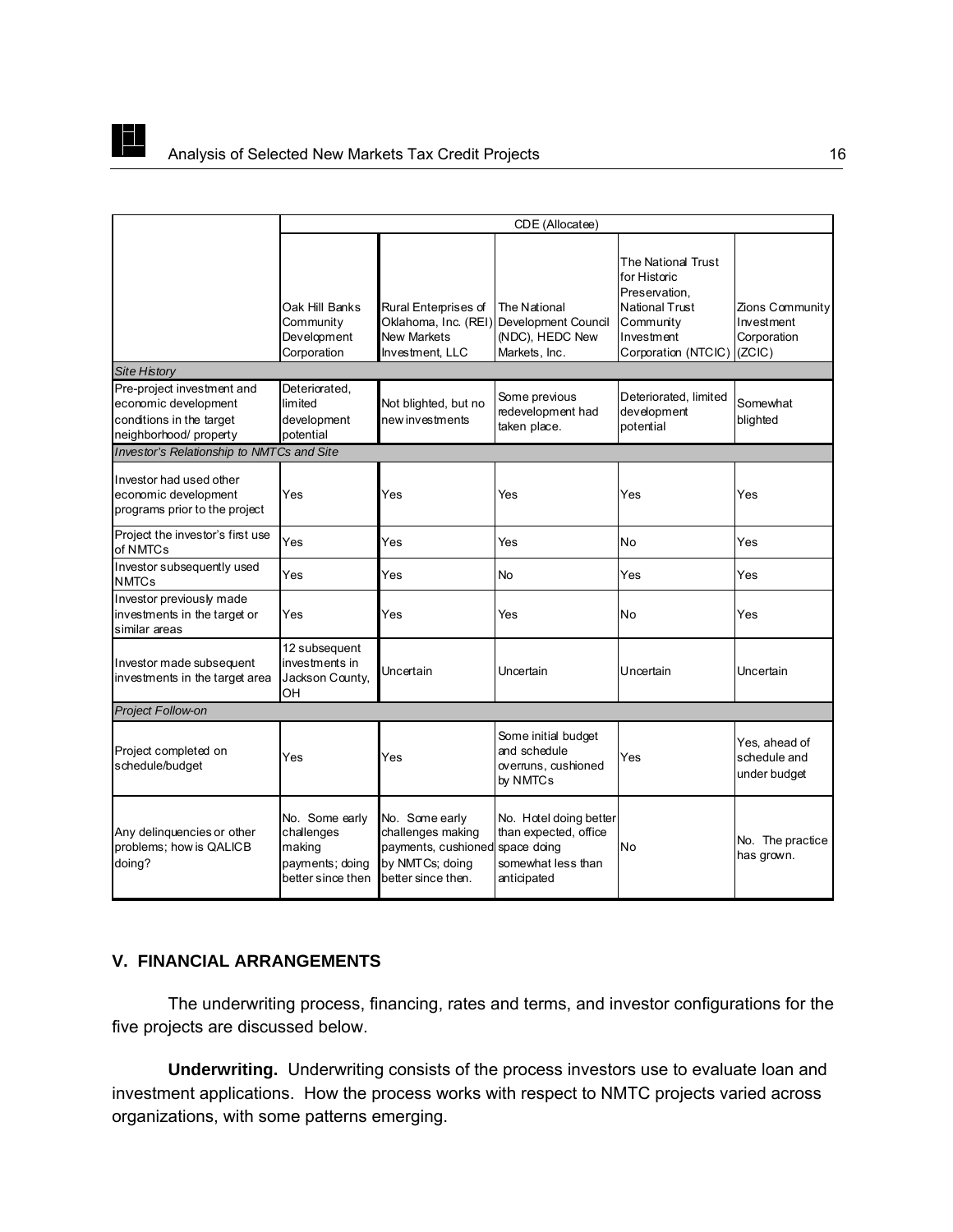For projects where institutional investors are distinct from the CDEs or their controlling entities, and where an outside institutional investor claimed the tax credits, underwriting was done by *both* the institutional investors (often banks of other financial institutions) and the CDEs. The way the process worked tended to vary somewhat across organizations but, in projects where a CDE and institutional investor had a longstanding working relationship, the underwriting guidelines had become somewhat standardized. In cases where CDEs are a self-financed subsidiary of a controlling entity that claims the tax credits, projects were underwritten only once—by the CDE staff. However, they were underwritten according to the controlling entity's standards and, depending on the CDE's relationship to the controlling entity, there may have been a loan review committee or some similar entity also involved. Of the five projects, one was underwritten by three separate entities, two were underwritten by two entities, and two were underwritten by one entity—the CDE. One of the five projects attracted an individual investor; also an NMTC claimant. That investor did not undertake formal underwriting review, but was involved with the QALICB through a previous relationship.

Projects were underwritten using standard practices, including income statements, a balance sheet, and *proforma* projections. Underwriters generally took into account applicants' cash flows, credit history, operating histories, collateral, character, equity contributions, and qualifying NMTC credits. The CDE and investor underwriters used all of the above information to determine if an applicant was an acceptable credit risk. CDEs and investors typically also evaluated the credit histories and assets of principal owners for smaller and younger businesses. While underwriters examined the credit histories of the QALICBs and the principal owners, they did not perform automated credit scoring underwriting, which is to be expected as credit scoring underwriting is typically restricted to loans under \$250,000.<sup>[16](#page-22-0)</sup> CDEs and banks reported that their NMTC projects used standard underwriting processes.

**Financing.** In addition to differences in projects' investment purposes, the five ranged greatly in size, transaction type, as well as with respect to the rates and terms involved. They varied from small, straightforward investments to large, complicated arrangements. The smallest, in terms of total project costs, was \$819,000 and the largest was \$36,295,000. NMTC financing ranged from \$326,000 to \$15,000,000. Likewise, NMTC funding as a share of total project financing varied considerably, from 5.5 percent to 83.7 percent. Other aspects of financing were as follows:

• Three projects exclusively involved debt financing, one involved an equity investment, and one consisted of both equity and debt financing. This is consistent with the full

-

<span id="page-22-0"></span><sup>16</sup> Temkin, Kenneth and Roger Kormendi, *An Exploration of a Secondary Market for Small Business Loans,*  Small Business Administration, Office of Advocacy*,* 2003.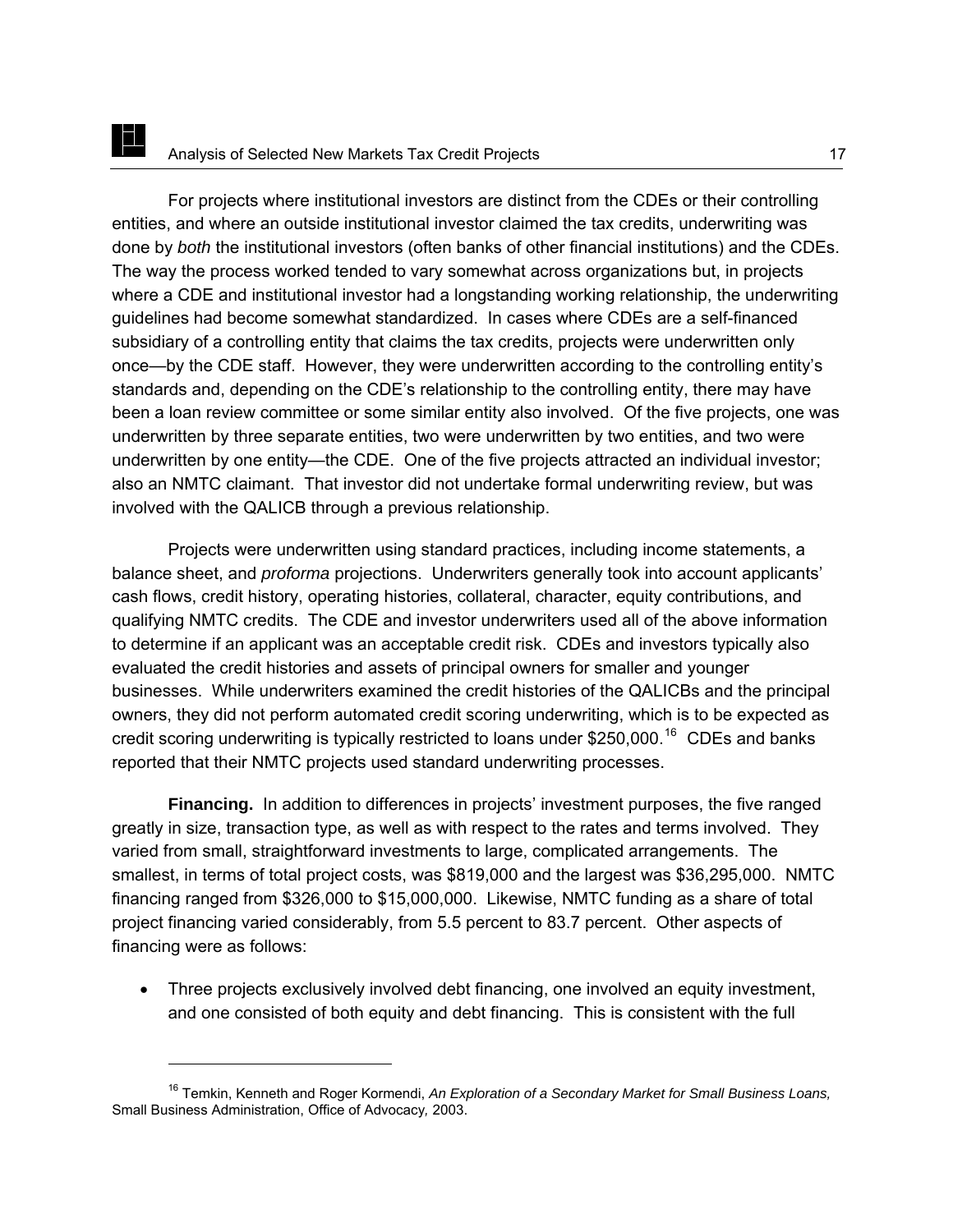E

range of NMTC projects in fiscal year 2004, where equity investments comprised 14.8 percent of NMTC financing.[17](#page-23-0)

- Of the four projects that involved some debt financing, two had loans that were fully amortized with terms of 240 and 258 months and two had partially amortized loans that were originated with terms of 84 months each.
- The NMTC financing in four of the projects was originated as one transaction, while the remaining project consisted of four separate transactions occurring over a several month period.
- Three projects had fixed interest rates starting at an average of 4.22 percent, and one had an adjustable interest rate starting at 7.09 percent, though rates may fluctuate.
- Two CDEs took the first lien position on the debt financing and two took the second lien position.
- Three of the debt-financed projects had zero points attached to the loan, while one had 3.5 points.
- One project contained convertible debt options.
- Three of the debt-financed projects had no origination fees, while the fourth represented less than one-tenth of one percent of the loan amount. CDEs reported that other fees were in line with their conventional financing.

In addition to NMTC financing, four projects also received conventional financing. Of these, two received conventional funding from the CDE itself. Oak Hill Banks CDC offered the construction supplies contractor a short-term loan, vehicle loan, and line of credit, totaling over \$400,000 in additional financing. The medical office practice received roughly \$27 million in traditional debt financing. A third project—the service supplier to the health and hospitalities industries—received over \$1.2 million in new financing from the NMTC investor. One QALICB (the developer of the office, hotel and retail complex) received financing from a non-NMTC lender on the order of \$23 million.

Two of the five projects received additional support from public sources. The office, hotel and retail complex received \$700,000 in non-repayable Community Development Block Grant (CDBG) funding through the state, and \$400,000 in state energy conservation grants. The non-profit provider of services to predominantly low-income minority clients received over \$1.4 million in CDBG funding and nearly \$500,000 in RTCs.

<span id="page-23-0"></span> $\overline{a}$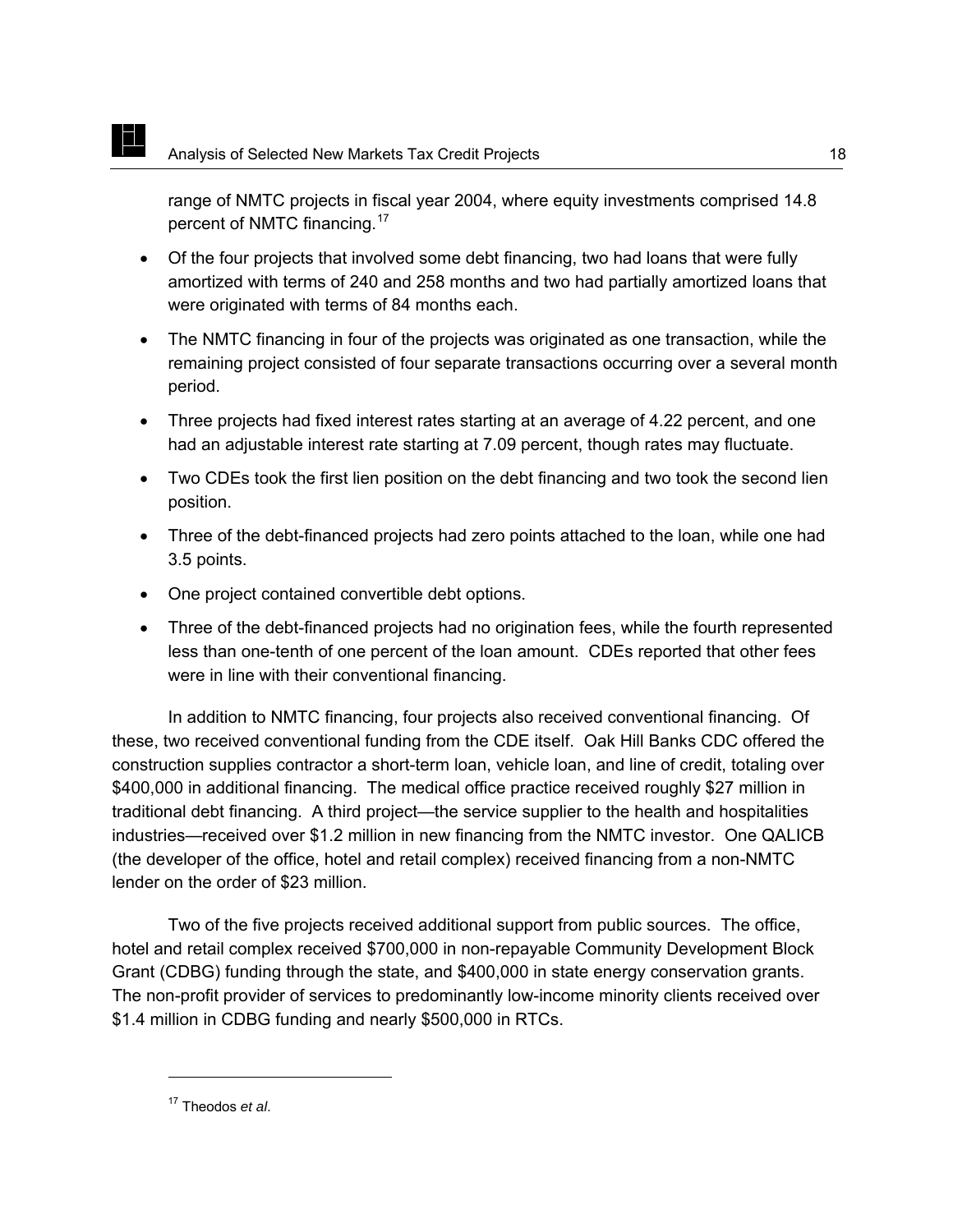**Better rates and terms.** While not required by statute, CDEs indicate that they generally offer better than standard rates and terms to QALICBs as a part of their NMTC financing. For reporting and evaluation purposes, the CDFI Fund has identified 13 types of better rates and terms (ranging from preferable equity terms to lower fees and rates to increased underwriting flexibility), and CDEs are required to record which of these, if any, they offer borrowers. The number of types of better-rates-and-terms varied substantially across the five projects, ranging from one to 10—averaging 5.4. As a group these five projects are somewhat more likely than the average NMTC investment to offer types of better rates and terms.<sup>[18](#page-24-0)</sup>

The specific types of better rates and terms that were offered to QALICBs varied across projects. However, of the four with debt financing, all offered below-market interest rates and three offered lower-than-standard origination fees and longer-than-standard periods of interestonly payments. The presence of these three categories is consistent with the full range of NMTC transactions. As shown in Table 4, below, 79 percent of all transactions offered belowmarket interest rates, reported as of the end of fiscal year 2004; 62 percent offered lower-thanstandard origination fees; and 39 percent offered longer-than-standard period of interest-only. These better rates and terms offered are an indication of the increased flexibility available for lenders under the NMTC program. One borrower for example, reported that the interest rate was lowered by one percent, which, when combined with a lower down payment, resulted in lower monthly payments. Another reported having received a seven-year fixed rate loan in a situation where a five-year adjustable rate loan would have been more typical.

 $\overline{a}$ 

<span id="page-24-0"></span><sup>18</sup> NMTC investments for fiscal year 2004 averaged 3.9 types better rates and terms offered. Theodos *et al.*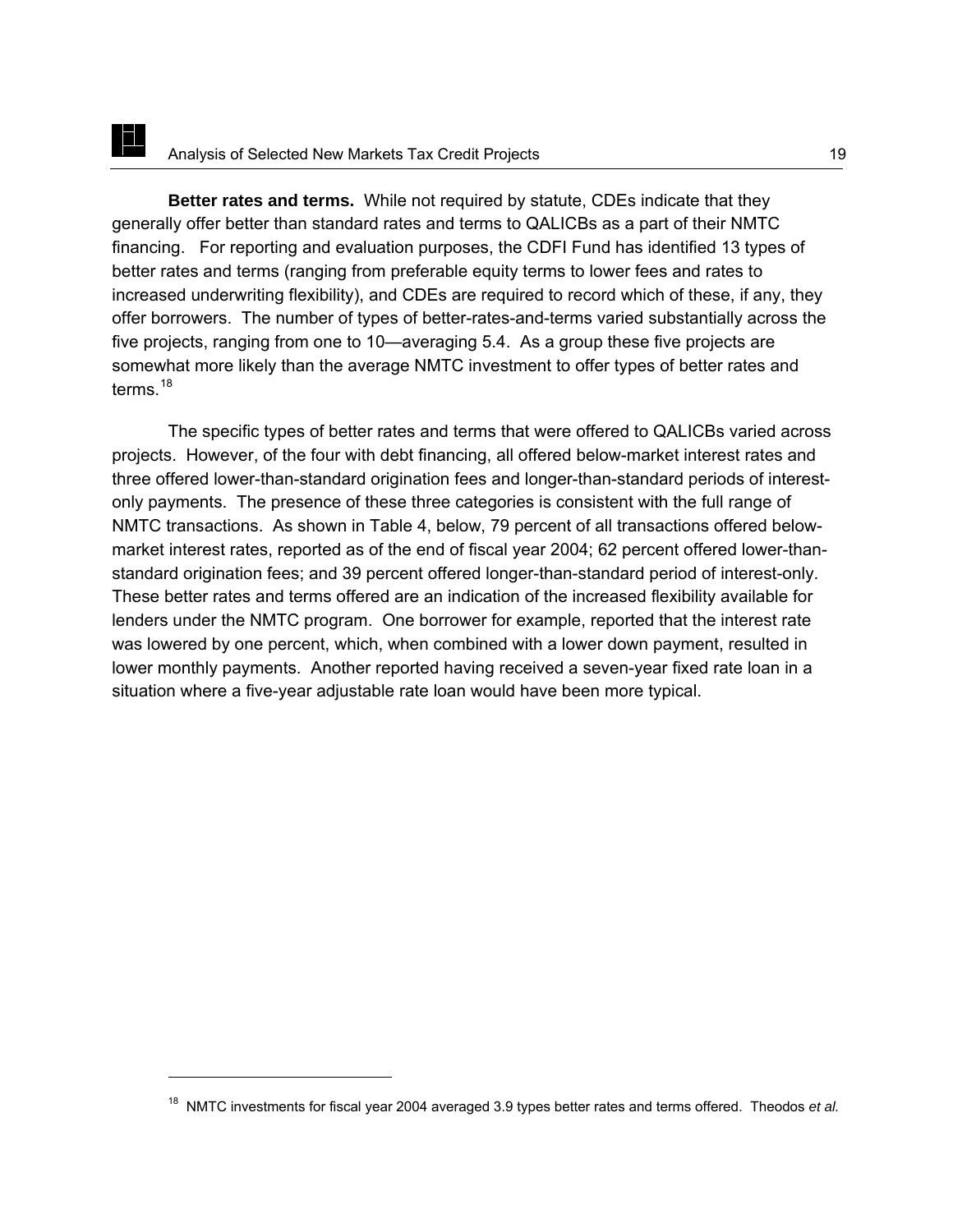K

| <b>Better Rates and Terms Category</b>            | <b>Number</b> | ℅    |
|---------------------------------------------------|---------------|------|
| <b>Below Market Interest Rates</b>                | 231           | 79.1 |
| Lower Than Standard Origination Fee               | 181           | 62.0 |
| Longer Than Standard Amortization Period          | 114           | 39.0 |
| Longer Than Standard Period Interest Only         | 113           | 38.7 |
| Loan To Value Ratio Higher Than Standard          | 86            | 29.5 |
| More Flexible Credit Standards                    | 86            | 29.5 |
| Subordinated Debt                                 | 70            | 24.0 |
| <b>Equity Products</b>                            | 69            | 23.6 |
| Loan Loss Reserve Requirements Less Than Standard | 49            | 16.8 |
| Debt Service Coverage Ratio Less Than Standard    | 46            | 15.8 |
| Non-Traditional Collateral                        | 41            | 14.0 |
| Debt With Equity                                  | 38            | 13.0 |
| <b>Equity Equivalent Terms</b>                    | 30            | 10.3 |

#### **Table 4: Number and Percent of Transactions Recording Better Rates and Terms**

Source: Urban Institute analysis of NMTC data.

Note: Includes all transactions that had been initiated as of FY end 2004.

Better rates and terms categories are as reported by CDEs.

Lenders typically require that the debt service coverage ratio (DSCR), which is calculated by dividing the applicant business' net operating income by annual debt service (including the requested financing), meet a certain target—often 1.20. Two CDE lenders reported that they offered a lower DSCR than standard through NMTC financing. In addition, although most lenders do not make loans for projects with a loan-to-value (LTV) ratio greater than 80 percent, two CDE debt lenders reported that they accepted a higher LTV than standard for the projects in which they invested.

In addition to the above criteria, CDEs and investors evaluated the types of collateral that were used by QALICBs to secure debt financing. In this regard, loans used to purchase unique or specialized equipment generally represent a higher level of risk than loans to purchase non-specialized business equipment, as the former is more difficult to sell in the event of a foreclosure. Two of the four debt lenders recorded accepting non-traditional collateral, such as in the case of the business supplying services for the health and hospitalities industries, which required purchasing highly specialized equipment with few transferable uses.

Of the remaining types of better rates and terms, one of the four debt lenders offered debt with equity and one offered equity equivalent terms, which included convertible debt/warrants. With respect to credit standards, which are used by lenders to establish repayment histories, two were more flexible using NMTCs than is typical. For two of the four debt-financed projects, the CDE offered subordinated debt, accepting a second lien position. And, finally, unlike what normally occurs in SBA loan-guaranty programs, lenders in three of the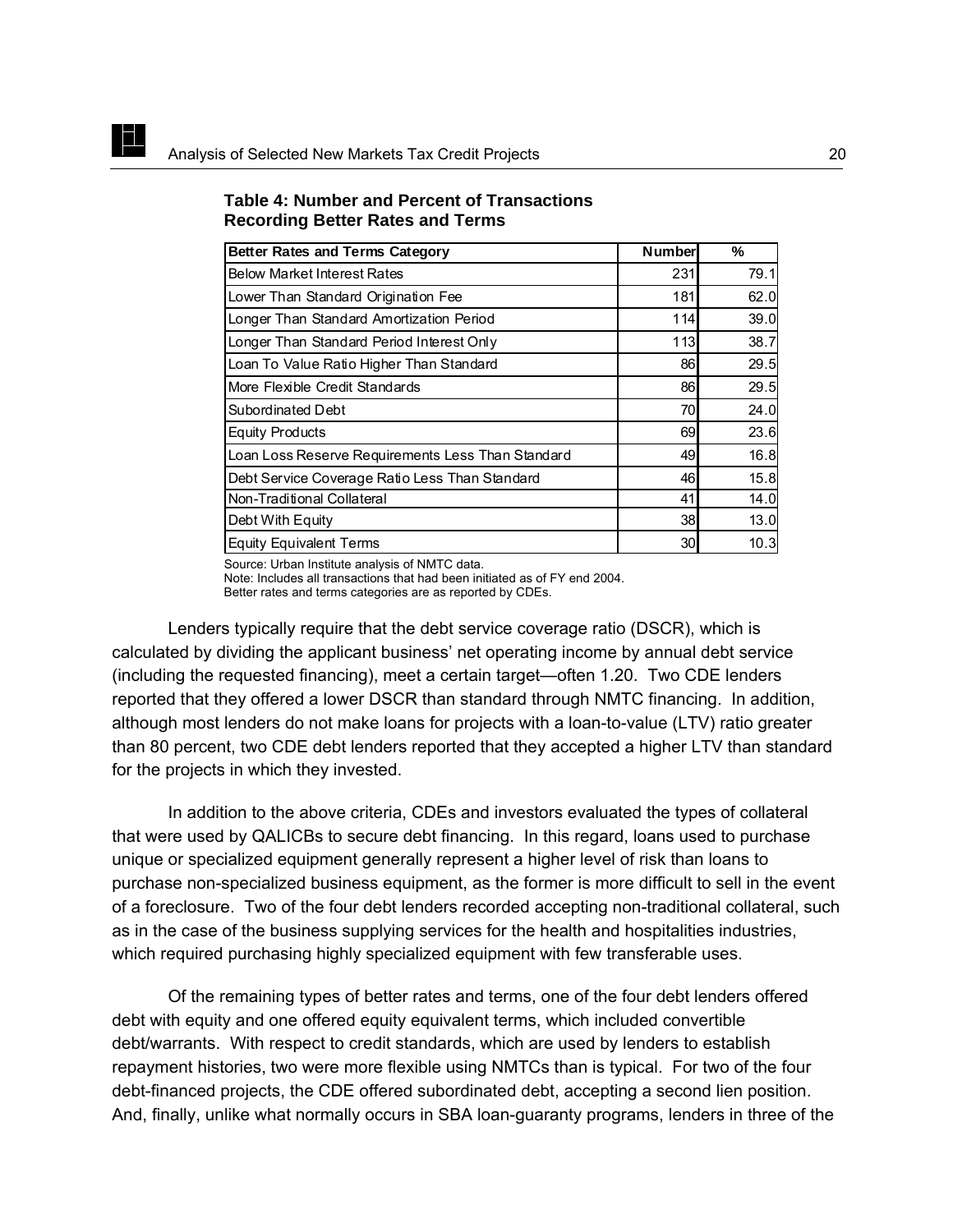<span id="page-26-0"></span>four debt-financed projects did not provide longer loan terms (longer-than-standard amortization period), possibly because the NMTC is only claimable for seven years.

**Investor configurations.**To provide debt and equity financing to qualified businesses in low-income communities, CDEs obtain funds from investor entities that, in turn, acquire federal tax credits worth 39 percent of their original investment. Investors can be any person or organization with a federal tax burden. They are able to claim the credits over a seven-year period—a five percent claim for each of the first three years and a six percent claim annually for the four subsequent years.

CDEs have enormous flexibility in attracting investors and establishing investment vehicles. Those seeking outside investors can invite either general pooled investments or project-specific investments. Conversely, some CDEs are established by an investor such that all of their investments are self-funded by that entity.<sup>[19](#page-26-1)</sup> The projects studied here reflect both of these investment structures. Three CDEs received investments from outside investors who subsequently claimed the tax credits. These were either local or national banks. The remaining two CDEs are self-financed subsidiaries of their controlling entities—local or national banks that claimed the credits. And, one of the five projects also attracted an individual investor, who was also a NMTC claimant, in addition to an institutional investor.

Besides NMTC investments, the four debt-financed projects also attracted conventional investments, either from the CDE or an outside bank.<sup>[20](#page-26-2)</sup> Predominantly, however, the conventional investments came from the CDE or the CDE's investor. Three projects received conventional financing in this manner. The project that did not receive conventional financing from the CDE or its investor was the office, hotel and retail complex. It first received funding from a conventional investor and, then, obtained a NMTC investment when overruns and failure to receive a state economic development grant threatened further development. In two cases, conventional investments were made subsequent to the NMTC financing and, in the remaining two cases, conventional financing was concurrent with, or prior to, the NMTC investment. This investment is explicitly incorporated into the underwriting process.

## **VI. CROSS-SITE OBSERVATIONS**

-

<span id="page-26-1"></span>Inasmuch as the fundamental purpose of the NMTC program is to increase the flow of private capital to low-income communities in need of investment, a primary evaluation question involves whether private investments have, indeed, been directed to such places and, beyond

 $19$  Most typically, banks act as controlling entities in establishing and financing a CDE.

<span id="page-26-2"></span> $^{20}$  Loans of investments financed without NMTC tax credits are referred to as "conventional financing."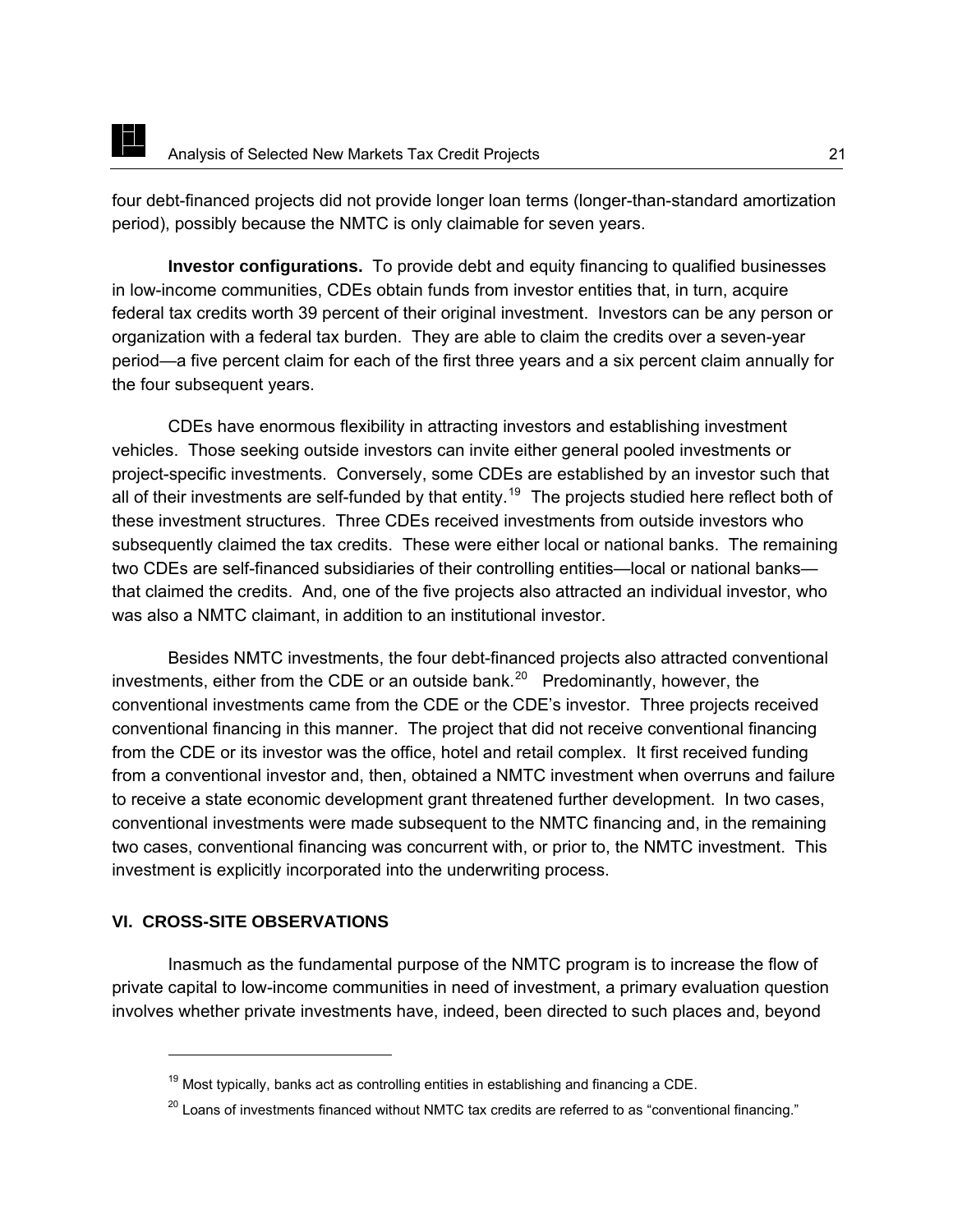that, to places with the greatest need. Obviously, this study of five projects cannot address this question other than to say that all of the projects were located in census tracts that met the program's eligibility criteria, as is statutorily required. There are, however, several important questions beyond that regarding the minimum statutory threshold that will warrant consideration in future evaluation efforts.

Within the program's basic statutory and regulatory framework there is considerable flexibility as to what kinds of investments are made as well as with respect to their scope, purpose, and desired impacts. Although the CDFI fund formally certifies CDEs and competitively awards NMTC allocations to a portion of them, it does not review individual projects or become involved in underwriting decisions. Individual CDEs are responsible for project selection and, therefore, for considering which investments are made, the need for NMTCs in these projects, and prospective project impacts. This flexibility means that, except for compliance with core CDFI Fund and Internal Revenue Service (IRS) regulations, there is no single standard that determines whether a project is the "best choice" for the use of tax credits. While this is entirely in keeping with the notion that low-income communities and investors in those communities should be making such decisions, it presents a challenge for program assessment. Simply put, to what standards should the program be held when it comes to evaluating projects, the importance of NMTCs to them, and their benefits? Though addressing these issues is beyond the scope of this report, it is nonetheless important to reflect on what has been learned from the five projects that can inform subsequent program evaluation design with respect to them.

Each project in which there has been NMTC-supported investment can be characterized, separately, with respect to the degree to which it depended on that investment to move forward and the kinds and extent of benefits that followed from it. Although such determinations were not principal priorities for this report, discussions were held with diverse stakeholders regarding both. With respect to the former, the questions asked were: if the credits had not been available, would the project have proceeded—at about the same time and at about the same scale—as it did with the credits? Note that, regardless of the answer, such determination is not a statutory or regulatory requirement of the program. However, if the answer is "yes," the credits may simply have substituted for other types of investment, including private investment such that there would not have been a need for the federal subsidy. If there were no such need, then the purpose of the program—to encourage private investment in lowincome areas—would not have been served. While this is an important issue, it should be clear that because timing and circumstance are so crucial when putting projects together (in order to seize what may be fleeting market opportunity), it is not always possible to explore alternative sources of financing or predict what would have happened in the absence of the tax credits at the time that financing was assembled; and, it is equally difficult to reassess this question of need after the fact.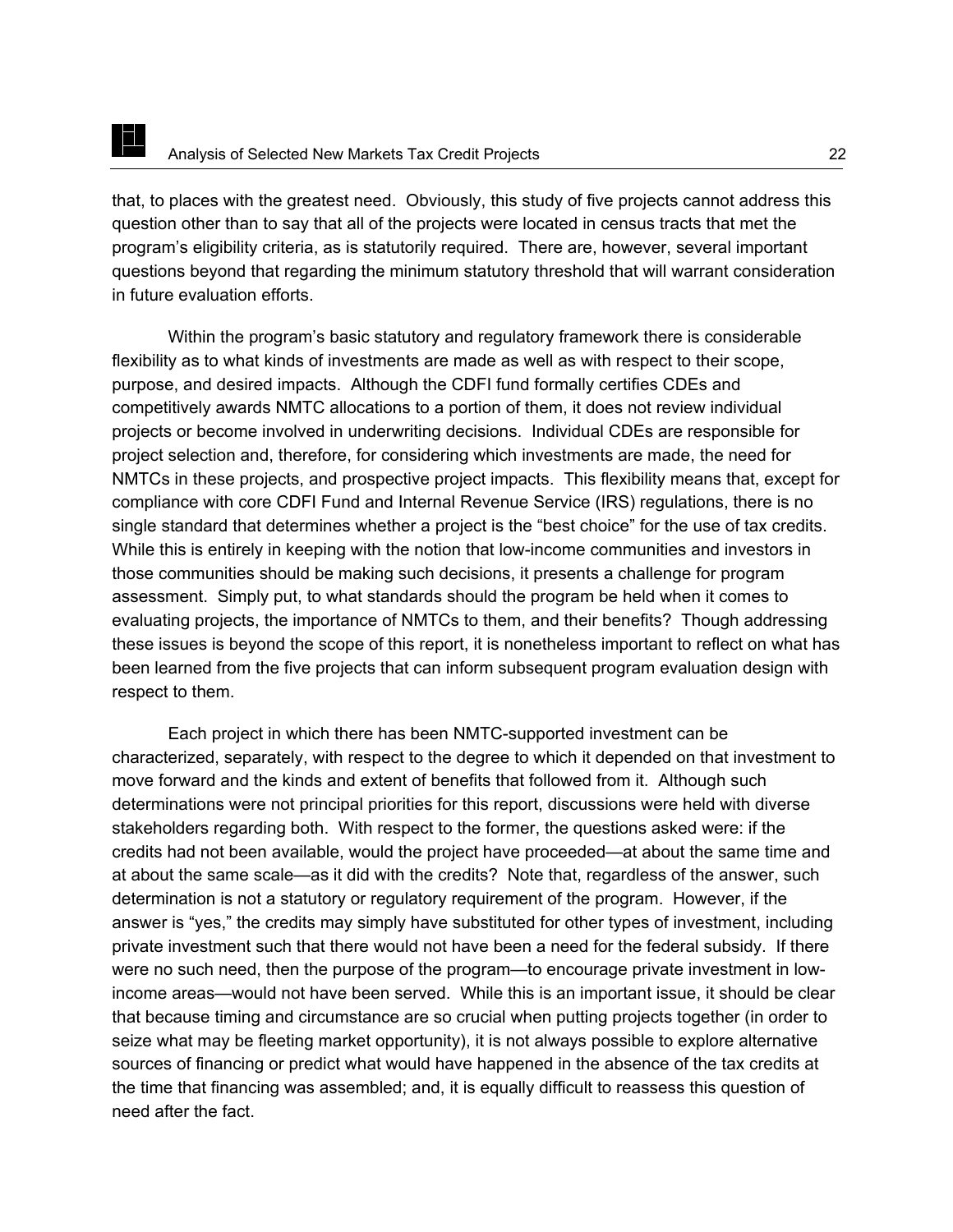With respect to the latter, the question was whether there were positive impacts—i.e., those that improved low-income communities or the circumstances of low-income persons. Impact indicators need to be tailored to the purposes and situations of individual projects, thereby complicating cross-project analyses. For example, impacts can include those on lowincome neighborhoods or areas (e.g., less blight), new jobs generated or retained for lowincome persons, service-type benefits for low income persons, tax revenues for communities, and new investments generated or new investors attracted to low-income communities—among others. For numerous reasons, both determinations are difficult to make from interview data, and can depend on different kinds of evidence across projects.

It was clear from the interviews that some CDEs have paid particular attention to the issues of the need for tax credits and of project benefits. For example:

- As NTCIC's NMTC activities have evolved over time, the CDE began using a financing model developed by others to estimate the extent to which tax credits were needed, as well as to direct their allocation to the most difficult projects in the most distressed communities. NTCIC also began to focus on the formal identification, quantification, and monitoring of community benefits, now requiring all QALICBs in which they invest to sign Community Benefit Agreements in advance. These are tailored to each project and may include such impacts as: job generation and lowincome jobs; job benefits; community revitalization; and project-specific impacts such as affordable rents on housing or for businesses owed, serving, or hiring low-income or minority residents, or outreach and improved access to facilities for low-income or minority residents.<sup>[21](#page-28-0)</sup>
- Using a different approach, REI contracted with a consulting firm to estimate the broader economic impacts of 10 NMTC investments it had made through 2005.<sup>[22](#page-28-1)</sup> With expenditure data on each project, the firm used input-output multipliers developed by the Bureau of Economic Analysis to estimate an aggregate value for economic output, new jobs, and additional earnings—based on assumptions about the structure of the regional economy, not actual observed impacts.

NTCIC's and REI's efforts, then, show some institutional interest among CDEs in assessing the need for NMTCs and/or documenting outcomes—even beyond those annually reported through the CIIS. Their investments and those of the other CDEs also indicate a wide range of outcome possibilities—including leveraging or stimulating other investment, creating or

<sup>&</sup>lt;sup>21</sup> See www.NTCICfunds.com.

<span id="page-28-1"></span><span id="page-28-0"></span><sup>&</sup>lt;sup>22</sup> Economic Impact Group, LLC, *Estimating the Economic Impact of REI's New Market Tax Credit Investments, 2003-2005,* July 2006.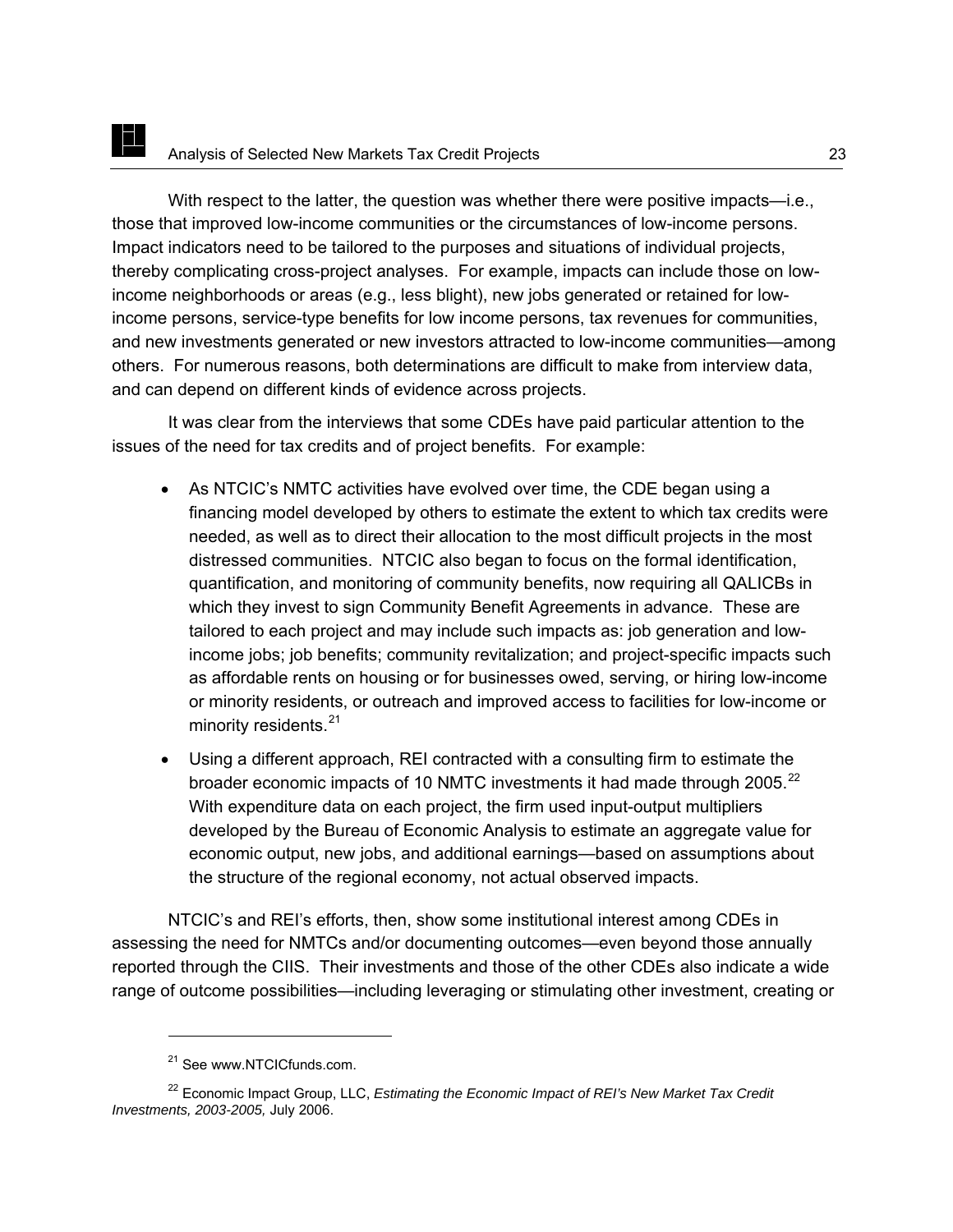<span id="page-29-0"></span>retaining jobs, adding to the local tax base, stemming blight, reinvigorating neighborhoods, or expanding services—and the need for multiple measurement approaches to capture them.

With respect to the five Round 1 and Round 2 projects, discussions with stakeholders and a review of relevant documents suggest that the case for NMTCs being necessary is not strongly evident in every situation. In some instances, there is reason to believe other financing arrangements may have been available or feasible to bring the project to fruition without the credits. Likewise, the benefits to communities and low-income persons deriving from the investments are not well articulated in every project, nor was this always a principal focus. The main point to be made here is that even across a small number of projects there can be considerable variation with respect to the kinds of performance criteria that might be applied to the NMTC program beyond the criterion that investments be directed to low-income communities. The highest level of performance, presumably, is where NMTCs support projects that (a) need assistance in order to move forward and (b) demonstrate desirable benefits. Absent a legislative history or requirement that any criteria be applied to the program beyond its obligation to target investment to low-income communities, it will be necessary both to consider what additional performance criteria should apply and to prioritize them prior to undertaking a comprehensive program evaluation.

## **VII. STAKEHOLDER PERSPECTIVES ON THE NMTC PROGRAM**

The interviews conducted for this report did not systematically survey stakeholders' opinions about the NMTC program, but the common theme that emerged across interviews was decidedly positive. The stakeholders associated with the five projects, all of whom had been involved with NMTCs since the earliest allocation rounds, uniformly viewed the program as providing an additional and flexible financing tool that meets the needs of borrowers and investors while also supporting projects consistent with their objectives and missions.

**Community accountability.** One stakeholder noted that a selling point he uses when describing NMTCs to prospective investors is that their uses are determined locally and, as such, that the community, not a federal agency, determines what the benefits should be. Indeed, by statute and regulation, CDEs are expected to be accountable to the residents of the low-income communities they serve and must demonstrate to the CDFI Fund that a proportion of their governing or advisory board is representative of that service areas. It is not clear from the discussions, however, how much of a role, if any, non-CDE staff played with respect to the project selection process. Although the topic of board involvement was broached in one instance during stakeholder discussions, it did not relate to the project under consideration. This topic, therefore, warrants further consideration in future program assessment efforts.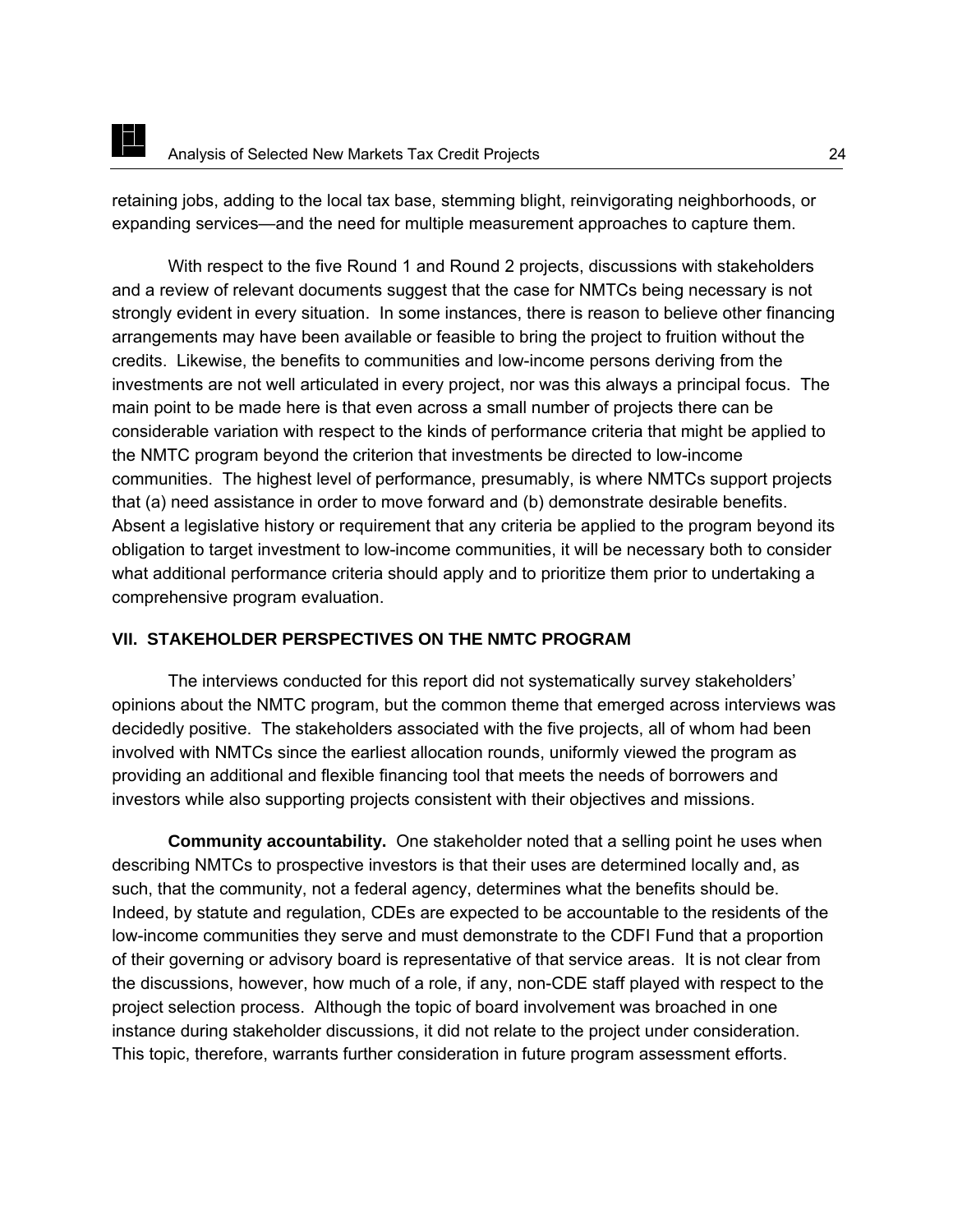**Advantages and disadvantages of using NMTCs.** Reported advantages of the NMTC program are: they are faster than the SBA 504 program; they are better than the conventional terms that are offered; they are especially helpful to business start-ups; larger transactions are more feasible than those possible in certain other programs, such as IRP (USDA) loans that have a maximum of \$150,000; that equity requirements are flexible, unlike those involved in SBA loans; and that NMTCs can be used in combination with most other tax credit programs. Borrowers were pleased with the financial terms that were offered and did not find the process to be overly burdensome. All of the stakeholders interviewed said they would use NMTCs again.

On the other hand, as reported by one banker, there are cases where businesses or organizations need to move very fast, prefer as little paperwork as possible, and want to avoid large attorneys' fees. Some of his customers, therefore, prefer conventional financing if they can qualify and turn to NMTCs or other community development programs only when they cannot finance conventionally.

**Growing awareness of the NMTC program.** Since the projects discussed with stakeholders were initiated early in the NMTC program, it was reported that knowledge of the program has grown in the economic development community through articles in newspapers, chambers of commerce, and CDEs' own efforts to inform local economic development agencies, bankers, and businesses.

**Uses of NMTCs**. Some CDEs have not made, nor plan to make, substantial changes in their uses of NMTCs over time, although others have made some changes. In the program's first several years, all of them had to figure out how to approach NMTCs in light of their controlling entities' objectives and missions. At that point, all of them learned the regulations and, then, over time, began to improve their processes and, in some cases, specialize in areas where they believed they could operate most effectively.

All of the stakeholders noted that there had been a significant "learning curve" involved in working with NMTCs as a new program, although their prior experiences with community development financing (such as SBA loan programs), historic tax credits, and Low Income Housing Tax Credits had been helpful. They also reported that the time and paperwork required for NMTCs were comparable to these of the other programs.

One CDE official reported that, for the organization's first NMTC project, there were many documents that had to be created and negotiated from scratch, and that they had to learn the regulations as they went along. This experience, however, has helped with subsequent projects. The board of another CDE decided that \$500,000 would be the minimum size for a project using NMTC because of the legal and transaction costs. A third CDE has not made any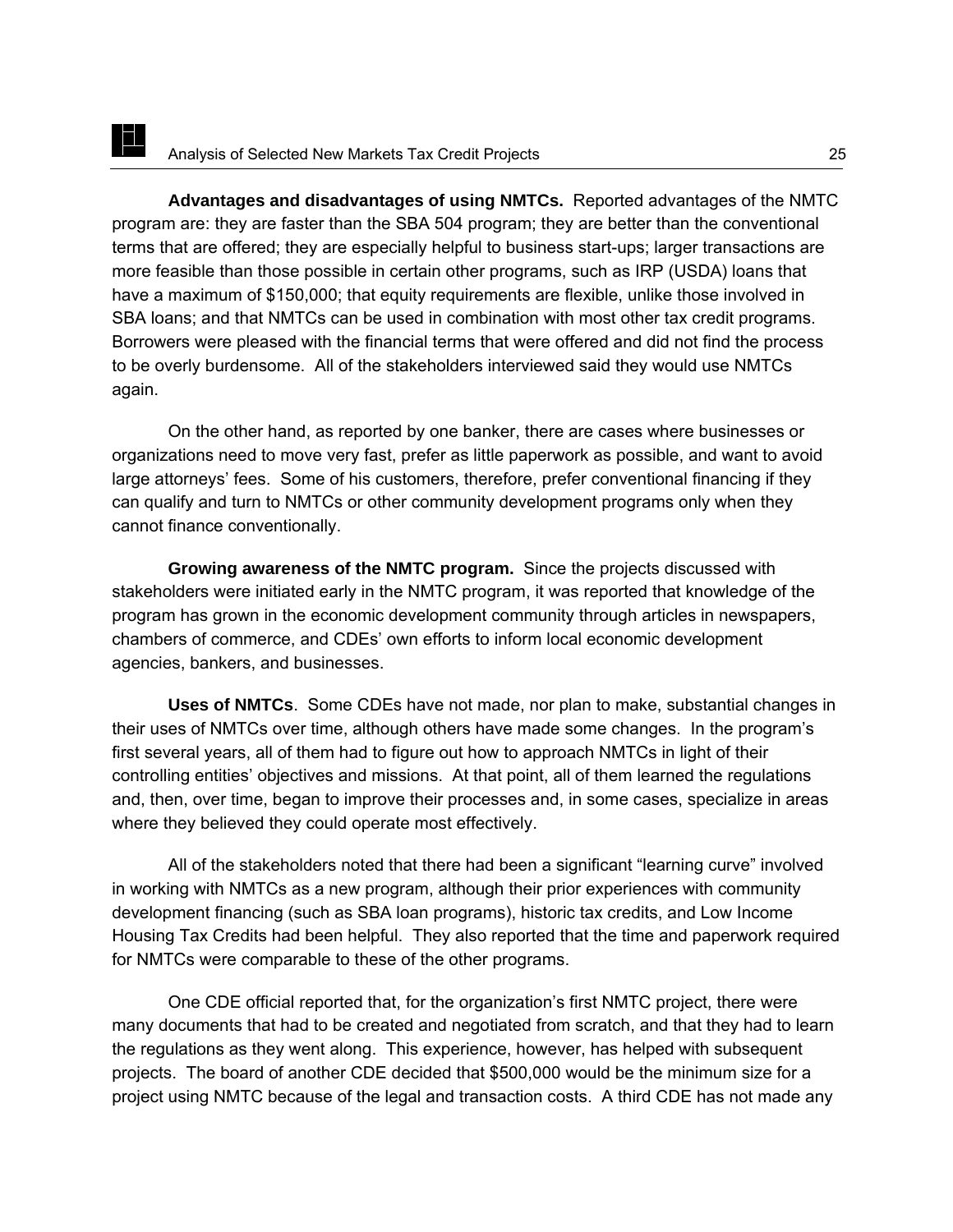changes in its planned strategy for using NMTCs, with loans continuing to be their primary emphasis. However, the organization plans to focus on smaller businesses in the future; it can afford to do smaller loans since their parent bank has already set up and absorbed the cost of drafting loan documents and other required paperwork. A fourth CDE did not make any changes in their plans in their two rounds of NMTC allocations. And an official of the fifth CDE described how the organization has narrowed its focus over time. Its Round 1 application included both debt and equity product lines, but almost all of its Round 1 projects turned out to be equity rather than loans. The CDE surmised that it could make more of an impact with equity; so, as it evolved, the CDE consolidated what it did into equity products, going from five financial products in Round 1 to primarily a single equity approach involving rehabilitation of properties in Round 4.

**Complexity and reporting burdens.** Stakeholders acknowledged that the NMTC program is complex, with additional reporting requirements. This did not, however, emerge as a significant concern in the interviews. With respect to putting the financing package together, it was noted that there are a few, but not many, additional hurdles with NMTCs. For example: the address has to qualify; the type of business has to qualify; and there are other requirements, such as the time frame for claiming the credit, that have to be enforced. For CDEs and banks with community development experience, NMTCs require similar staff skills and procedures as other programs or products they have used for accessing capital.

Three stakeholders distinguished between the requirements for completing a deal and the ongoing reporting and compliance requirements, which were described as more burdensome than other programs. In particular, stakeholders commented on the extensive reports and records that CDEs have to maintain for compliance purposes and the frequency of reporting.

**Geographic targeting***.* CDEs reported using the mapping tool on the CDFI Fund's web site and, when possible, steering potential projects to sites in qualifying census tracts. Stakeholders in rural areas noted some difficulties, however. The mapping system can be a problem in very rural areas because sometimes there is no address. Also, it can be difficult to find qualifying census tracts in rural areas using either the 20 percent poverty criterion or the 80 percent of average monthly income criterion, due to small population numbers even though an area may be poor. Such stakeholders were pleased that the CDFI Fund would be addressing the concerns of rural areas in upcoming allocation rounds.

**Suggestions for program improvement.** The stakeholder interviews focused on the development of specific projects and did not elicit recommendations for program changes or improvements. One stakeholder, however, suggested reducing the frequency of transaction reporting. Another suggested the need for *more* government regulation of NMTCs to prevent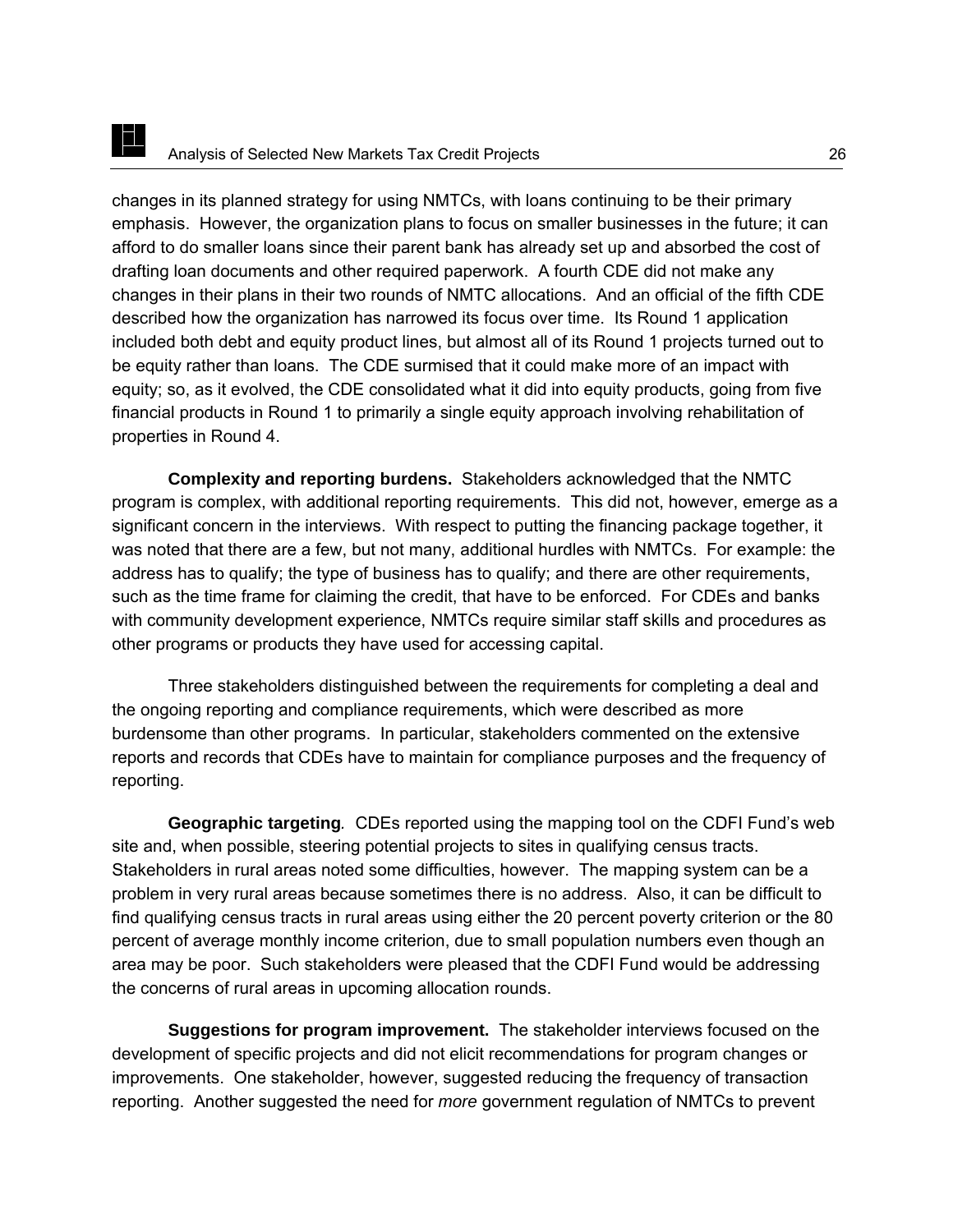

over-subsidization, promote consistent standards, and improve the efficiency of the market. This stakeholder also suggested regulation of fees and more visibility with respect to fees, and supported the CDFI Fund's addition of a question on fees in the Round 5 application.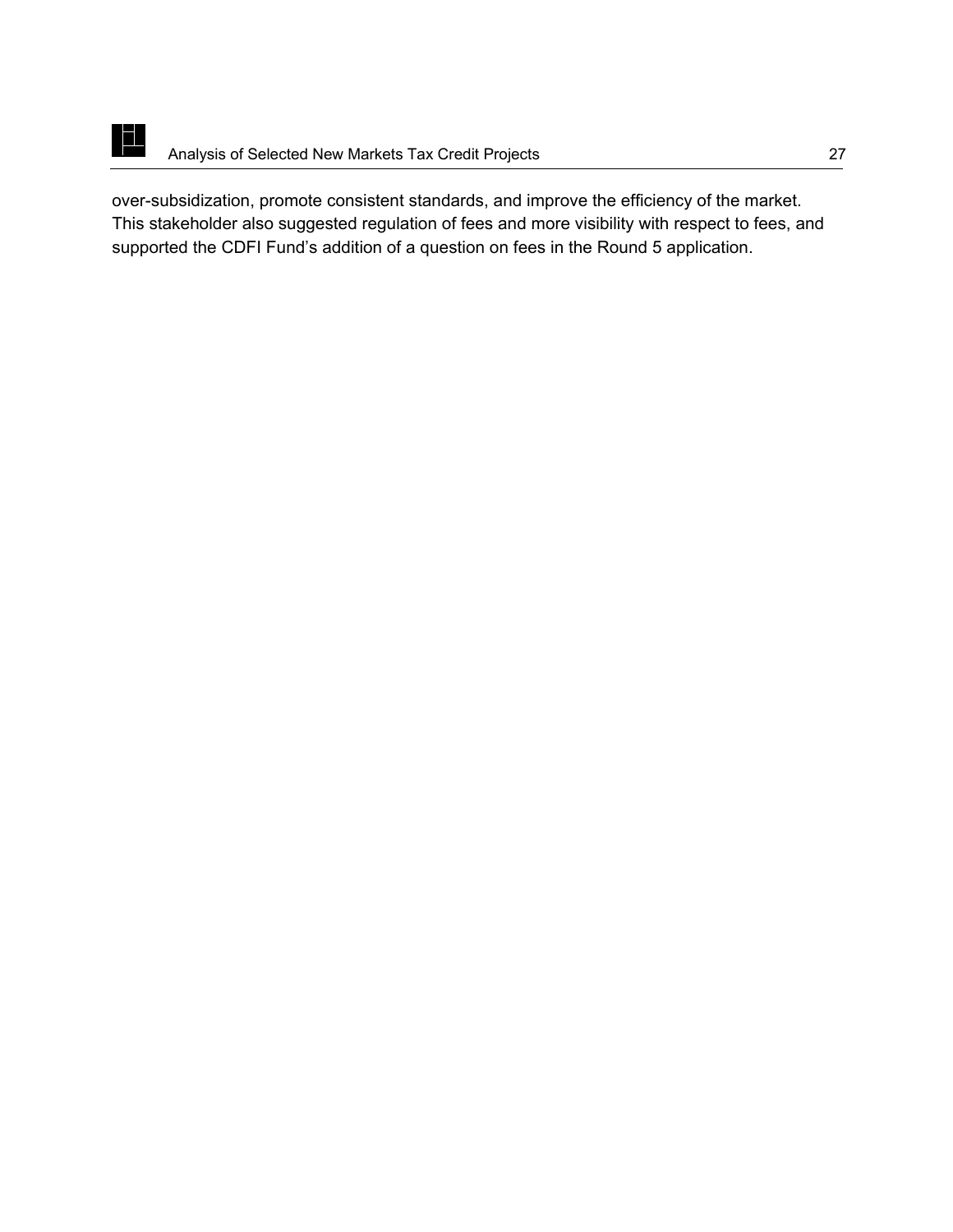<span id="page-33-0"></span>

# **APPENDIX: PROJECT PROFILES\***

**\*Source: FY 2004 Community Investment Impact System (CIIS), or updates provided by CDEs.**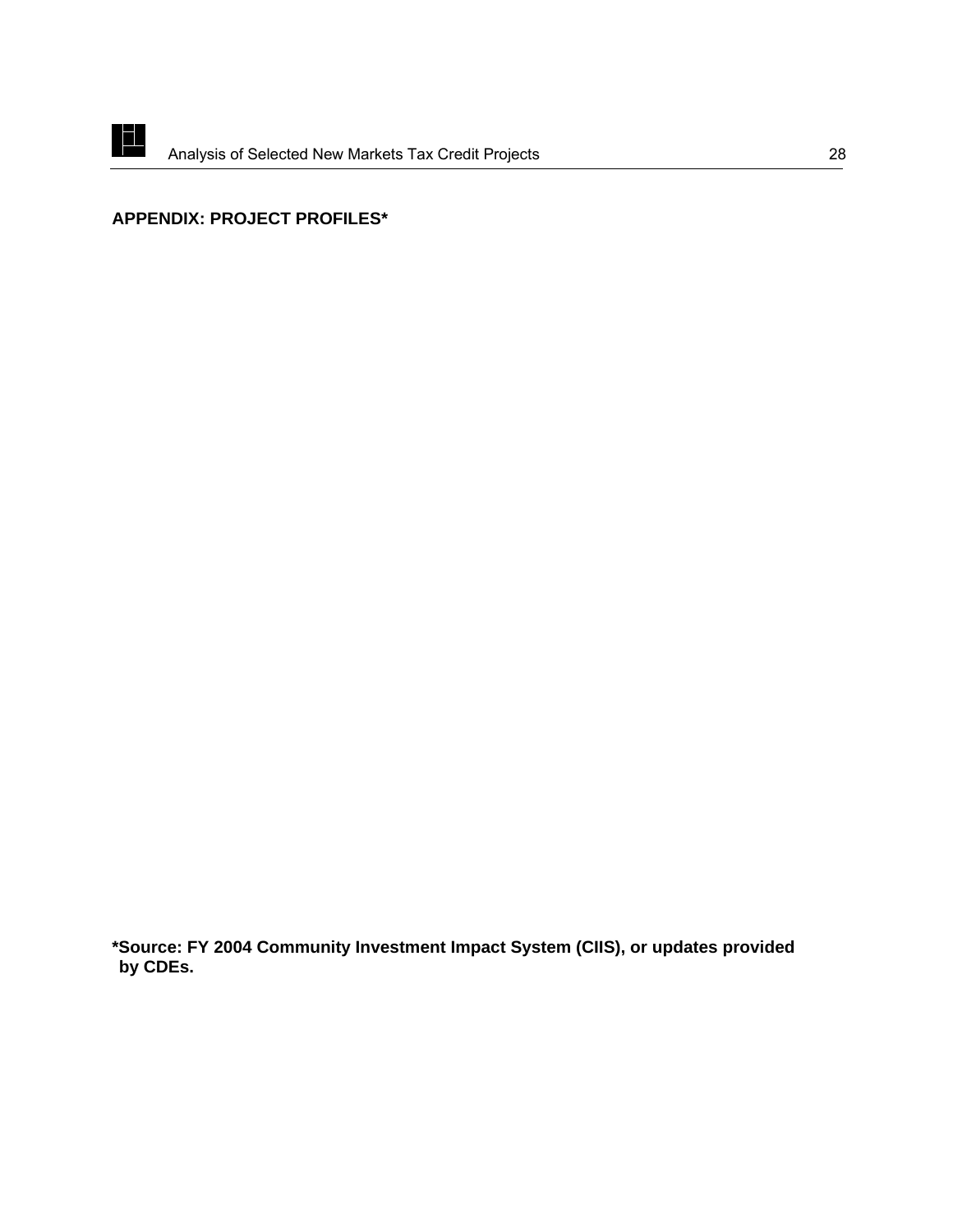

| CDE                                                                                                   | Oak Hill Banks CDC                                                                                     |
|-------------------------------------------------------------------------------------------------------|--------------------------------------------------------------------------------------------------------|
| Investor                                                                                              |                                                                                                        |
| NMTC investor(s)                                                                                      | Local Bank                                                                                             |
| Conventional investor(s)                                                                              | Local Bank                                                                                             |
| <b>Project Description</b>                                                                            |                                                                                                        |
|                                                                                                       | Debt financing to a start-up rural small business that supplies parts to construction contractors. The |
| <b>Borrower Characteristics</b>                                                                       |                                                                                                        |
| Minority Owner                                                                                        | No                                                                                                     |
| Female Owner                                                                                          | <b>No</b>                                                                                              |
| <b>Financing Terms</b>                                                                                |                                                                                                        |
| <b>NMTC</b> financing                                                                                 | \$685,000                                                                                              |
| Total project financing                                                                               | \$819,000                                                                                              |
| <b>Percent NMTC</b>                                                                                   | 84%                                                                                                    |
| <b>Transaction Type</b>                                                                               | <b>Term Loan</b>                                                                                       |
| <b>Interest Rate</b>                                                                                  | 6.60%                                                                                                  |
| Tem                                                                                                   | 240 months                                                                                             |
| <b>Amortization type</b>                                                                              | Fully amortized                                                                                        |
| Lien position                                                                                         | First                                                                                                  |
| <b>Better Rates and Terms</b>                                                                         | <b>Below Market Interest Rates</b>                                                                     |
|                                                                                                       | Lower Than Standard Origination Fee                                                                    |
|                                                                                                       | Debt Service Coverage Ratio Less Than Standard                                                         |
| Other local/state/federal financing                                                                   | <b>No</b>                                                                                              |
| <b>Community Characteristics</b>                                                                      |                                                                                                        |
| <b>Census Division</b>                                                                                | East North Central                                                                                     |
| Metropolitan or non-metro                                                                             | Non-Metropolitan                                                                                       |
| Families below poverty (%)                                                                            | 15%                                                                                                    |
| Owner-occupied housing (%)                                                                            | 69%                                                                                                    |
| In labor force (%)                                                                                    | 59%                                                                                                    |
| High school graduate or higher (%)                                                                    | 64%                                                                                                    |
| White (%)                                                                                             | 98%                                                                                                    |
| Black (%)                                                                                             | 1%                                                                                                     |
| Hispanic or Latino (%)                                                                                | 1%                                                                                                     |
| .ow-Income Community Definition                                                                       |                                                                                                        |
| Census tract with >=20% of individuals in<br>poverty, or                                              | No (16.6%)                                                                                             |
| Census tract where the median family<br>income is at or below 80% of the area<br>median family income | Yes (61.7%)                                                                                            |
| Areas of Higher Distress Indicators                                                                   |                                                                                                        |
| SBA Designated HUB Zone                                                                               |                                                                                                        |
| Unemployment Rates 1.5 Times National Avg (=8.7%)                                                     |                                                                                                        |
| <b>Outcomes and Impact</b>                                                                            |                                                                                                        |
| Jobs projected to be created                                                                          | $6\phantom{1}6$                                                                                        |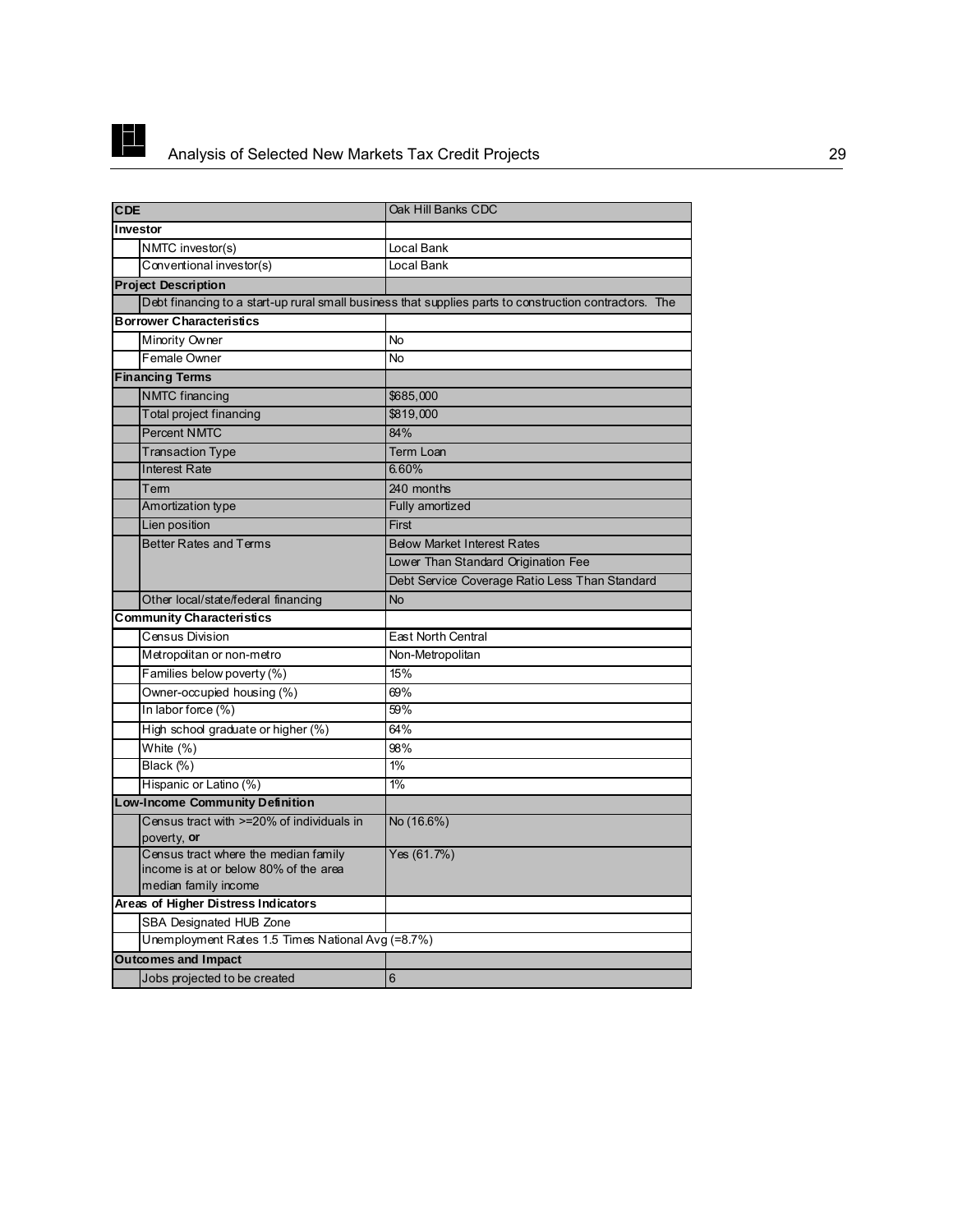

| CDE                                    | <b>REI New Markets</b>                                                                                       |
|----------------------------------------|--------------------------------------------------------------------------------------------------------------|
| Investor                               |                                                                                                              |
| NMTC investor(s)                       | Local Bank                                                                                                   |
| Conventional investor(s)               | Local Bank                                                                                                   |
| <b>Project Description</b>             |                                                                                                              |
|                                        | Debt financing to expand a business that supplies a service for the health and hospitalities industries. The |
| <b>Borrower Characteristics</b>        |                                                                                                              |
| <b>Minority Owner</b>                  | <b>No</b>                                                                                                    |
| Female Owner                           | <b>No</b>                                                                                                    |
| <b>Financing Terms</b>                 |                                                                                                              |
| NMTC financing                         | \$3,210,000                                                                                                  |
| Total project financing                | \$4,210,000                                                                                                  |
| <b>Percent NMTC</b>                    | 76%                                                                                                          |
| <b>Transaction Type</b>                | Term Loan, Equity Investment                                                                                 |
| <b>Interest Rate</b>                   | 7.10%                                                                                                        |
| Term                                   | 84 months                                                                                                    |
| Amortization type                      | Partially amortized/balloon                                                                                  |
| Lien position                          | Second                                                                                                       |
| <b>Better Rates and Terms</b>          | <b>Equity Products</b>                                                                                       |
|                                        | <b>Equity Equivalent Terms</b>                                                                               |
|                                        | Debt With Equity                                                                                             |
|                                        | <b>Subordinated Debt</b>                                                                                     |
|                                        | <b>Below Market Interest Rates</b>                                                                           |
|                                        | Longer Than Standard Period Interest Only                                                                    |
|                                        | Loan To Value Ratio Higher Than Standard                                                                     |
|                                        | More Flexible Credit Standards                                                                               |
|                                        | Non-Traditional Collateral                                                                                   |
|                                        | Loan Loss Reserve Requirements Less Than Standard                                                            |
| Other local/state/federal financing    | No                                                                                                           |
| <b>Community Characteristics</b>       |                                                                                                              |
| <b>Census Division</b>                 | West South Central                                                                                           |
| Metropolitan or non-metro              | Metropolitan                                                                                                 |
| Families below poverty (%)             | 22%                                                                                                          |
| Owner-occupied housing (%)             | 25%                                                                                                          |
| In labor force $(\%)$                  | 77%                                                                                                          |
| High school graduate or higher (%)     | 90%                                                                                                          |
| White $(\%)$                           | 42%                                                                                                          |
| Black (%)                              | 47%                                                                                                          |
| Hispanic or Latino (%)                 | 5%                                                                                                           |
| Low-Income Community Definition        |                                                                                                              |
| Census tract with >=20% of individuals | No (19.6%)                                                                                                   |
| in poverty, or                         |                                                                                                              |
| Census tract where the median family   | Yes (58.5%)                                                                                                  |
| income is at or below 80% of the area  |                                                                                                              |
| median family income                   |                                                                                                              |
| Areas of Higher Distress Indicators    |                                                                                                              |
| None                                   |                                                                                                              |
| <b>Outcomes and Impact</b>             |                                                                                                              |
| Jobs projected to be created           | 60                                                                                                           |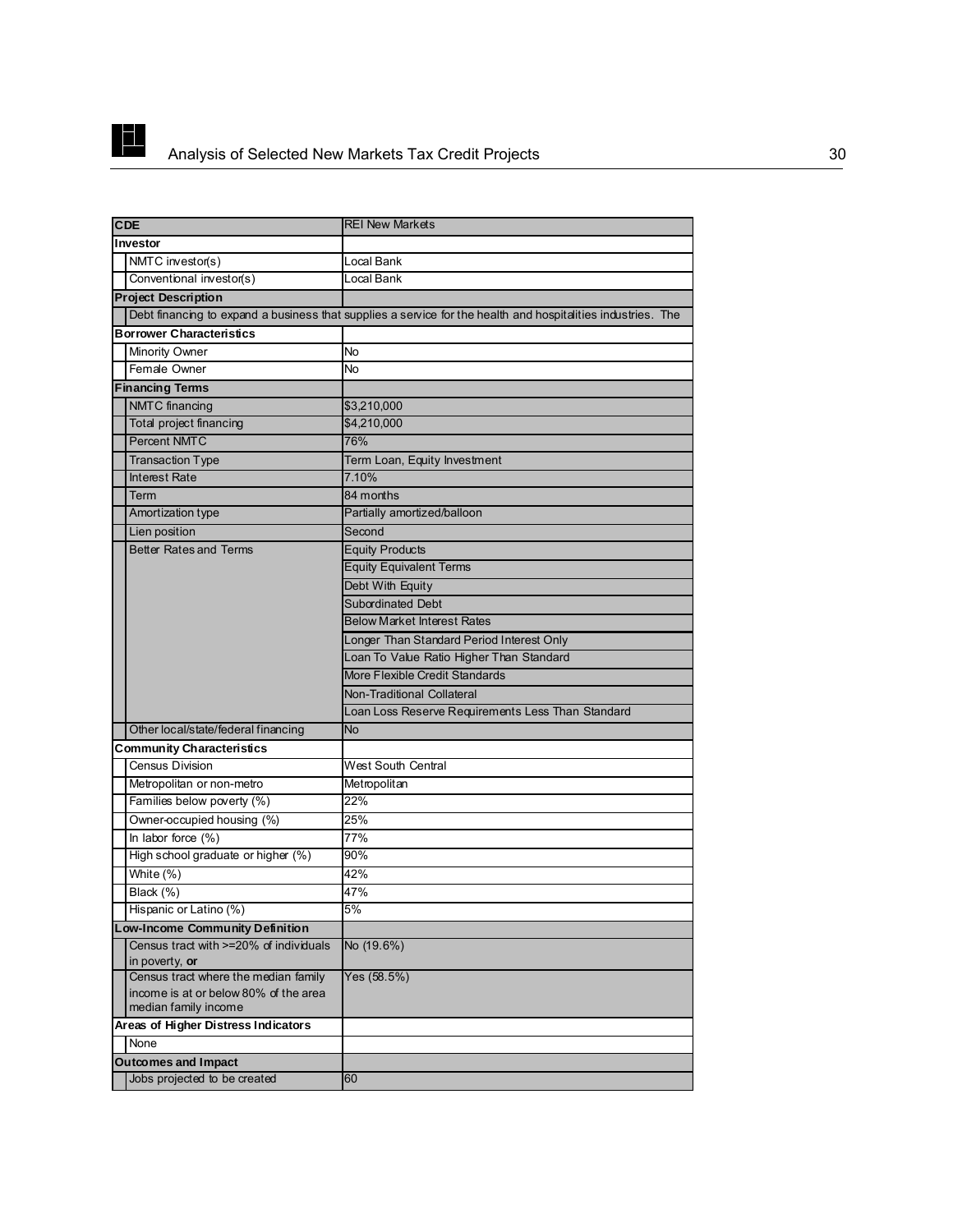

| <b>CDE</b>                                                                                            | HEDC New Markets / NDC New Markets Investments LP                                                               |
|-------------------------------------------------------------------------------------------------------|-----------------------------------------------------------------------------------------------------------------|
| Investor                                                                                              |                                                                                                                 |
| NMTC investor(s)                                                                                      | Local bank                                                                                                      |
| Conventional investor(s)                                                                              | Regional bank                                                                                                   |
| <b>Project Description</b>                                                                            |                                                                                                                 |
| a medium-sized city.                                                                                  | Debt financing to a private development company for the construction of an office, hotel, and retail complex in |
| <b>Borrower Characteristics</b>                                                                       |                                                                                                                 |
| <b>Minority Owner</b>                                                                                 | No                                                                                                              |
| Female Owner                                                                                          | No                                                                                                              |
| <b>Financing Terms</b>                                                                                |                                                                                                                 |
| <b>NMTC</b> financing                                                                                 | \$6,600,000                                                                                                     |
| <b>Total project financing</b>                                                                        | \$30,000,000                                                                                                    |
| <b>Percent NMTC</b>                                                                                   | 22%                                                                                                             |
| <b>Transaction Type</b>                                                                               | Term Loan                                                                                                       |
| <b>Interest Rate</b>                                                                                  | 3.60%                                                                                                           |
| Term                                                                                                  | 84 months                                                                                                       |
| Amortization type                                                                                     | Partially Amortized/Balloon                                                                                     |
| Lien position                                                                                         | Second                                                                                                          |
| <b>Better Rates and Terms</b>                                                                         | Subordinated debt                                                                                               |
|                                                                                                       | Below market interest rates                                                                                     |
|                                                                                                       | Lower than standard origination fee                                                                             |
|                                                                                                       | Longer than standard period of interest only                                                                    |
|                                                                                                       | Longer than standard amortization period                                                                        |
|                                                                                                       | More flexible credit standards                                                                                  |
|                                                                                                       | Non-traditional collateral                                                                                      |
|                                                                                                       | Debt-service coverage ratio less than standard                                                                  |
|                                                                                                       | Loan loss reserve requirements less than standard                                                               |
| Other local/state/federal financing                                                                   | Yes                                                                                                             |
| <b>Community Characteristics</b>                                                                      |                                                                                                                 |
| <b>Census Division</b>                                                                                | Middle Atlantic                                                                                                 |
| Metropolitan or non-metro                                                                             | Metro                                                                                                           |
| Families below poverty (%)                                                                            | 23%                                                                                                             |
| Owner-occupied housing (%)                                                                            | 5%                                                                                                              |
| In labor force (%)                                                                                    | 62%                                                                                                             |
| High school graduate or higher (%)                                                                    | 96%                                                                                                             |
| White (%)                                                                                             | 78%                                                                                                             |
| Black (%)                                                                                             | 9%                                                                                                              |
| Hispanic or Latino (%)                                                                                | 4%                                                                                                              |
| ī<br>ow-Income Community Definition                                                                   |                                                                                                                 |
| Census tract with >=20% of individuals in<br>poverty, <b>or</b>                                       | Yes (22.1%)                                                                                                     |
| Census tract where the median family income<br>is at or below 80% of the area median family<br>income | Yes (74.8%)                                                                                                     |
| Areas of Higher Distress Indicators                                                                   |                                                                                                                 |
| Designated for Redevelopment by Govt Agency                                                           |                                                                                                                 |
| Poverty Rates Greater Than 30 Percent                                                                 |                                                                                                                 |
| <b>Outcomes and Impact</b>                                                                            |                                                                                                                 |
| Jobs projected to be created                                                                          | 535                                                                                                             |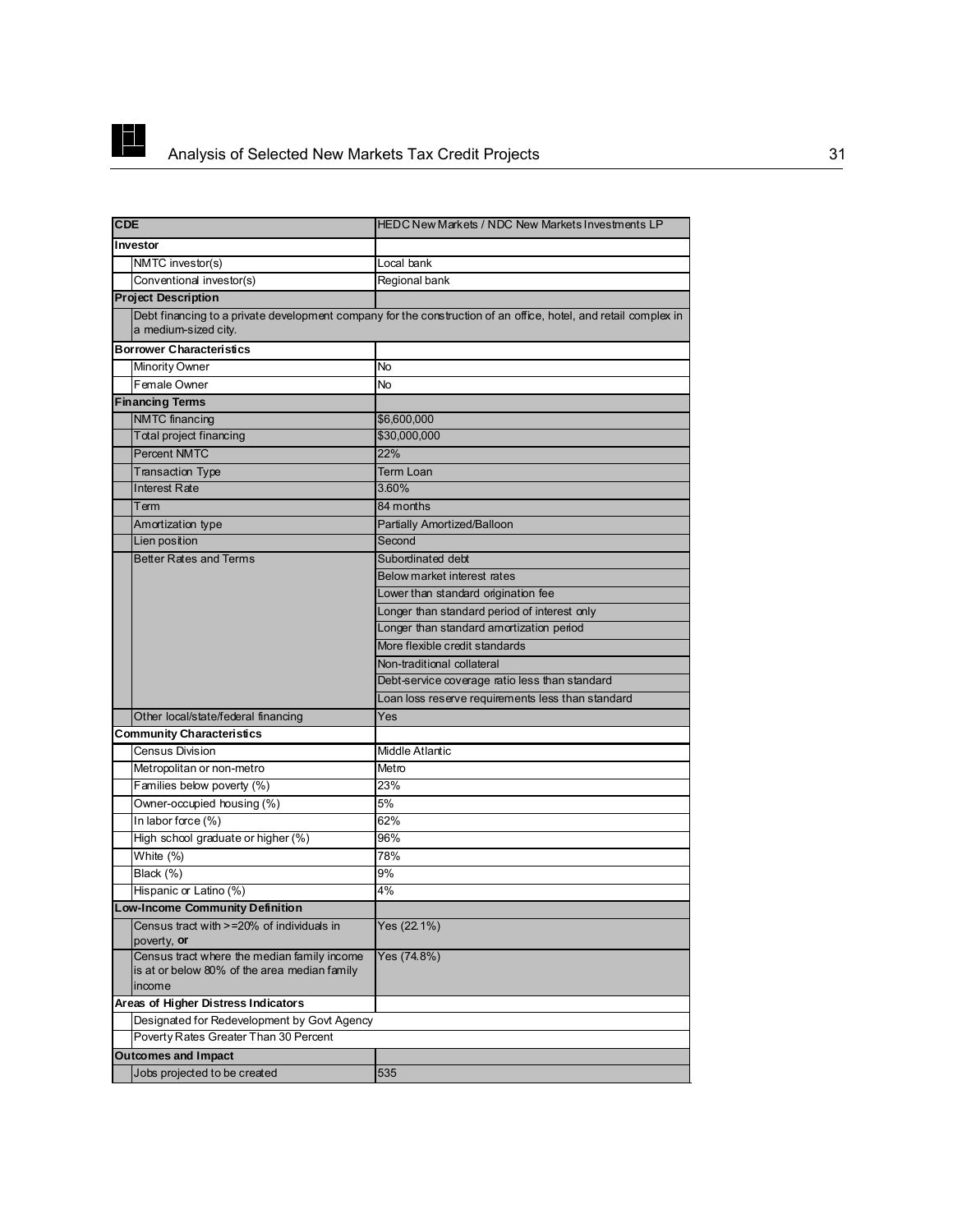

| <b>CDE</b>                                                                                            | National Trust Community Investment Corporation                                                                                                                                                                                                                                                                                                                                                         |  |
|-------------------------------------------------------------------------------------------------------|---------------------------------------------------------------------------------------------------------------------------------------------------------------------------------------------------------------------------------------------------------------------------------------------------------------------------------------------------------------------------------------------------------|--|
| Investor                                                                                              |                                                                                                                                                                                                                                                                                                                                                                                                         |  |
| NMTC investor(s)                                                                                      | National bank                                                                                                                                                                                                                                                                                                                                                                                           |  |
| Conventional investor(s)                                                                              | None                                                                                                                                                                                                                                                                                                                                                                                                    |  |
| <b>Project Description</b>                                                                            |                                                                                                                                                                                                                                                                                                                                                                                                         |  |
| <b>Borrower Characteristics</b>                                                                       | Equity contribution to a partnership established with the parent organization of a nonprofit network<br>headquartered in a large city. The nonprofit organization, which offers specialized services to<br>predominantly low-income minority clients, obtained a vacant historic property for use as its<br>headquarters and the equity investment contributed to the rehabilitation that was required. |  |
| Minority Owner                                                                                        | No                                                                                                                                                                                                                                                                                                                                                                                                      |  |
| Female Owner                                                                                          |                                                                                                                                                                                                                                                                                                                                                                                                         |  |
|                                                                                                       | No                                                                                                                                                                                                                                                                                                                                                                                                      |  |
| <b>Financing Terms</b>                                                                                |                                                                                                                                                                                                                                                                                                                                                                                                         |  |
| <b>NMTC</b> financing                                                                                 | \$327,000                                                                                                                                                                                                                                                                                                                                                                                               |  |
| Total project financing                                                                               | \$5,935,000                                                                                                                                                                                                                                                                                                                                                                                             |  |
| <b>Percent NMTC</b>                                                                                   | 6%                                                                                                                                                                                                                                                                                                                                                                                                      |  |
| <b>Transaction Type</b>                                                                               | Equity Investment                                                                                                                                                                                                                                                                                                                                                                                       |  |
| <b>Interest Rate</b>                                                                                  |                                                                                                                                                                                                                                                                                                                                                                                                         |  |
| Term                                                                                                  |                                                                                                                                                                                                                                                                                                                                                                                                         |  |
| Amortization type                                                                                     |                                                                                                                                                                                                                                                                                                                                                                                                         |  |
| Lien position                                                                                         |                                                                                                                                                                                                                                                                                                                                                                                                         |  |
| <b>Better Rates and Terms</b>                                                                         | <b>Equity Products</b>                                                                                                                                                                                                                                                                                                                                                                                  |  |
| Other local/state/federal financing                                                                   | Yes                                                                                                                                                                                                                                                                                                                                                                                                     |  |
| <b>Community Characteristics</b>                                                                      |                                                                                                                                                                                                                                                                                                                                                                                                         |  |
| Census Division                                                                                       | <b>West South Central</b>                                                                                                                                                                                                                                                                                                                                                                               |  |
| Metropolitan or non-metro                                                                             | Metropolitan                                                                                                                                                                                                                                                                                                                                                                                            |  |
| Families below poverty (%)                                                                            | 37%                                                                                                                                                                                                                                                                                                                                                                                                     |  |
| Owner-occupied housing (%)                                                                            | 27%                                                                                                                                                                                                                                                                                                                                                                                                     |  |
| In labor force $(\%)$                                                                                 | 21%                                                                                                                                                                                                                                                                                                                                                                                                     |  |
| High school graduate or higher (%)                                                                    | 45%                                                                                                                                                                                                                                                                                                                                                                                                     |  |
| White $(\%)$                                                                                          | 70%                                                                                                                                                                                                                                                                                                                                                                                                     |  |
| Black $(\%)$                                                                                          | 11%                                                                                                                                                                                                                                                                                                                                                                                                     |  |
| Hispanic or Latino (%)                                                                                | 78%                                                                                                                                                                                                                                                                                                                                                                                                     |  |
| <b>Low-Income Community Definition</b>                                                                |                                                                                                                                                                                                                                                                                                                                                                                                         |  |
| Census tract with >=20% of individuals<br>in poverty, or                                              | Yes (30.1%)                                                                                                                                                                                                                                                                                                                                                                                             |  |
| Census tract where the median family<br>income is at or below 80% of the area<br>median family income | Yes (73.5%)                                                                                                                                                                                                                                                                                                                                                                                             |  |
| Areas of Higher Distress Indicators                                                                   |                                                                                                                                                                                                                                                                                                                                                                                                         |  |
|                                                                                                       | Designated Empowerment Zone, Enterprise Community, or Renewal Community                                                                                                                                                                                                                                                                                                                                 |  |
| Designated for Redevelopment by Government Agency                                                     |                                                                                                                                                                                                                                                                                                                                                                                                         |  |
|                                                                                                       | Encompassed by HOPE VI Redevelopment Plan or in Hot Zone (CDFI Fund Designation)                                                                                                                                                                                                                                                                                                                        |  |
| Median Income Less Than 60 Percent of Area Median Income                                              |                                                                                                                                                                                                                                                                                                                                                                                                         |  |
| Poverty Rates Greater Than 30 Percent                                                                 |                                                                                                                                                                                                                                                                                                                                                                                                         |  |
| SBA Designated HUB Zone                                                                               |                                                                                                                                                                                                                                                                                                                                                                                                         |  |
| Unemployment Rates 1.5 Times National Average (=8.7%)                                                 |                                                                                                                                                                                                                                                                                                                                                                                                         |  |
| <b>Outcomes and Impact</b>                                                                            |                                                                                                                                                                                                                                                                                                                                                                                                         |  |
| Jobs projected to be created                                                                          | 24                                                                                                                                                                                                                                                                                                                                                                                                      |  |